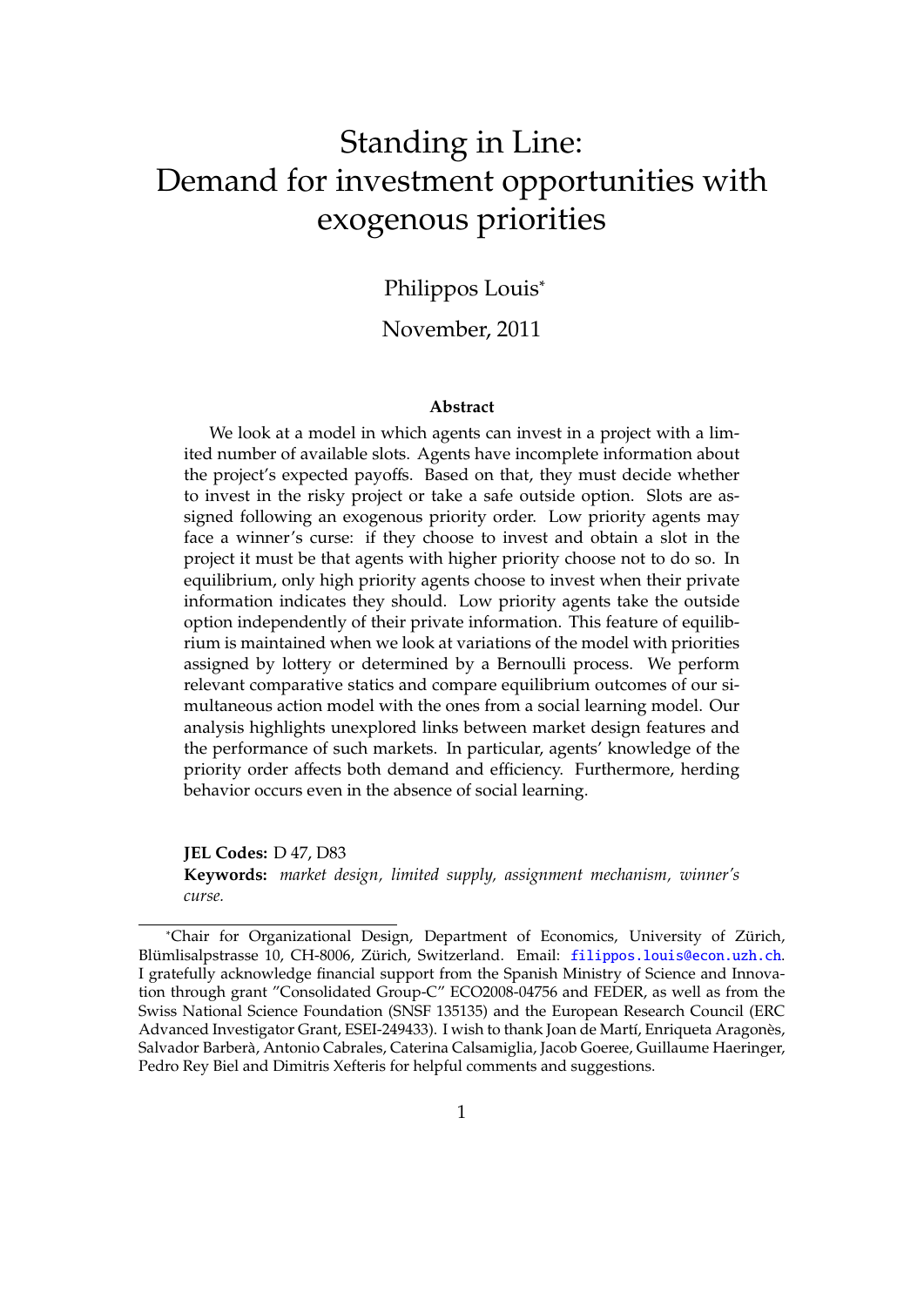## **1 Introduction**

Markets for goods or investment opportunities are often characterized by limited supply: opportunities for micro-investments, initial private offerings (IPO's), offers in the housing market, and job offers in the labor market are some examples. When this is the case, interdependencies are created among market participants' actions and outcomes: some agents can obtain access to these opportunities only if others choose not to. If furthermore actions are motivated by the available information, interesting strategic effects are observed. The following "down-toearth" example should make the nature of these effects clear to the reader.

You come back home after work in the evening and notice an add in the morning's paper offering 10 "Clean-your-house Robots" at a very low price to the first 10 persons to send a free sms to a specific number. At first glance this offer seems appealing. But before sending the sms you think again: given that the add was in the morning's paper and many hours have passed since it was published, the only chance of winning a robot for a low price is if less than 10 persons have sent the sms already. This would happen only if, unlike yourself, the vast majority of readers that saw the add during the day thought that this robot is probably useless. Sending the sms will either get you nothing or if you get something it will most likely be a big piece of junk taking away precious space in your house. A winner's curse!

The possibility of suffering such a winner's curse (WC) may induce some agents to ignore their private information and pass on opportunities that come in limited supply. They do so without actually observing others' actions. The simple knowledge that others may have priority over oneself allows for the necessary inferences. Agents' behavior in such environments leads to theoretical considerations that we explore in this paper. We offer insights that are relevant to market design.

We model this situation as a simultaneous choice game where the WC effect is internalized at the same time by all decision makers. In particular, our model considers a set of agents that face the opportunity to invest in a project. There is a limit to the total number of agents that may invest. If the number of agents that choose to invest exceeds the number of slots in the project, then these are assigned according to an exogenous priority order. Agents do not observe the actions of others. Thus when deciding to invest or not they don't know whether agents with a higher priority have invested or not and thus whether there is any available slot for them. Specifically, one can imagine the situation as one in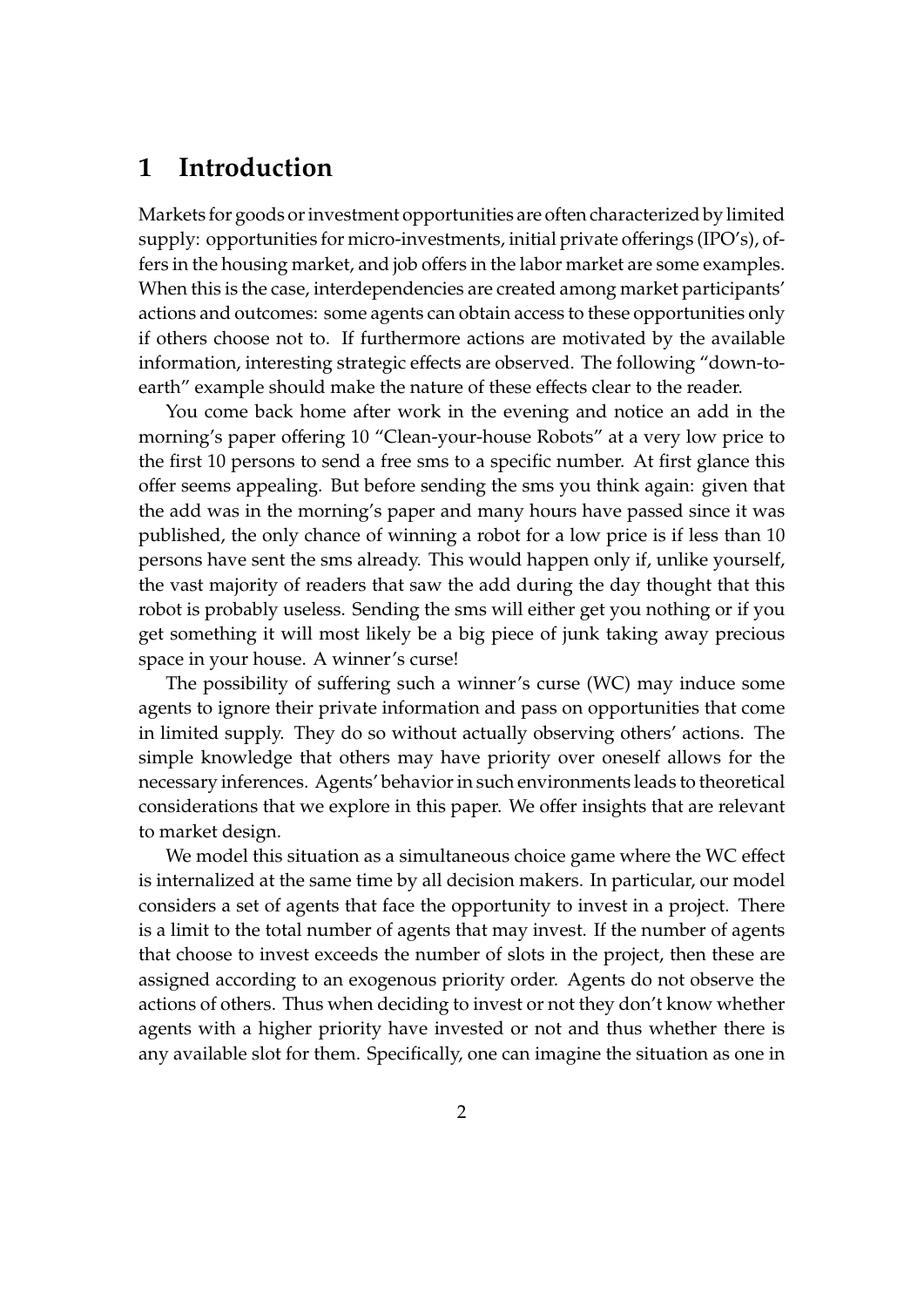which agents (investors) stand in a line and decide simultaneously whether or not to invest. The decision is taken without knowing what other agents choose to do. After decisions are made, the planner (entrepreneur) goes to the first agent in line and asks him for his decision. She assigns him a slot in the investment if he chose to invest and moves on to the next in line. The process continues until all agents have been asked or no more slots are available. Payoffs depend on whether or not an agent is assigned an investment slot. They further depend on an unknown state of nature which determines the returns of the investment. In a "good" state investing gives a high payoff, while in a "bad" state it is better not to invest. Each agent also has some private information concerning the state. This comes in the form of a binary noisy signal which points to a good or a bad state.

The main ingredients for our model are incomplete information, a common value and the limited supply of investment opportunities. The latter makes other investors' decisions relevant for everybody else, or, in particular, for those that follow in the line. Without limited supply, the problem becomes a sum of individual decision problems, independent of each other, since inferences about others' behavior are unnecessary. Only when supply is limited can one argue that being able to invest means that others with a higher priority have not done so. Incompleteness of information and the common value turn this argument to the WC argument described above. Awareness of the WC drives equilibrium behavior in our model: individuals in the front of the line decide according to their private information; the ones that stand further back, ignore their private information and simply do not invest. This is because for the ones standing in front, whether they get a slot does not depend on what others do. The ones in the back can only obtain a slot if the ones in front choose not to invest. This restriction of the market allows them to make equilibrium inferences about the private information of the agents that stand in front of them in the line. If several agents in front choose not to invest it must be that their private information points to the "bad" state. In that case it might be better not to invest, even if one's own private signal points to a good state. Thus individual behavior in equilibrium depends on one's position in the line.

Once we understand individual behavior in our model we can see how other factors may affect the equilibrium in such a market. Anything that can affect the strength of the WC can have an impact. For instance the number of available slots: the WC argument's strength is different in the case of only one available slot compared to the case of 50 slots. For an agent in position 51 obtaining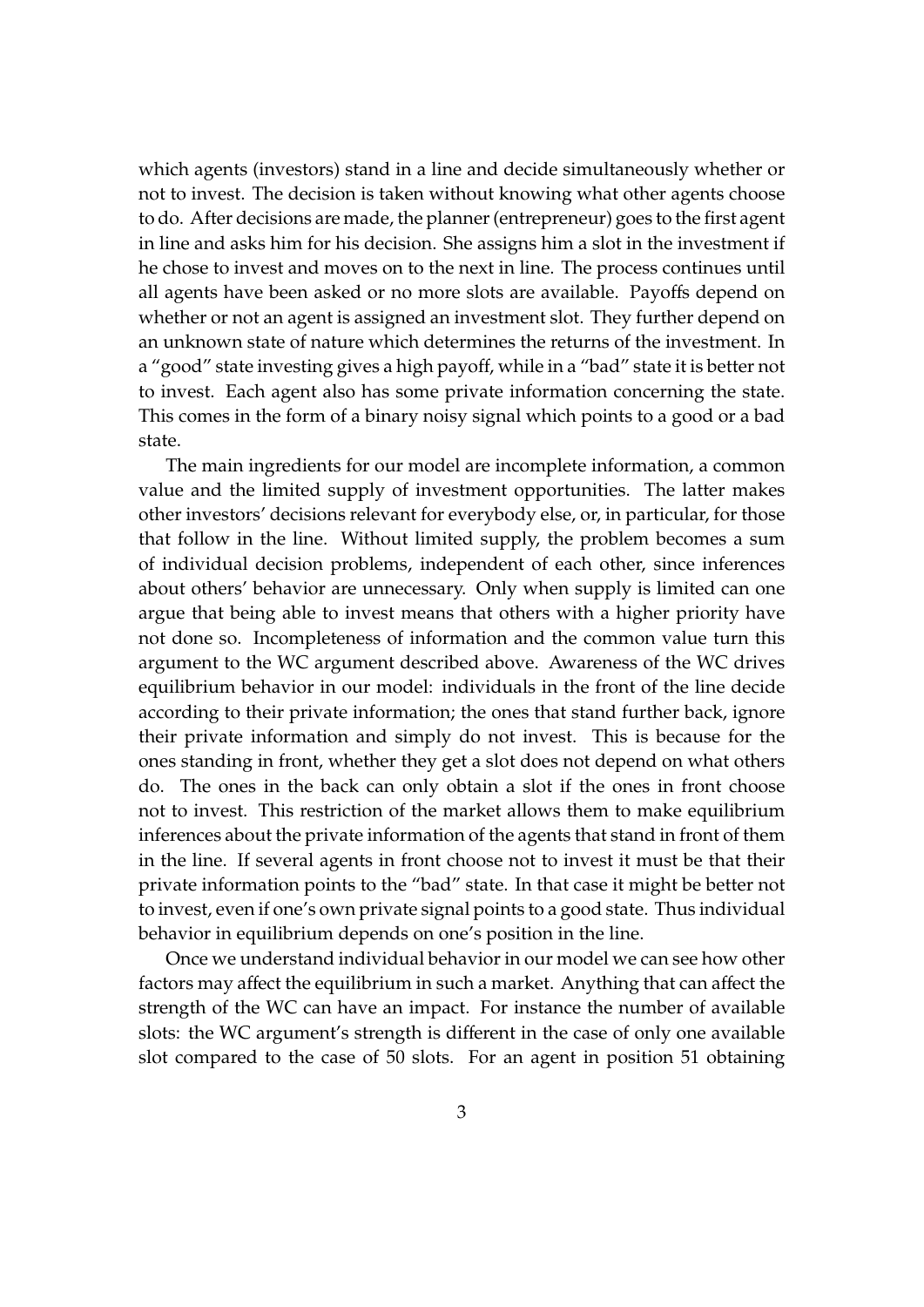the single available slot is almost certainly a consequence of the investment opportunity being bad. In the second case, even when the state is good, it is enough for a single agent of the 50 preceding in the line to get a wrong signal for a slot to be available. Another interesting issue is the knowledge an individual has about his position in the line. This may not always be perfect and it has an impact on the number of agents that choose to play informatively (follow their signal) or herd (ignore their signal).

We do not assume any complementarities among investors' actions. Whether others invest or not does not affect the quality of the investment. It may simply reveal their private information. Thus, we have that factors such as the knowledge about the priority order and the size of the supply of investment opportunities, both unrelated to the quality of the investment and the investor's payoff from it, become determinant for the demand for the investment slots.

In the base-line model, we assume that agents know the exogenous priority order, that is each agent knows exactly his position in line. After a detailed analysis of this case we consider an alternative scenario where priorities are determined by a lottery. The realization of this lottery takes place after investment decisions are made. This scenario represents the other extreme: agents have no knowledge of where they stand in line. We also consider an intermediate case with a Bernoulli arrival process that generates a random assignment. In each period an agent arrives with a given probability. Each agent is aware of this process but does not know how many other agents have arrived before him. Still,the date of arrival gives him some idea about the distribution of this number that allows him to build an expectation of the probability of getting a slot.

We fully characterize equilibrium behavior in our model. When the position in the line is known, agents in the front choose whether or not to invest according to their private information. The ones further back ignore their private information and choose not to invest. Equilibrium in the Bernoulli arrival process model shares the same features. When the priority is set by a lottery, all agents choose not to invest with positive probability even when their private information indicates they should do so. Increasing the available slots affects agents differently, depending on their position in line. When an agent's position in line is greater than the available slots, but close to that, the increase in the number of slots reduces the WC effect and makes investing more attractive. The contrary is true for agents further back in line. With high uncertainty about priority the final direction of the effect depends on the specific parameters.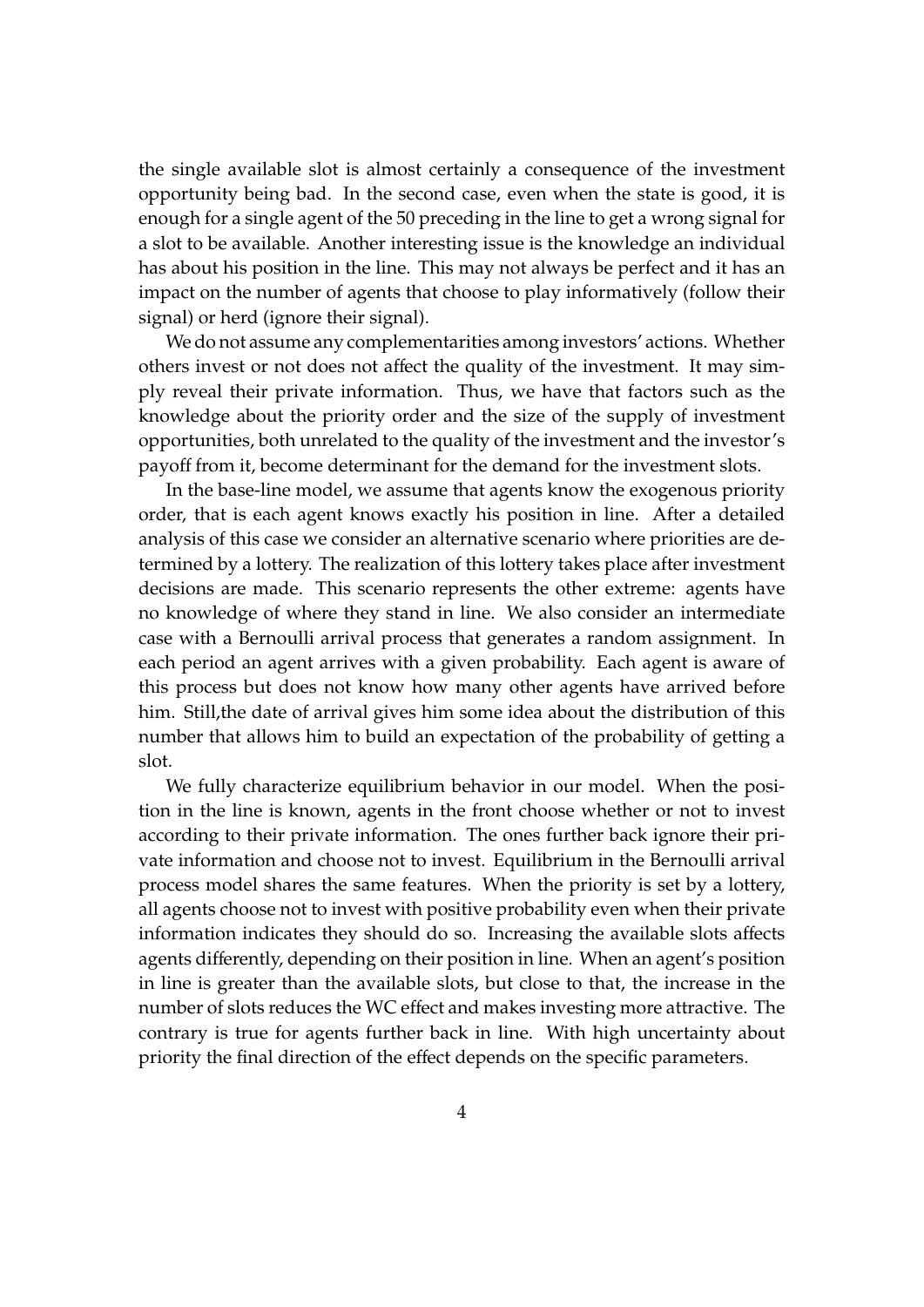#### **1.1 Literature Review**

Rock (1986) [\(30\)](#page-33-0) studies the market for IPO's which is an example of a market with incomplete information and limited supply. He uses a "lemons market" type of model to explain the underpricing of initial public offerings (IPO's). In his model uninformed investors compete with informed ones. The first face a winner's curse since they know they can invest only if informed investors consider the offering price too high with respect to the expected market price. The issuer must therefore underprice in order to attract the uninformed investors. A significant body of empirical literature has followed, trying to verify this explanation of IPO underpricing (see Ljungvist, 2007 [\(22\)](#page-33-1), for a survey). In our model we obtain the winner's curse is of a different nature. There is no asymmetry in information between agents. We show that it is the market design features that determine the strength of the curse. Our model does not share the aim of explaining IPO underpricing. Still, our results suggest that if such underpricing is due to a winner's curse effect, any empirical strategy trying to identify such effect must take into account the institutional settings of the market studied and possibly take advantage of any variation in these.

The paper by Thomas  $(2011)$   $(33)$  shares with us the interest in studying markets with limited availability of different goods and incomplete information. However, there are several differences both in the approach and the kind of results obtained. Her paper examines the situation in which different agents acquire information about different alternatives through experimentation. The fact that some of these are limited in supply gives rise to strategic interactions when agents decide on the duration of experimentation. Still, agents here do not learn from one another, whether by observation or in equilibrium. The strategic incentives for choosing one alternative are of a preemptive nature. In our case it is equilibrium beliefs that push an agent to choose something contrary to his information. Furthermore, in Thomas' paper the priority over choices is endogenous. Agents decide when to stop experimenting and grabbing an option. We focus on exogenous priorities.

Given that the marketplace we study does not involve prices, the literature on matching markets is a natural place to look for parallelisms. One approach to matching markets looks at specific matching games. Perhaps the first attempt of such an approach has been the work of Becker (1973) [\(6\)](#page-32-0). Within this literature and more recently, some papers have considered, as we do, environments with incomplete information and a common value. In particular, a paper that is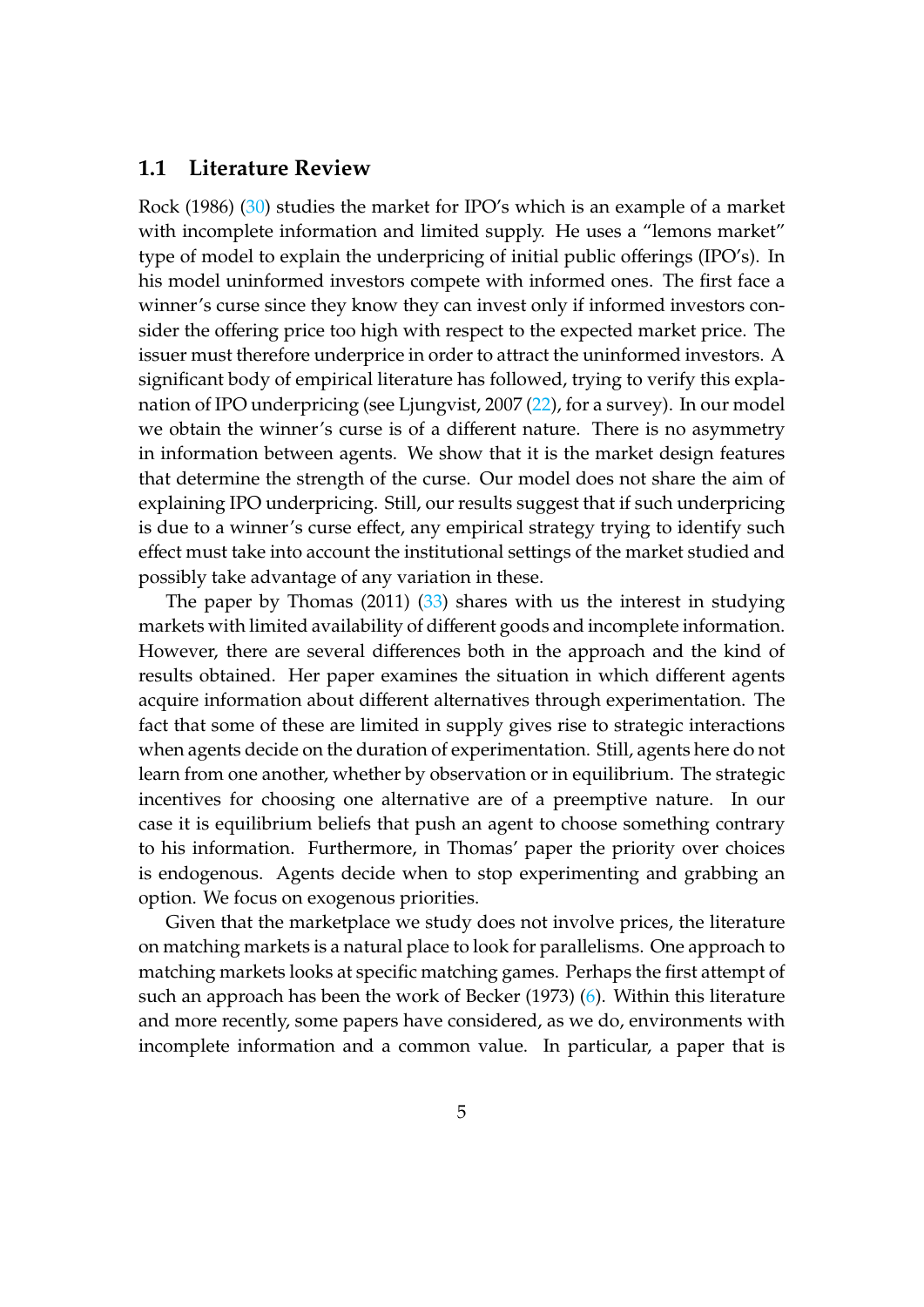closer to our work and that is the first to identify the type of winner's curse that influences behavior in our model is the one by Lee (2009) [\(20\)](#page-33-3). He looks at the decentralized college admissions market and finds a rationalization for the "early admissions" system on the basis of this curse. We focus on a centralized market and see how the use of a matching mechanism can create the curse. This induces herding on the part of some participants in order to avoid it. Another example is Chade (2006) [\(9\)](#page-32-1). He looks at a decentralized marriage market and detects what he calls the acceptance curse. A participant can infer information by the event of being accepted by a partner at a given point in time. This acceptance may mean that one's value is higher than what one thought about oneself. This is different from the curse in our model where the information generating the curse comes from the equilibrium play of competing agents and concerns the value of the chosen alternative, and not one's own value.

Generalized matching markets with incomplete information were first studied by Roth (1989) [\(31\)](#page-33-4), and the literature remains active (see for example Ehlers and Massó, 2007  $(13)$  $(13)$ ; ,Pais and Pinter, 2008  $(29)$ ). Incompleteness in these examples concerns knowledge about others' preferences on the part of a participant in the matching market. This literature is interested in understanding the stability and strategy-proofness of matching mechanisms. Chakraborty et al. (2010) [\(10\)](#page-32-3), follows this line of research and introduces the additional element of value interdependency among participants.

We study how in the presence of incomplete information and a common value agents can make inferences about others' information in equilibrium and the effect of such strategic considerations on the market's performance. In our model it is the assignment mechanism that is used to resolve the problem of limited supply that allows for such inferences. Milgrom and Weber (1982) [\(25\)](#page-33-6), McAfee and McMillan (1987) [\(24\)](#page-33-7) study similar effects that arise in auctions. Outside the realm of markets, Austen-Smith and Banks (1996) [\(4\)](#page-31-0) and Feddersen and Pesendorfer (1997)[\(15\)](#page-32-4) first studied the implications of such strategic considerations in voting and collective decision making.

The idea that rational individuals may take decisions ignoring their private information is not new. Strategic voting was just mentioned and deliberation where participants may have reputational concerns as in Ottaviani & Sørensen (2001) [\(28\)](#page-33-8) is another example. But probably the most prominent case is the one of social learning and informational cascades in markets (Banerjee, 1992 [\(5\)](#page-31-1); Bikhchandani et al., 1992  $(7)$ ). This literature studies the case where individuals with imperfect information and a common value move sequentially and can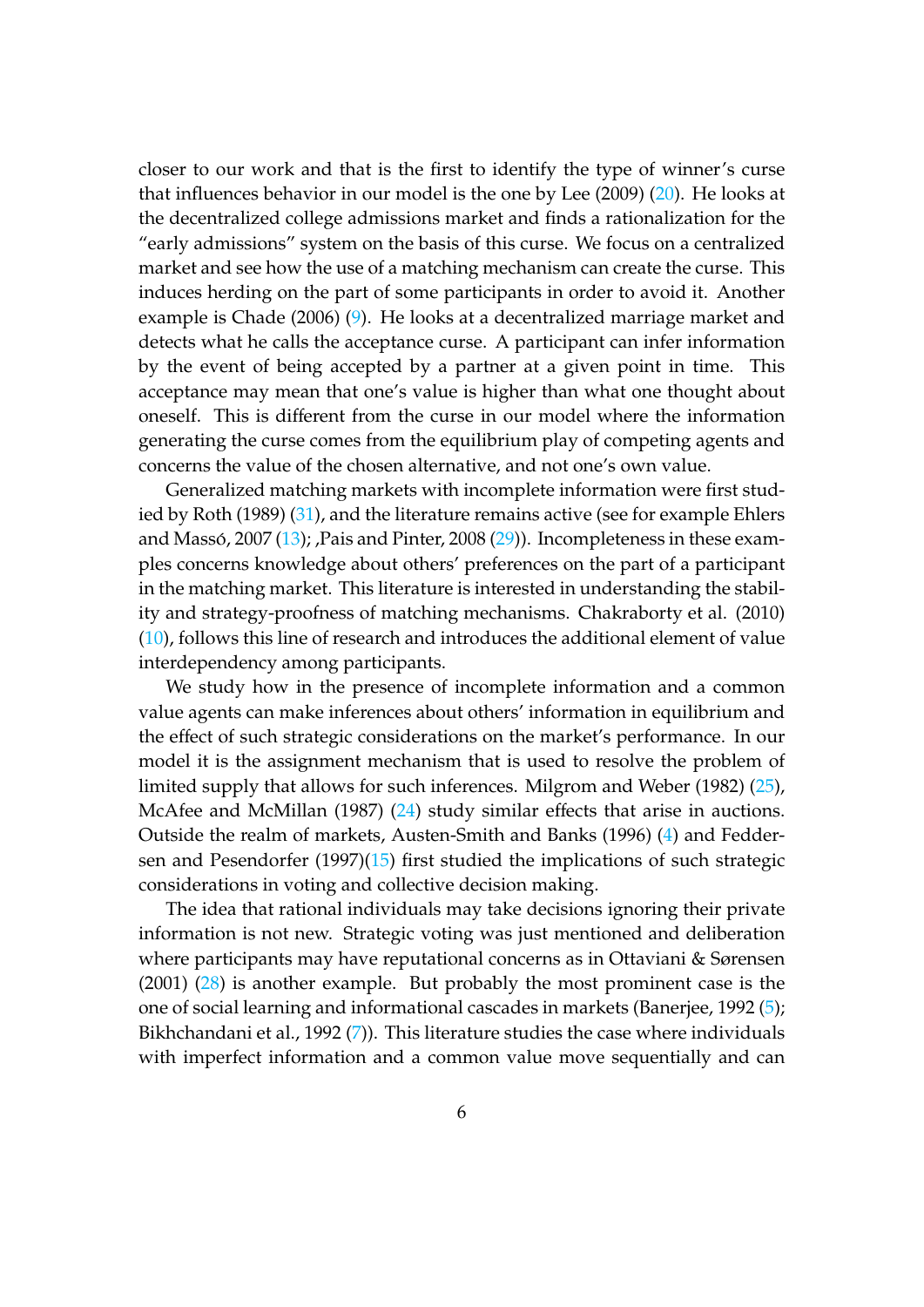observe the actions of some or all predecessors before making a decision. Gale and Kariv (2003) [\(16\)](#page-32-6) and Acemoglu et al. (2008) [\(1\)](#page-31-2), study the case where agents learn through their social network. An informational cascade starts when an individual ignores his private information because the information inferred by observing others' actions points to the other direction. Since his action conveys no new information, all individuals following him act in the same way. Herding behavior does not occur if actions of others were not observed. In Callander and Hörner (2009)( $\frac{8}{8}$ ), for instance, the exact actions of others' are not observed, but only the aggregate choices. Herding in these cases ceases to be an equilibrium feature. If actions are taken simultaneously agents should follow their information. But not if there is limited capacity. This is what happens in our paper and what builds a bridge with the informational cascade model. The general environment is the same but in our case actions are simultaneous and one of the two choices has limited capacity. For a general overview of the literature on social learning in markets the reader should look at the books by Chamley (2004) [\(11\)](#page-32-8) and Vives (2010) [\(34\)](#page-33-9).

Agents in our model are fully rational. It is not clear whether this is the right assumption in such a model, since different approaches find experimental and empirical evidence point to different directions. On the one hand, there is evidence that individuals are sophisticated enough to infer information from others' actions triggering informational cascades (Anderson and Holt, 1997 [\(3\)](#page-31-3); Hung and Plott, 2001 [\(18\)](#page-32-9); Alevy et al., 2007 [\(2\)](#page-31-4); Goeree et al., 2007 [\(17\)](#page-32-10)). On the other hand, evidence points to the opposite direction with respect to sophistication and its relation to the winner's curse. Both in the lab and the real world the majority of individuals fail to take the WC into account (Kagel and Levin, 1986[\(19\)](#page-32-11); Lind and Plott, 1991 [\(21\)](#page-33-10)). Our simple model provides a framework in which both situations can be tested. We use it in a related paper (Louis,  $2011(23)$  $2011(23)$ ) to test whether the same individuals are sophisticated enough to follow herds, but not so sophisticated as to avoid the winner's curse. This type of behavior is not predicted by the salient theories of play for games with incomplete information and a common value, such as "level-k reasoning" (Stahl and Wilson, 1995 [\(32\)](#page-33-12); Nagel, 1995 [\(27\)](#page-33-13); Crawford and Irriberi, 2007 [\(12\)](#page-32-12) or "cursed equilibrium" (Eyster and Rabin, 2005 [\(14\)](#page-32-13)).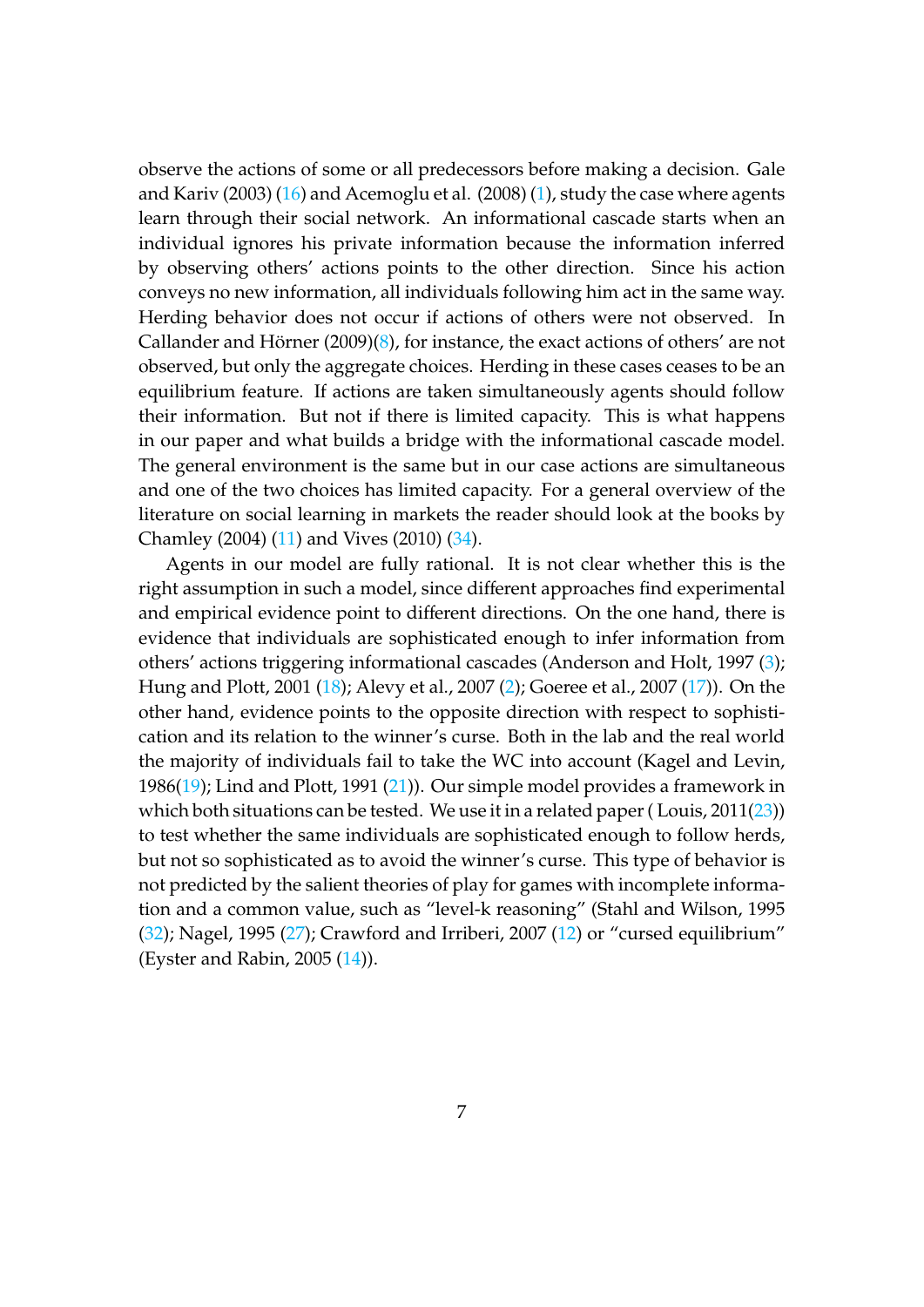## **2 The model**

**Agents.** There are  $n \geq 2$  agents that must choose whether or not to invest in an investment opportunity presented to them. Let  $x_i \in X = \{I, O\}$  denote the choice of agent  $i \in N = \{1, ..., n\}$ . There are only  $k < n$  available slots in the investment. This means, it is not possible for all agents to invest. Whether an agent is assigned to one of the available slots is determined by a mechanism  $f: {I, O}^n \rightarrow {I, O}^n$ . The assignment follows an exogenous priority order. An agents index denotes the agent's priority: agent *i* has priority over agent *j* if  $i < j$ . Let  $f_i : \{I, O\} \times \{I, O\}^{N-1} \rightarrow \{I, O\}$  denote the outcome of the assignment for agent *i* given his and others' choices. The following holds:

$$
f_i(x_i = I, x_{-i}) = \begin{cases} I & \text{if } |(x_j = I, j < i)| < k \\ O & \text{otherwise} \end{cases}
$$
\n
$$
f_i(x_i = O, x_{-i}) = O
$$

**Information.** The state of nature is  $\theta \in \Theta = \{G, B\}$ . Agents have a uniform *common prior* about the state of nature. This means that the a priori probability of  $\theta$  taking either value is  $\frac{1}{2}$  $\frac{1}{2}$  $\frac{1}{2}$ . <sup>1</sup> Before making a choice, each agent receives a noisy private signal  $s_i \in S = \{g, b\}$  about the state of nature. Private signals are independent conditional on the state of nature. The following table indicates the probability of the signal taking either value conditional on the state  $\theta$ .

$$
\begin{array}{c|c}\n & \theta \\
\hline\n & G & B \\
\hline\ns_i & g & q_G & 1 - q_B \\
b & 1 - q_G & q_B\n\end{array}
$$

**Payo**ff**s:** An agent's utility function has the following form:

$$
u_i(f(x_i, x_{-i}), \theta) = \begin{cases} 1, & f(x_i, x_{-i}) = I \text{ and } \theta = G \\ 0, & f(x_i, x_{-i}) = I \text{ and } \theta = B \\ \gamma, & f(x_i, x_{-i}) = O \end{cases}
$$

with  $0 < \gamma < 1$ . In other words, the payoff of an agent that obtains a slot in the investment is normalized to 1 if the state is "good" and 0 if the state is "bad".

<span id="page-7-0"></span><sup>&</sup>lt;sup>1</sup>Considering non-uniform priors is also possible. Since it does not affect results in a particularly interesting way we choose not to do so, in favor of expositional clarity.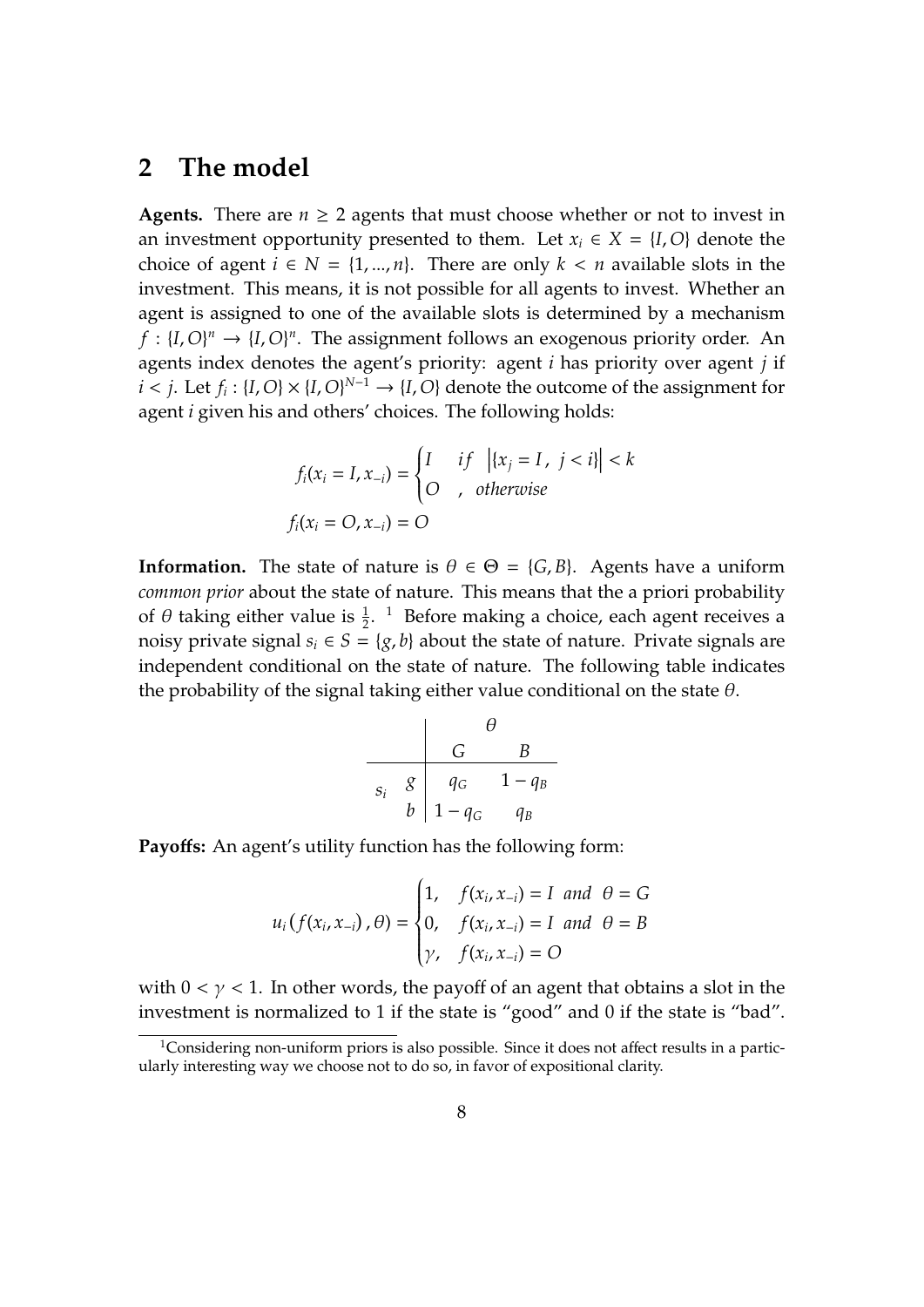When an agent chooses not to invest or does not obtain a slot, he gets  $\gamma \in (0,1)$ .

We can view this parameter as the value of a safe outside option. In the case of micro-investors it could be the return one gets by keeping the money in the bank. This being the same for agents that directly choose not to invest and for the ones not obtaining a slot implies that there is no cost from choosing to invest. This may not be true in some occasions. For instance, participating in an IPO may involve non-negligible transaction costs that are independent of whether or not one obtains shares of the company in the end. Adding cost for investing in our model is possible and mathematically tractable. Nevertheless, it will become clear further on that including such costs here would only reinforce our results about agents behavior in such a market. Hence, not including them makes both our results stronger and the exposition cleaner.

Coming back to the image of agents standing in a line, one can view the model we have described in the following way. An agent's index denotes his position in the line. Given the limited availability of investment slots, deciding to invest does not guarantee the agent a slot. The assignment mechanism works in a way that an agent that chooses to invest obtains a slot only if less than *k* agents standing in front of him, to invest. If an agent's position (index) is less than *k* than obtaining a slot only depends on his own decision.

In real markets, one's position in the line might depend on one's time of arrival when a the "first-come, first-served" method is used. Or it might depend on some priority assigned by the seller or planner. Consider the case of an entrepreneur seeking a limited number of micro-investors for his project. He might want to give priority to close friends and family over other investors. In a market for "public protection" housing there might be social criteria that determine the priority of potential buyers.

For the moment we assume that each agent knows exactly his position in the line. This assumption can be strong and we later relax it in different ways. Still, it is useful to start off this way for two reasons. On one hand it allows for a better understanding of the forces that determine equilibrium behavior. On the other hand it is an important building block in the calculation of equilibria in the other environments we explore later on.

As was mentioned in the introduction, agents decide whether or not to invest without observing what others choose to do. There is neither communication among agents nor the possibility for social learning by observing others' actions. In some environments this makes sense. For instance in IPO's, investors must decide whether or not to participate in a simultaneous fashion. The stronger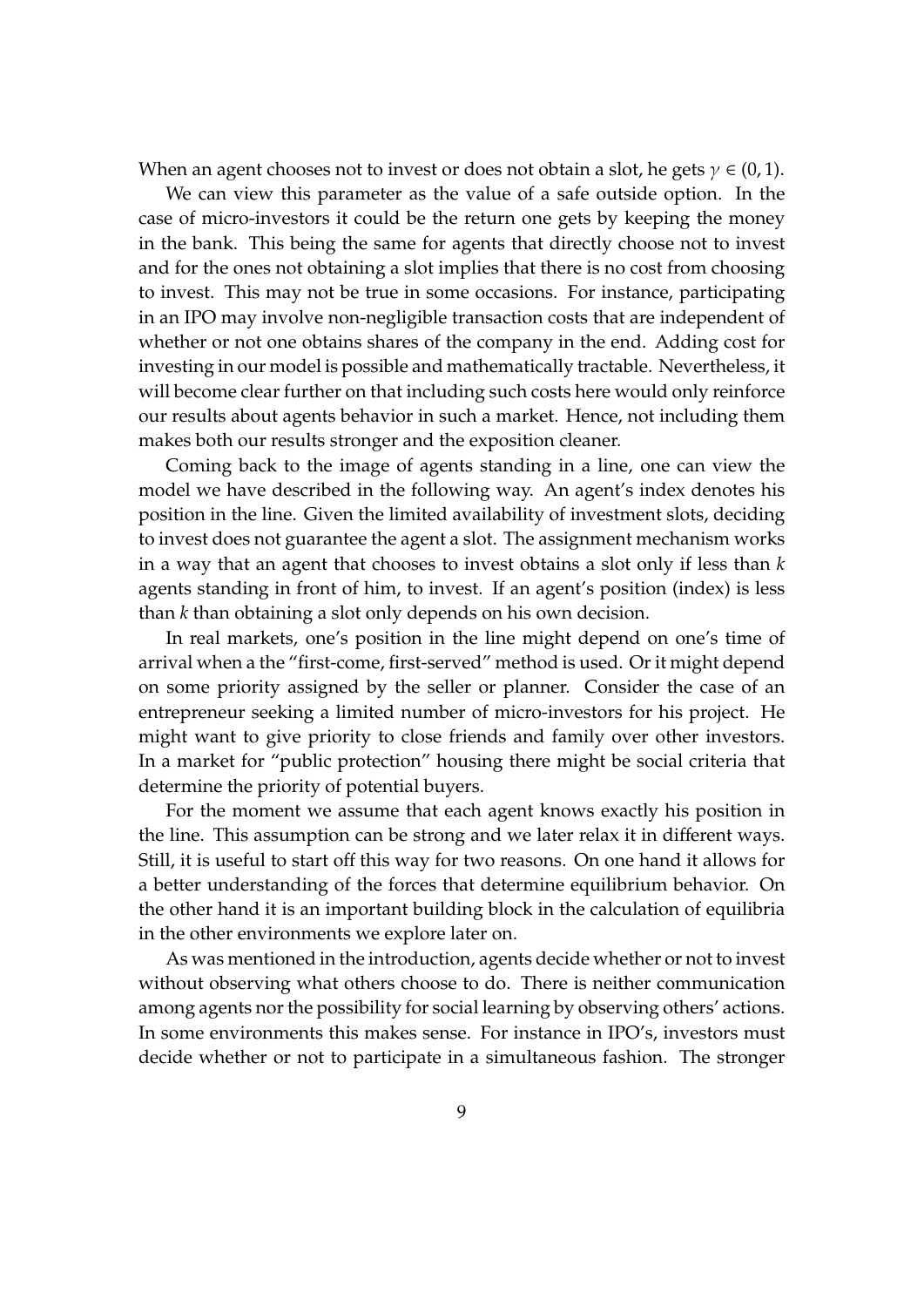argument for this assumption will be clear once we present our results. As we shall see, the equilibrium behavior of agents in our model shares characteristics with the behavior of agents in models of social learning. In particular the fact that some agents ignore their private information and choose a particular action. By obtaining these results with agents acting simultaneously we show how this behavior can emerge in such an environment and what factors drive it.

We will further assume that the following condition holds:

#### **Condition 1.**

<span id="page-9-0"></span>
$$
\frac{1-q_G}{q_B} < \frac{\gamma}{1-\gamma} < \frac{q_G}{1-q_B}.\tag{1}
$$

This condition makes the problem interesting. It makes sure that when an agent has no further information than his own private signal, his best response depends on the signal's content. A signal  $s_i = g$  indicates that investing is a "good" choice. A signal  $s_i = b$  indicates it is better not to invest. As will become clear further on, were this not true, *all* agents would choose to invest (for low γ) or not to invest (for high  $\gamma$ ) independently of their signal.

Up to now we have defined a set of agents that can take actions out of a particular set and have a particular type which is given by their private information. Their actions lead to payoffs that depend on the state of nature and on the actions of other agents. The environment is further defined by the available slots, the value of the outside option and the precision of the private information. All these define a bayesian game  $G = \langle N, \Theta, \{X, S, u_i, \}_{i \in N}, k, \gamma, q_G, q_B \rangle$ . The relevant concept that we use to solve such a game is the one of *Bayesian Nash equilibrium*. In our specific context this equilibrium refers to a strategy for each agent that describes the action the agent takes depending on his private information: *x* ∗  $i : S \to X$ . The strategy must be such that it maximizes his expected payoff from the game given all other players' strategies: *E*[*ui*(*x* ∗ *i* , *x* ∗  $\binom{x^*}{-i}$ ] ≥  $E[u_i(x)]$ *i* , *x* ∗ −*i* )], ∀*i* ∈ *N*, and given his beliefs about others' private information.

## **3 Equilibrium behavior**

As was mentioned, agents in our model can neither communicate or observe each others' actions. If there was no limit in the number of available slots, or simply  $k \geq n$ , then each agent would obtain a slot if he chose to invest. Our model would reduce to a sum of *n* individual decision problems in which each agent would choose according to his signal. Restricting the supply of slots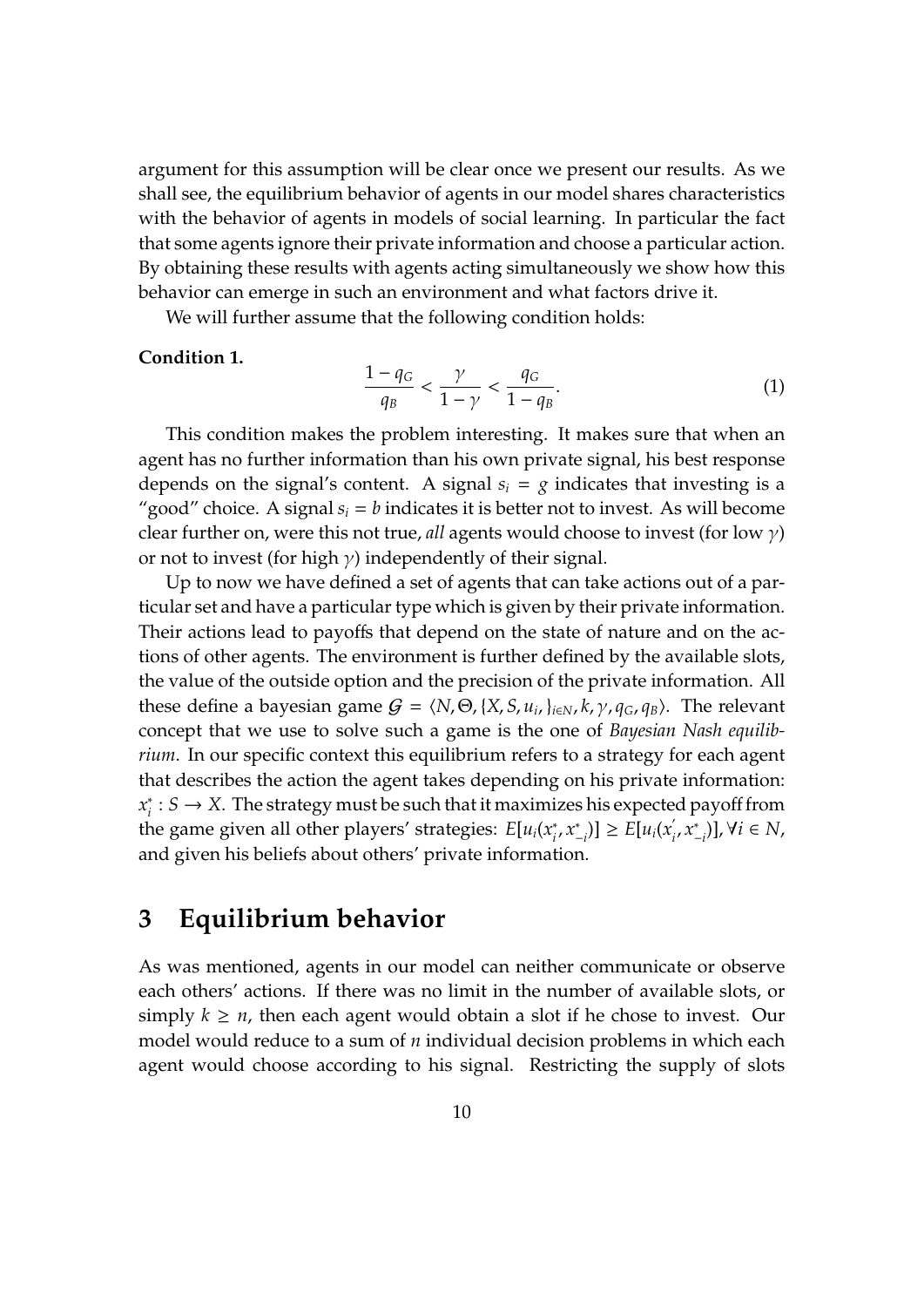forces agents to make strategic considerations when making their decision. In particular, agents standing at positions beyond *k* realize that they can obtain a slot only if less than *k* of the preceding agents choose not to invest.

We now use the simplest possible example to demonstrate how such strategic considerations affect agents' behavior in such a game.

**Example 1.** In this example we consider only two agents:  $i \in N = \{1, 2\}$ . The capacity limit is the lowest possible:  $k = 1$ . Let us also assume that  $q_G = 1$ . Condition [1](#page-9-0) then reduces to  $q_B > 1 - \frac{1-\gamma}{\gamma}$  $\frac{-\gamma}{\gamma}$  and we assume this holds. Notice that with this choice of parameters for the signal accuracy, if a player observes a signal  $s_i = b$  he knows that the state of nature is  $\theta = B$  with probability 1. This is because there is zero probability of obtaining such a signal when the state is  $\theta = G$ . Agent 1 stands in line in front of agent 2, or in other words, he has got priority over agent 2. This means that agent 2 can obtain the slot only if agent 1 chooses not to invest. For agent 1 the outcome depends only on his own choices.

First consider agent 1. He is the first in line. Whether he obtains a slot depends only on his choice. Since Condition [1](#page-9-0) holds, his decision depends on his private signal. If  $s_1 = g$  he chooses to invest:  $x_1(g)^* = I$ . If  $s_1 = b$ , then he chooses not to invest: *x* ∗  $i_1^*(b) = O.$ 

Agent 2 is second in line. He chooses simultaneously with agent 1. Therefore, even if he chooses to invest he does not know whether or not he will obtain the single slot. This depends on agent 1's choice. If agent 1 chooses not to invest then agent 2 can obtain the slot if he chooses to invest. If agent 1 chooses to invest, then there is no slot available for agent 2 and he gets the outside option. Still, he knows that agent 1's decision depends on the private signal *s*1. He also knows that his own decision only matters when agent 1 chooses not to invest. He must therefore decide conditioning on this event. But agent 1 chooses not to invest only when he observes  $s_1 = b$  and this is only possible when  $\theta = B$ . Thus agent 2 knows that his decision matters only when the state is "bad" and in that case he should not invest. Notice that this does not depend on  $s<sub>2</sub>$ , the signal observed by agent 2. Therefore, agent 2 decides not to invest, independently of his private signal: *x* ∗  $i_2^*(s_2) = O.$ 

The two agents in this example end up playing very distinct strategies in equilibrium. The first agent follows his signal, while the second agent ignores it and chooses not to invest. From now on we shall refer to the strategy of agent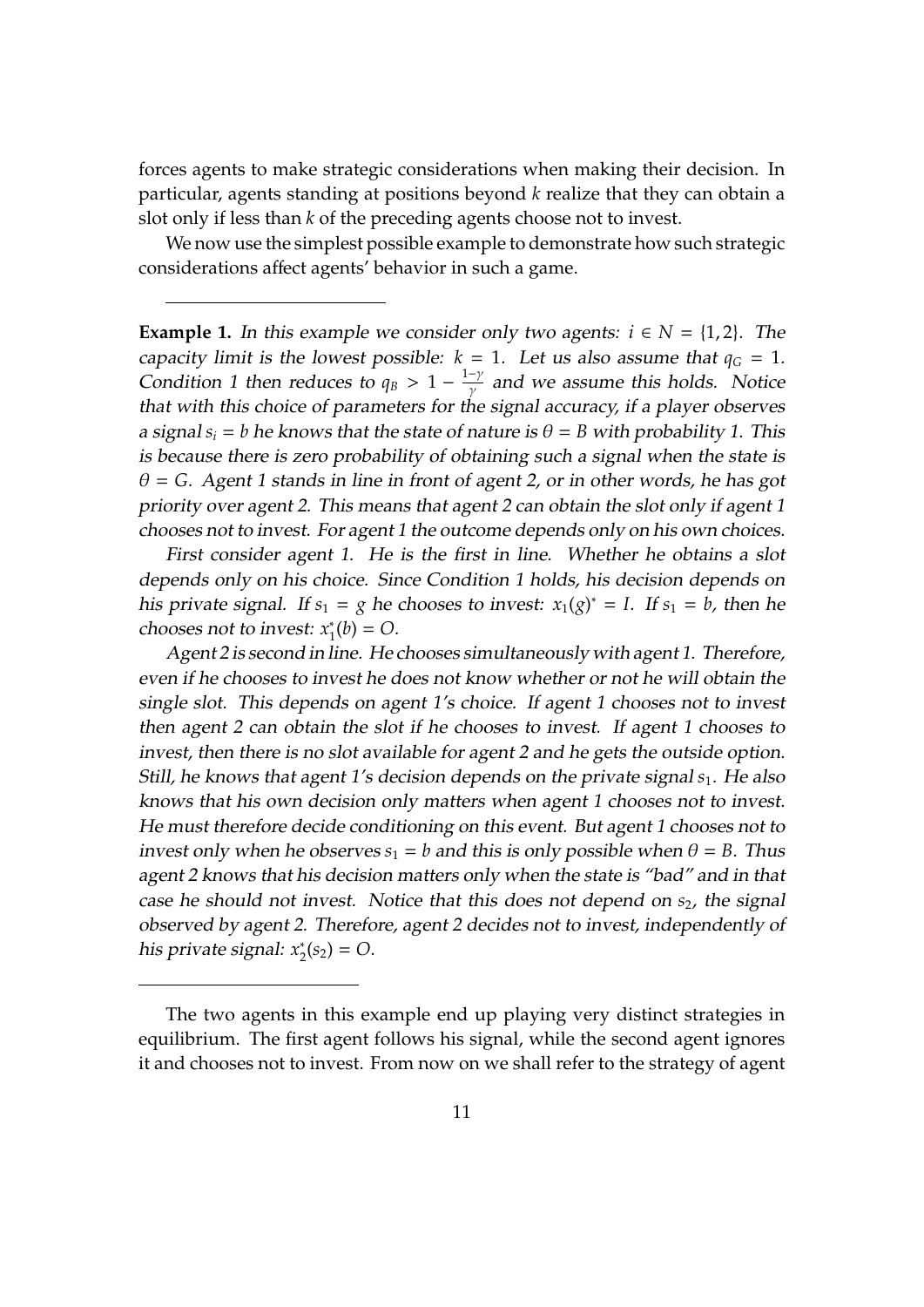1 as informative play and to to the strategy of agent 2 as herding.

*Informative play: The strategy in which an agent i chooses according to his signal:*

$$
x_i(g) = I, x_i(b) = O
$$

*Contingent belief herding:*[2](#page-11-0) *The strategy in which an agent ignores his private signal and does not invest:*

$$
x_i(g) = x_i(b) = O
$$

First of all one should note that the reasoning that leads agent 2 to choose such a strategy is based entirely on the fact that the number of slots is limited. Were this not the case it would not be possible to make any inferences about agent 1's actions and information.

The second point to notice is that the behavior of both agents would be the same in equilibrium if there were more agents standing behind them in the line. What is more, it is easy to see that any agent standing behind agent 2 would also herd in equilibrium. This is because, since agent 2 is herding he does not affect any other agents. Thus the hypothetical agent 3 faces the exact same situation as agent 2 and also chooses to herd. The same would be true for any other agent standing in line after them.

This simple example demonstrates the main feature of equilibrium in such games. Agents standing in the first positions of the line play informatively. After some point in the line agents switch their equilibrium strategy to herding. The point where the switch takes place lies at a position grater than the number of available slots. The following proposition formalizes this result.

The result of the example is generalized in the following proposition.

**Proposition 1.** *Consider a game*  $G = \langle N, \Theta, \{X_i, S_i, u_i, \}_{i \in N}, k, \gamma, q_G, q_B \rangle$  and assume *Condition [1](#page-9-0) holds. There is a unique Bayesian Nash equilibrium in this game. In equilibrium, all agents with index i* <  $\hat{m}(k, \gamma, q_G, q_B)$  *play informatively. All others herd* 

<span id="page-11-0"></span><sup>2</sup>We use the notion of *contingent beleive herding* as opposed to *public belief herding*. The latter is the type of herding one finds in models of social learning such as Bikhchandani et al., 1992 [\(7\)](#page-32-5). There agents share a common public belief and they may herd on that. Here, agents form beliefs that are contingent on equilibrium play and some may herd on these beliefs. It is still herding in the sense that an outside observer still observes a number of agents taking the same action (a herd), to a degree that is not justified by agents simply following their private information. Unlike the case of social learning, here we have no informational cascade. The reader should keep in mind that when mentioning 'herding' in the rest of the paper we refer to 'contingent belief herding'.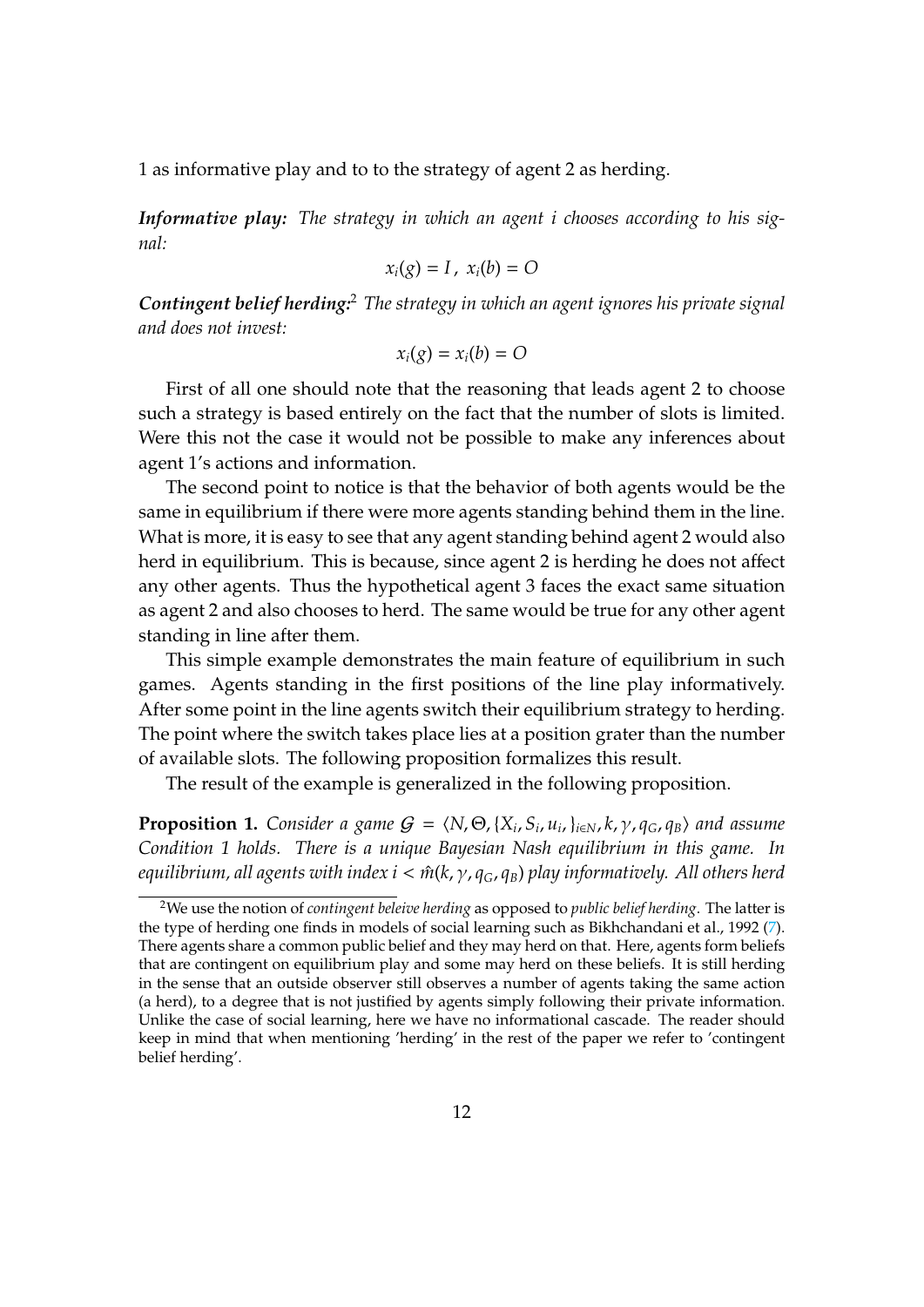*and choose*  $x_i = O$ , *independently of their signal. Furthermore,*  $\hat{m}(k, q_A, q_B) > k$ *.* 

#### *Proof. All proofs can be found in the appendix.*

What drives this result is the same as in the two-agent example. Agents with an index higher than *k* know that they can obtain a payoff higher than their outside option only if the state is "good" and less than *k* agents of the ones in front of them choose to invest. But given that agents in the front of the line play informatively, conditioning on the event that less than *k* agents choose to invest (which means that less than *k* agents received a signal  $s_i = g$ ) reduces the probability of the state being good. There is an increased probability of obtaining a slot in the "bad" state. This is the winner's curse effect. This effect becomes stronger the further back one stands in the line. Therefore, eventually agents switch away from informative play as we move towards the back, in order to avoid the winner's curse.

One important feature of this result is that a significant number of agents never choose to invest. This means that with positive probability less than *k* agents invest and obtain a slot, even when the state of nature is "good". This ex-post inefficiency is reminiscent of the same inefficiency encountered in the social learning model. We study that further on when we make a comparison between the two different models: our own and a social learning model, where agents decide sequentially, with a limited availability of investment slots.

For now we must point out that the equilibrium is efficient. The number of agents playing informatively maximizes the sum expected payoffs. This is stated in the following proposition.

<span id="page-12-0"></span>**Proposition 2.** *Given k*, γ, *qG*, *q<sup>B</sup> that satisfy condition [1,](#page-9-0) the unique equilibrium strat* $e$ gy profile of a game  $G = \langle N, \Theta, \{X_i, S_i, u_i, \}_{i \in N}, k, \gamma, q_G, q_B \rangle$  with known priorities, for *any N, is ex ante e*ffi*cient. Another pure strategy profile of the game is ex ante e*ffi*cient if and only if the same number of agents play informatively as in the equilibrium profile.*

The reason why this holds is simple. The number of agents playing informatively is such that any agent that plays informatively has an expected payoff higher than what he obtains by herding, which is the outside option. If less agents play informatively, then they are forgoing the possibility of a higher expected payoff. If more agents play informatively, then some have an expected payoff smaller that their outside option. Both these cases result in a smaller sum of expected utilities and are therefore inefficient.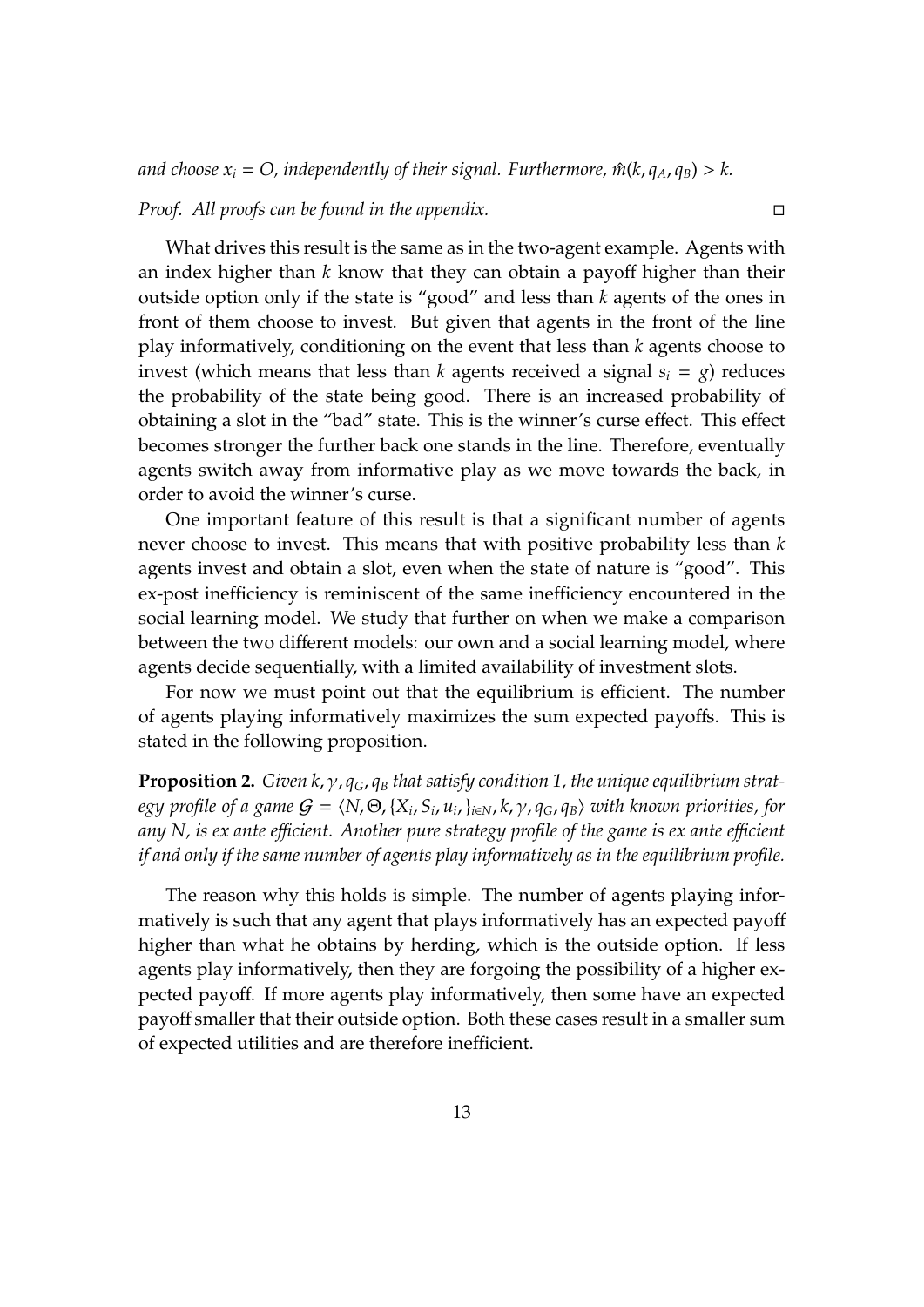Another feature of the equilibrium to note is the sorting of agents and strategies. Low index agents play informatively while high index agents herd. This means that what to an external observer might seem as some sort of correlation between priorities and preferences or information is simply rational equilibrium behavior of agents with identical preferences.

### **3.1 Comparative statics.**

To get a better grasp of how equilibrium behavior depends on the various parameters of the model we perform comparative statics. It is important to understand what exactly is "moving" when we change one of the parameters. For that one has to understand the mechanism that underlies proposition 1.

As long as Condition [1](#page-9-0) holds, agents that receive a signal  $s_i = b$  never choose to invest. The ones that receive  $s_i = g$  calculate their expected payoff from investing, taking into account the fact that to obtain a slot it must be that less than *k* agents in front of them invest. They compare this to the payoff from the outside option  $\gamma$ . Whether an agent plays informatively or herds depends on this comparison. Thus any effect of a change in parameters on equilibrium behavior must come through the effect the change has on the expected payoff from investing after observing  $s_i = g$ . This is given by the following function in which we assume all agents in front of *i* play informatively:

$$
E[u_i(I, g)] = Pr(G|g) \left[ \frac{payoff \text{ when a slot is free}}{Pr(|[s_j = g, j \le k]| < k | G) \cdot 1} + Pr(|[s_j = g, j \le k]| \ge k | G) \gamma \right]
$$

\n
$$
\text{payoff when state is "good" } \left\{ \text{payoff. when a slot is free: WC} \mid \text{payoff when no free slot} \right\}
$$
\n

\n\n $\text{Pr}(B|g) \left[ \text{Pr}\left( | \{s_j = g, j \le k\} | < k | B \right) \cdot 0 + \text{Pr}\left( | \{s_j = g, j \le k\} | \ge k | B \right) \gamma \right]$ \n

\n\n $\text{payoff when state is "bad" } \left\{ \text{payoff when state is "bad"} \right\}$ \n

(2)

The first term of the second bracket in the RHS represents the winner's curse. It is the payoff an agent receives when investing and obtaining a slot when the state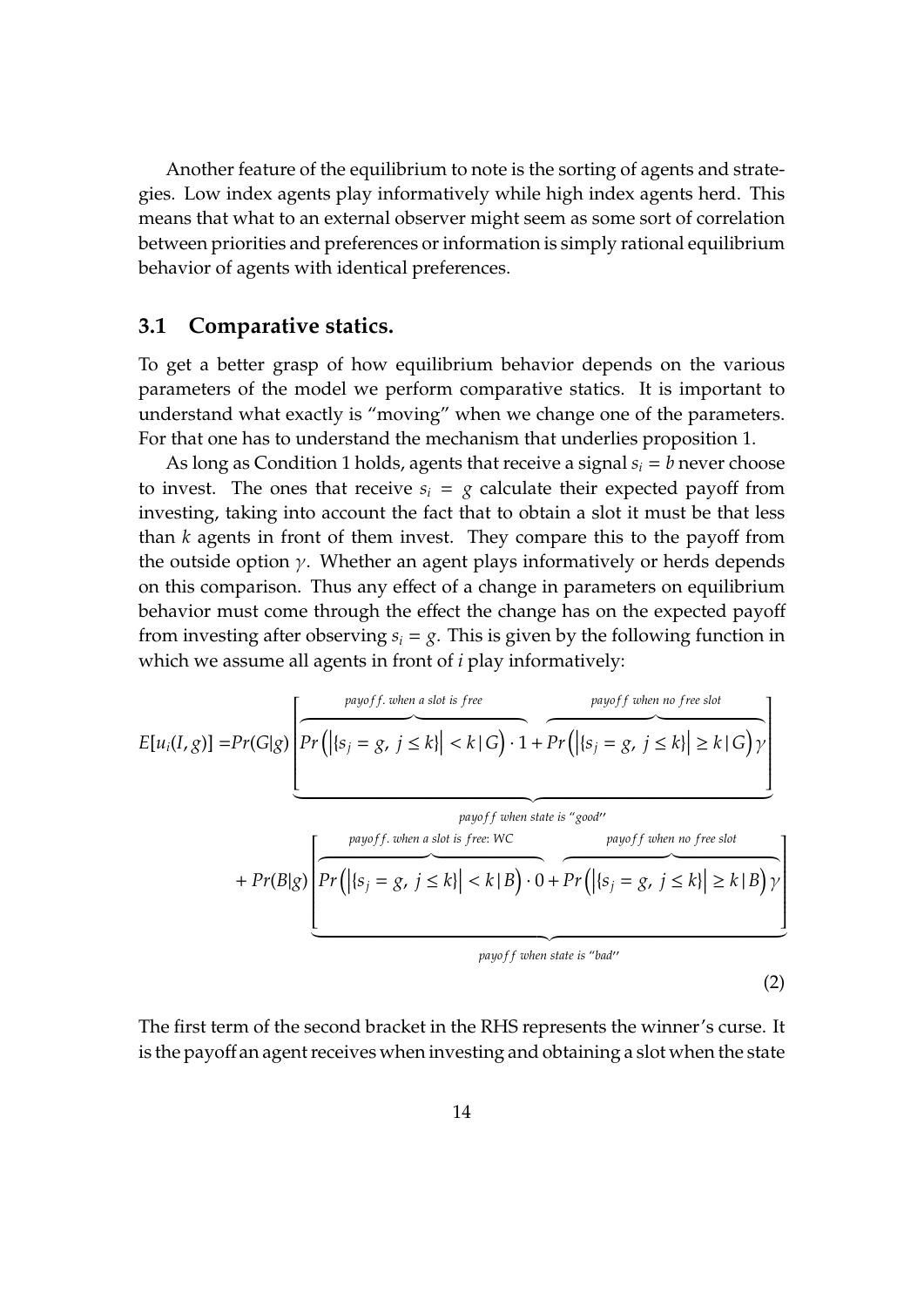is "bad". The number of agents that receive a particular signal given the state follows a binomial distribution. Hence the probability of less than *k* agents to have received a signal  $s_j = g$  given the state, is given from the cumulative density function (cdf) of the binomial distribution with the appropriate parameters. Let *F*<sub>(*m*,*G*)</sub>(*k*) represent the cdf of *Bin*(*m*, *q*<sub>*g*</sub>) and *F*<sub>(*m*,*B*)</sub>(*k*) represent the cdf of *Bin*(*m*, 1− *qB*). Thus we have:

<span id="page-14-0"></span>
$$
E[u_i(I, g)] = \frac{q_G}{q_G + 1 - q_B} \left[ F_{(i-1,G)}(k-1) + \left( 1 - F_{(i-1,G)}(k-1) \right) \gamma \right] + \frac{1 - q_B}{q_G + 1 - q_B} \left( 1 - F_{(i-1,B)}(k-1) \right) \gamma \tag{3}
$$

The equilibrium behavior of a particular agent is determined by whether this expression is above or below  $\gamma$ , the value of the outside option. When it is above, the agent invests. When it is below he herds.

#### **3.1.1 The value of the outside option.**

The value of expression [3](#page-14-0) is increasing in  $\gamma$ . Still, the sum of the factors of  $\gamma$ is lower than 1. This means that as we increase  $\gamma$  the value of  $E[u_i(I, g)]$  also increases but at a slower rate. So let us consider the last agent in line that plays informatively for some low  $\gamma$ . This means that for him  $E[u_i(I,g)] > \gamma$ . Now suppose we increase the value of the outside option. While both sides of the inequality increase, the RHS does so faster, so eventually it will switch. This agent will change his strategy from informative play to herding.

Here the value of the outside option is given relative to the possible payoffs of the investment that are normalized. These values would normally depend on whoever tries to attract the investors. We do not model such an agent in any form here. Still, what we learn here is that an entrepreneur trying to attract investors, can do so by making the investment more attractive relative to the outside option. This is assuming she has no other information that can be inferred by her choices. This result is similar to the one obtained in Rock (1986) [\(30\)](#page-33-0), where he concludes that the seller in an IPO might want to underprice in order to attract the uninformed investors. We get a similar conclusion, but here we do not assume any asymmetry in information among investors.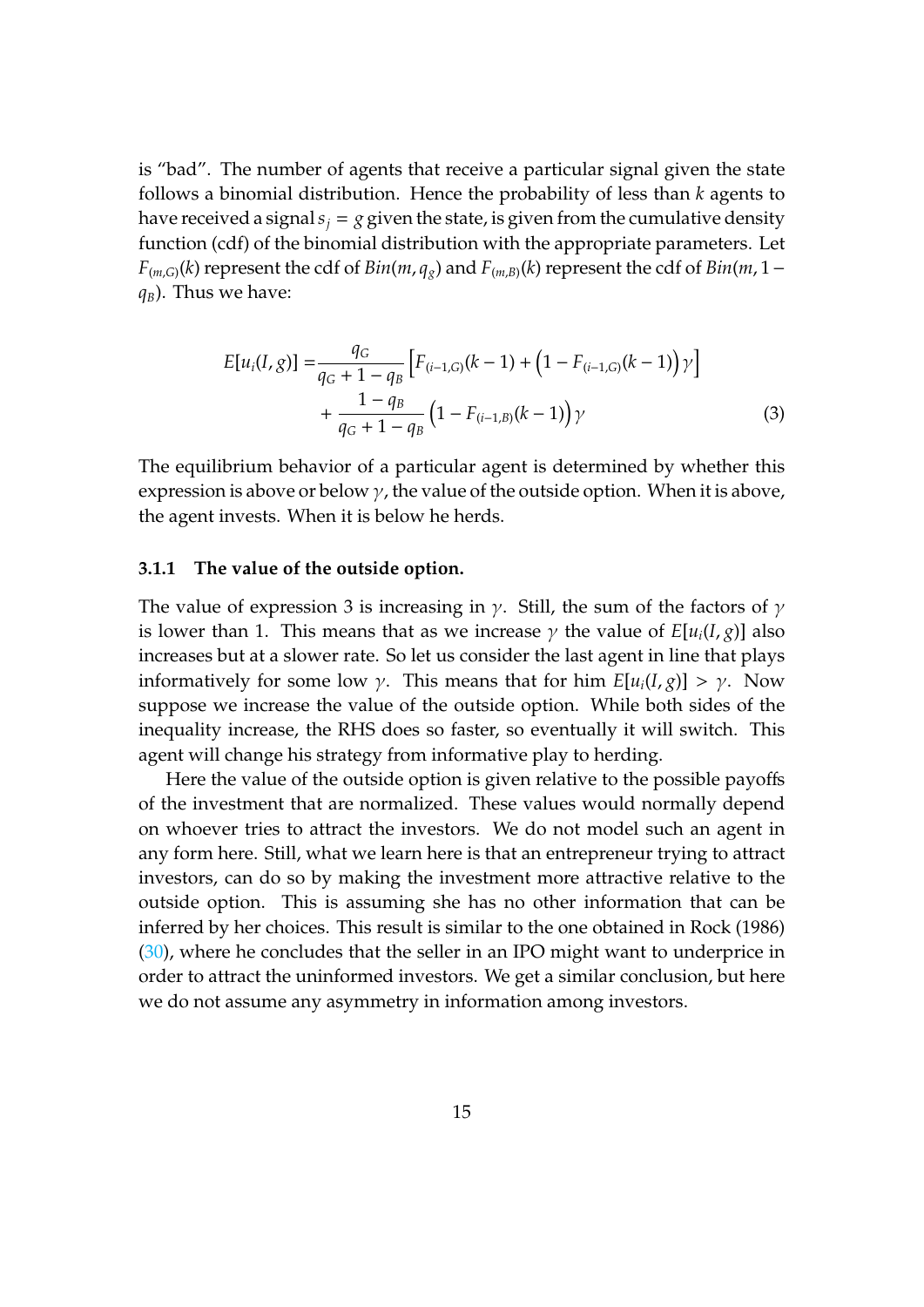#### **3.1.2 The number of available slots.**

The number of available slots is a parameter which a market designer can control to a significant extent in many markets. For instance an entrepreneur might decide the maximum number of investors she wants to take on board her project, or a department may decide, within limits, on the number of available openings.

The effect on equilibrium from increasing the number of slots is clear cut: more agents play informatively.

**Proposition 3.** Consider a game  $G = \langle N, \Theta, \{X_i, S_i, u_i, \}_{i \in N}, k, \gamma, q_G, q_B \rangle$  and assume *Condition* [1](#page-9-0) *holds.* Then  $\hat{m}(k, q_A, q_B)$  *is increasing in k.* 

To understand why this happens one must understand that it is the limited supply of slots that gives rise to the winner's curse. Obtaining a slot when the supply is limited happens only when "enough" preceding agents choose not to invest. When *k* is low, "enough" represents a large number of agents. When *k* is high, "enough" represents a small number of agents and thus a weaker winner's curse effect.

We must notice here that we obtain this clear-cut result for the case where priorities are known. For the cases we study further on with priority uncertainty this result may not hold, depending on the other parameters.

Although the number of agents choosing to invest increases with *k* it is interesting to see the rate of this increase. The following graphs in figure [1](#page-16-0) show for two different levels of signal accuracy the ratio of the expected number of agents that choose to invest in equilibrium, over the number of available slots. When this ratio is above one, we expect excess demand. When the ratio is below 1 we expect excess supply. We observe that excess demand only occurs for low levels of *k*. The ratio drops off fast. This happens because of the effect of increasing *k* on the winner's curse. How it evolves further depends on the the other parameters. Here we see that for low levels of signal accuracy the ratio tends to increase again, while for low levels of accuracy it continues decreasing. An explanation for that is that when accuracy is high the winner's curse effect remains persistent. More agents play informatively because more agents have an index below *k* but for agents with a higher index the effect is still there. When accuracy is low, the increase in *k* has a strong attenuating effect on the winner's curse. Therefore, not only agents with am index below *k* switch, but also a significant number of agents with a higher index. In both graphs there is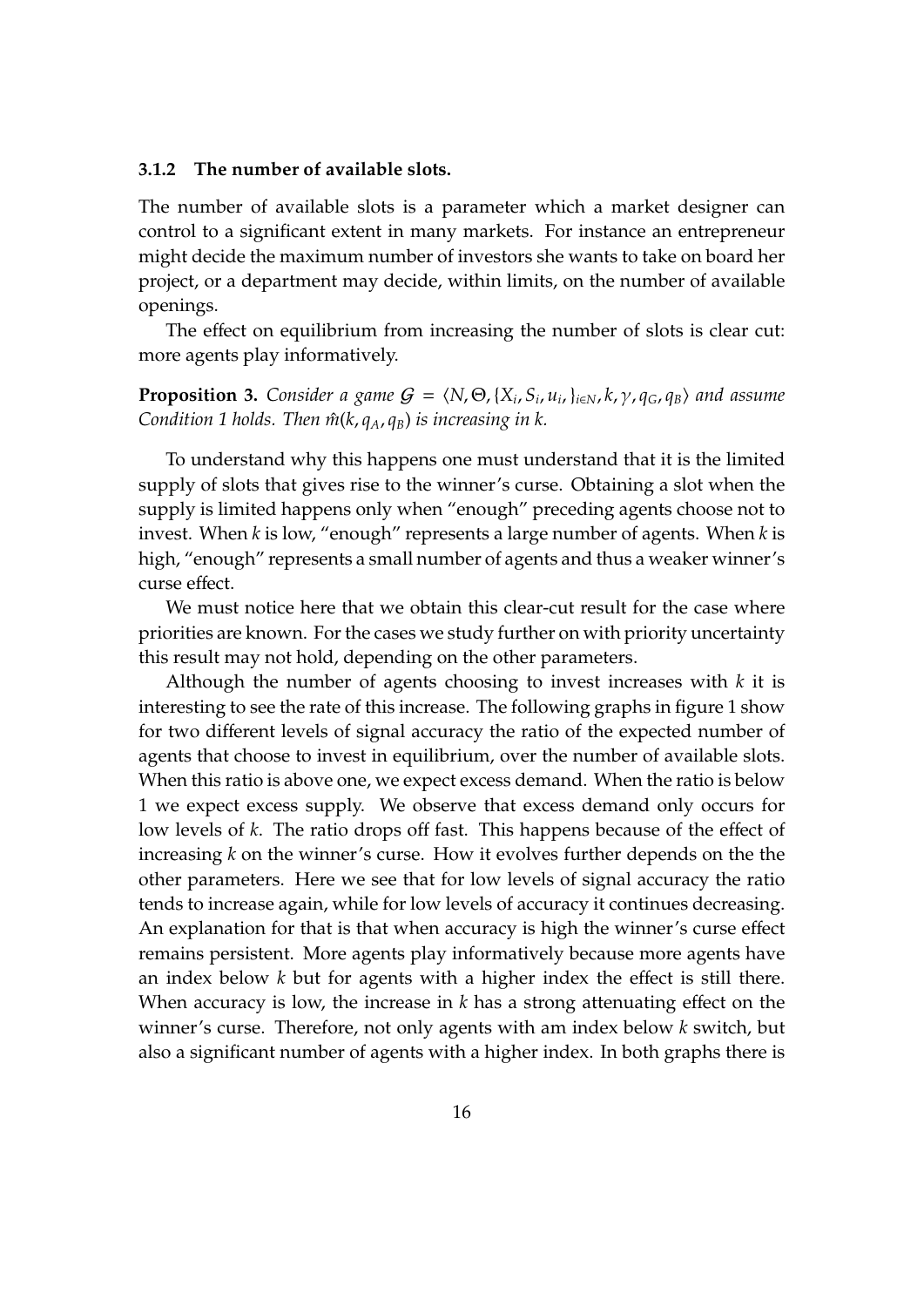<span id="page-16-0"></span>

Figure 1: Examples of how the demand for investment evolves with *k*

a drop of the ratio in the end. This is due to the fact that already all agents are playing informatively after that point. Hence, increasing *k* has no further effect on equilibrium.

#### **3.1.3 The accuracy of information.**

The accuracy of information in our model is represented by the parameters  $q_G$ and  $q_B$ . The higher these parameters are, the stronger is the signal the agents receive. As we explained, when an agent decides in equilibrium he also takes into account the signals of others that stand in front of him in the line. So suppose an agent receives a "good" signal. The higher the accuracy of the signal, the stronger the indication that the state is actually "good". But in equilibrium this agent may obtain a slot only if enough of the preceding agents choose not to invest. These agents must have received a "bad" signal. The higher the accuracy of the signals the stronger an indication it is that the state is actually "bad". Thus, the increase in accuracy has a positive effect through one's own signal but a negative effect through the signals of preceding agents.

Which effect dominates? This depends on where an agent stands in line. For equilibrium what matters is agent  $\hat{m}$ . If a change in the accuracy has a positive effect in his expected payoff, he (and maybe more agents) may switch from herding to informative play. If the effect is negative, then it is possible that some agents that played informatively, switch to herding. This would give a new  $m$ <sup></sup> with a lower index.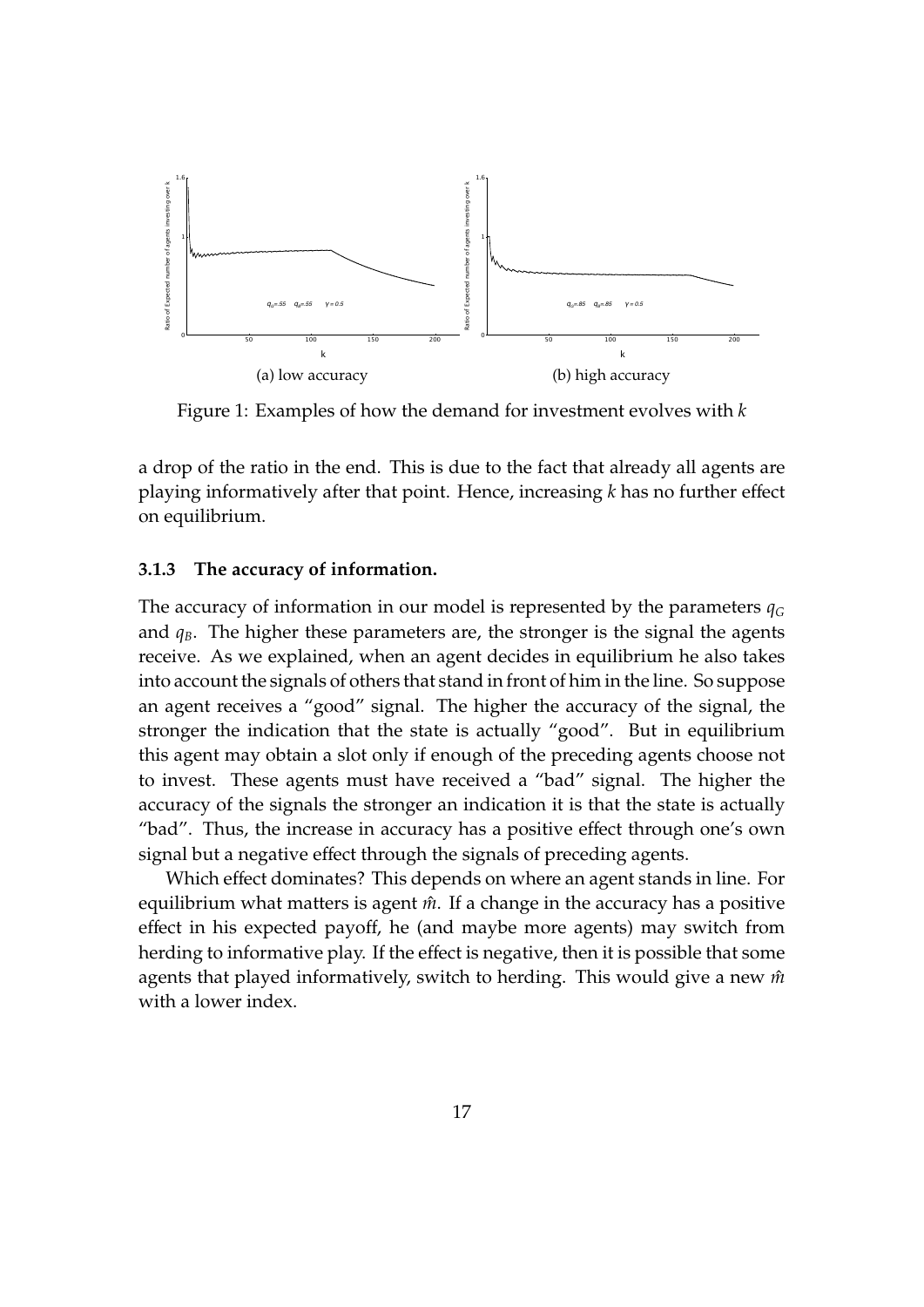**Changes in**  $q_G$ . An increase in  $q_G$  means that it is more likely to receive a signal  $s_i = g$  when the state is "good". By bayesian logic it also means that having received a such a signal it is more likely that the state is "good" . Looking at expression [3](#page-14-0) we can see how this creates the two opposite effects described. On one hand, the factor  $\frac{q_G}{q_G+1-q_B}$  increases while the complementary factor  $\frac{1-q_B}{q_G+1-q_B}$ decreases. This represents the positive effect from one's own private signal*s<sup>i</sup>* = *g* becoming stronger. At the same time though, the term in the brackets decreases, since  $F$ <sub>(*i*−1,*G*)( $k$  − 1) is decreasing in  $q$ <sup>*G*</sup>. This represents the effect of the "bad"</sub> signals of preceding agents becoming stronger.

The graph in figure [2](#page-17-0) shows an example of how changing  $q<sub>G</sub>$  affects the shape of the function in expression [3.](#page-14-0) The points in the rectangle are the ones corresponding to the threshold agent  $\hat{m}$ .

<span id="page-17-0"></span>

Figure 2: Comparative static with respect to *qG*.

**Changes in**  $q_B$ . An increase in  $q_B$  means that it is more likely to receive a signal  $s_i = b$  when the state is "bad". Again, by Bayesian logic it follows that having received a signal  $s_i = g$  it is more likely that the state is "good". In expression [3](#page-14-0) we can see the two opposite effects. The two fractions move in the same direction as before. Now it is in the term in the last parenthesis where we observe the opposite negative effect. This term decreases.

The graph in figure [3](#page-18-0) shows an example of how changing  $q_B$  affects the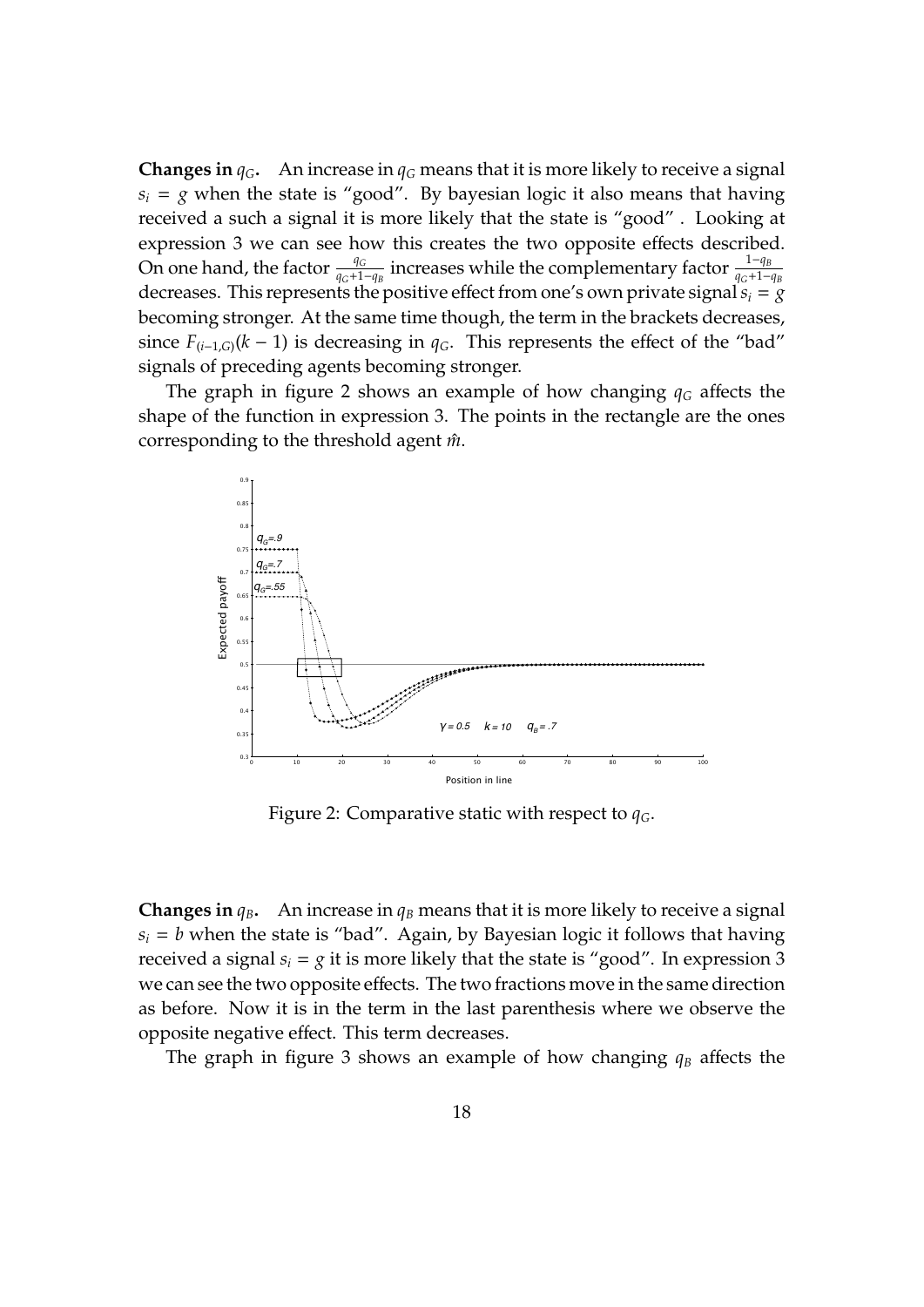shape of the function in expression [3.](#page-14-0) The points in the rectangle are the ones corresponding to the threshold agent  $\hat{m}$ . Note here that  $\hat{m}$  moves to the opposite direction than when we were changing *qG*.

<span id="page-18-0"></span>

Figure 3: Comparative static with respect to *qB*.

## **4 Simultaneous play vs. Social learning.**

In our model agents do not learn from each other. There is no communication between them, nor is it possible to observe each others' actions. Yet, the behavior we observe in equilibrium resembles the one found in models with social learning in which agents take actions sequentially and can observe what others do (Banerjee, 1992 [\(5\)](#page-31-1); Bikhchandani et al, 1992 [\(7\)](#page-32-5)). In this section we compare behavior in our model with the one in such a model. The social learning we consider follows the exact same setup as our model with one difference: agents take actions sequentially and observe the actions of the agents standing in front of them in the line. This is equivalent to adding a limited number of slots for one of the alternatives in the binary model in Bikhchandani et al. (1992). In the sequential model, the limited number of slots does not affect strategic behavior. Since agents observe the actions of others they can accurately infer their type and incorporate that information into their own decision making. If the slots are filled the game ends and remaining agents obtain their outside option. The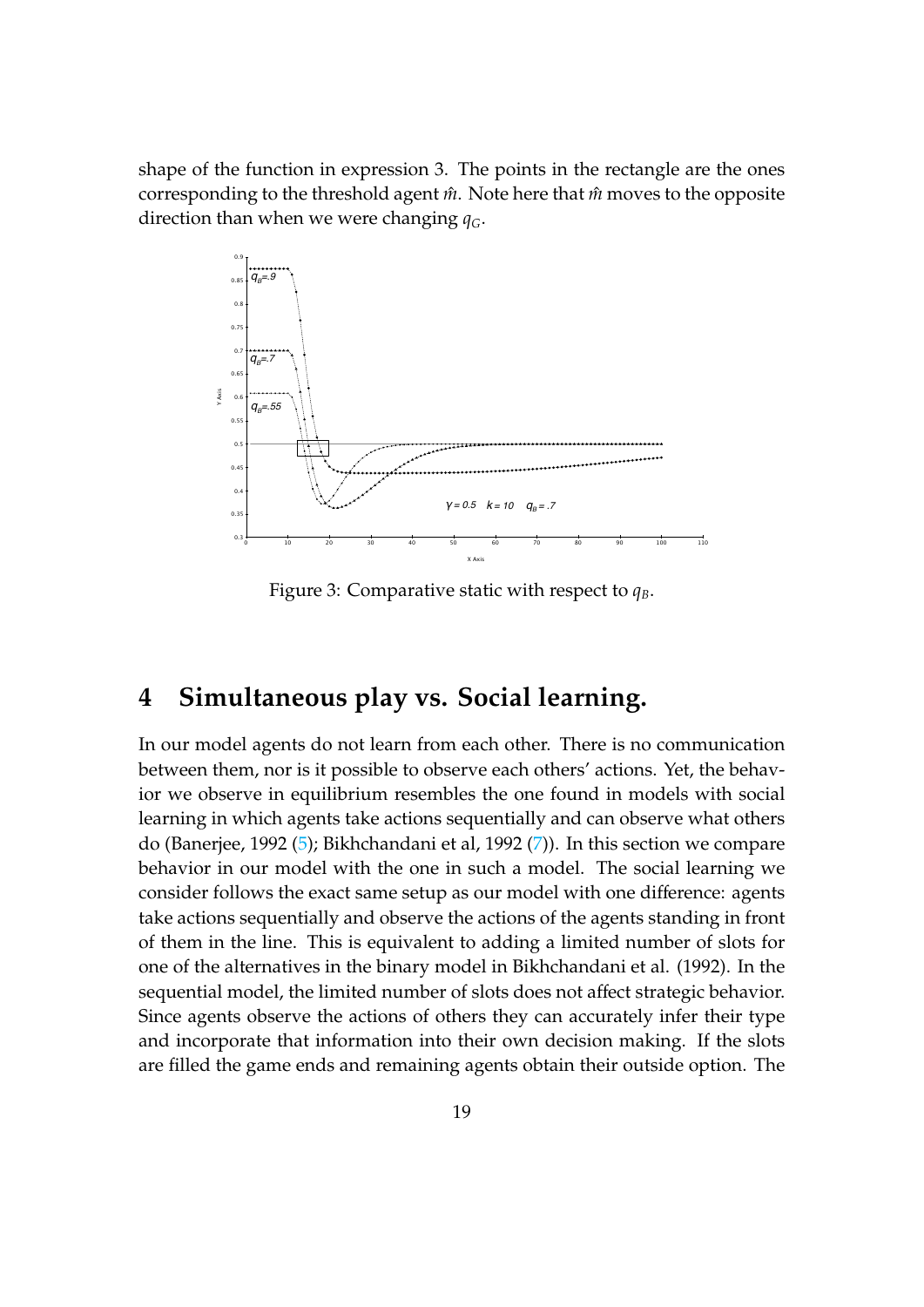interesting equilibrium feature in such a model is the possibility of an informational cascade emerging. After observing a particular sequence of actions an agent's beliefs about the state may be such that his private signal does not make a difference about the optimal action. In this case the agent herds (ignores his private information) and so do all agents after him in the line. Informational cascades can go either way with agents herding choosing to invest or not to do so. There is also the possibility of agents herding on the wrong decision.

The equilibrium outcome in the two models can be very similar. For instance, in the two agent model described in example 1, allowing the second agent to observe the action of the first agent, makes no difference in the outcome observed in equilibrium. The first agent may invest or not, depending on his signal, while the second agent always obtains his outside option. This happens because the equilibrium inferences made by the second agent in the simultaneous game mirror exactly the inferences he makes in the sequential game.

Such similarities persist in games with more players and different levels of *k* when the value of the outside option is low. Outcomes change when this value is high. First we explain the intuition behind this phenomenon and then use numerical simulations to demonstrate the result.

There are two types of mistakes agents can make: not investing when the state is "good" or investing when the state is "bad". The first type is costly when  $\gamma$  is low. That is when the outside option gives a low payoff compared to that of a good investment. The second type is costly when  $\gamma$  is high.

In the sequential model, informational cascades serve as a mechanism to protect agents from these mistakes. By observing others, agents are able to make decisions based on more information than only their private signal. The "cost" of such a defense mechanism is that sometimes it produces "bad cascades", in which agents all herd on the wrong decision. Still, the probability of such a cascade is relatively low.

In the simultaneous model, there is again a low risk of committing the first mistake. In equilibrium a large number of agents plays informatively. For the ones that herd, choosing not to invest makes a difference only if the agents playing informatively leave free slots. But this rarely happens when the state is "good". Concerning the second type of mistake, investing in a "bad" state, the agents in the back of the line that herd are protected. Still, agents in the front of the line must rely solely on their private information and it is possible for them to make such a mistake. More so than agents in the sequential model that decide based not only on a single private signal.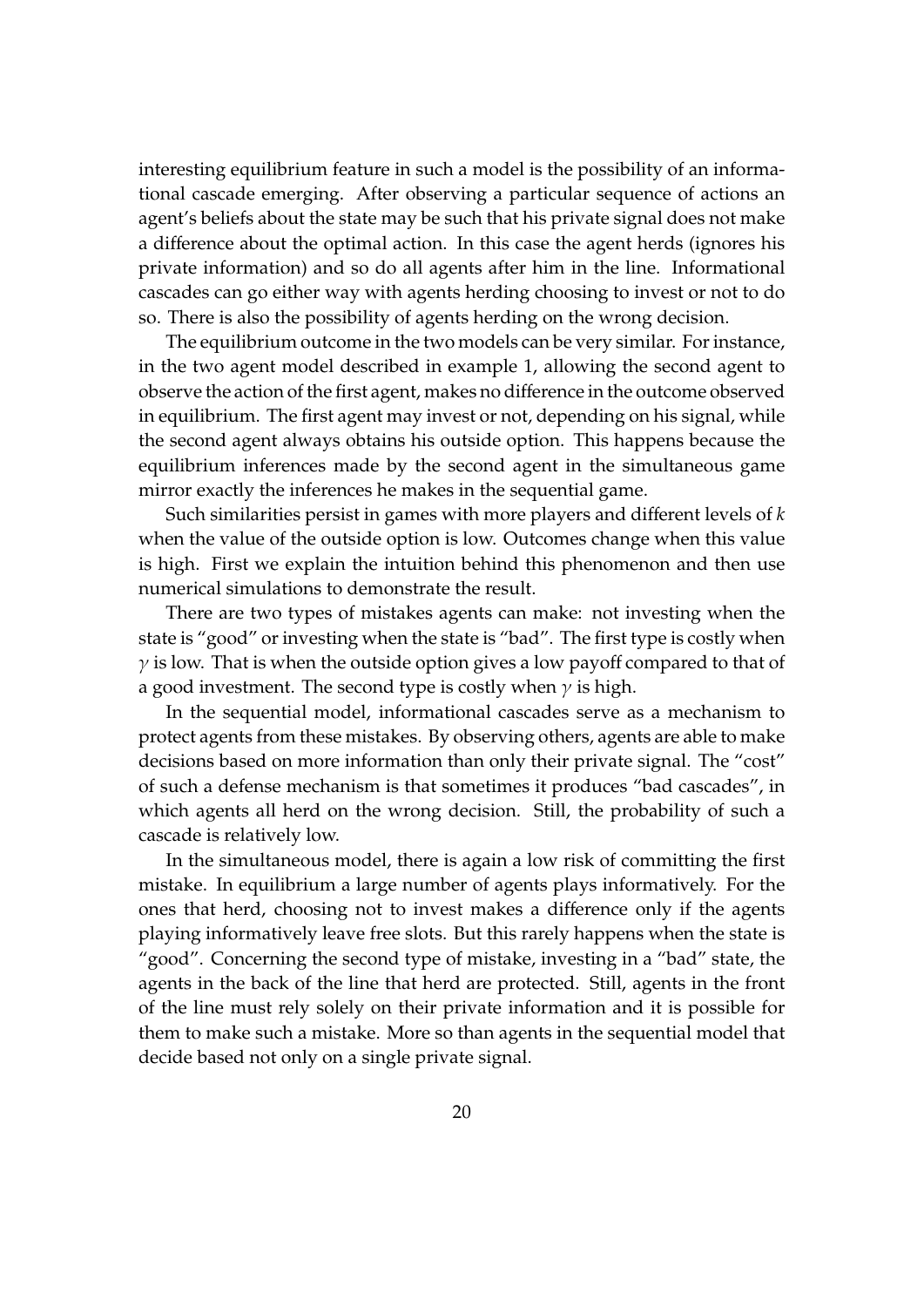So it turns out that what causes a difference in the outcome of the two models is the degree to which agents commit the mistake of investing in a "bad" project. When  $\gamma$  is low, such a mistake is not very costly and furthermore, "bad cascades" in that direction are not very likely in the sequential model. Therefore the outcomes of the models do not vary significantly. When  $\gamma$  is high, such a mistake becomes costly. "Good cascades" protect agents in the sequential model. In the simultaneous model agents commit this mistake more often.

From an efficiency point of view, when  $\gamma$  is high, the sequential game produces better outcomes. For a low  $\gamma$  outcomes do not differ much. In the simulations we perform, efficiency is slightly better in the simultaneous game for a low *k* and slightly worst for a higher *k*. Still, differences are of a very small magnitude.

From the point of view of demand, when  $\gamma$  is high there is a higher demand for investment in the simultaneous game, except for very low levels of *k*. For low  $\gamma$  again demand is higher in the sequential game, but only for very low levels of *k* is the difference significant.

The following graphs show the results of Monte-Carlo simulations performed in order to compare the outcomes of the two models. For these simulations we produce a vector of private signals. We calculate the equilibrium corresponding to this vector for each model for different levels of *k*. We repeat the process 10,000 times and take averages of our results. The parameters used in the simulations presented here are  $n = 100$  and  $q_G = q_B = q = 0.85$ . We do the calculations for three different levels of the value of the outside option:  $\gamma \in \{.4, .5, .6\}$ . The first graph shows the difference in the total welfare (normalized to lie between zero and one) between the two models. Positive values indicate a higher welfare in the simultaneous model. The second graph shows the difference in demand for investment between the two models. Demand here is calculated as the fraction of slots filled in equilibrium. Positive values indicate a higher demand in the simultaneous model.

One can see in the graphs how the differences between the two models become pronounced when  $\gamma$  is high. The kink on the right side of both graphs is due to the fact that once *k* is high enough all agents play informatively in our model. Therefore increasing *k* further does not change the equilibrium behavior of agents. Still, it affects the normalized values of welfare and demand.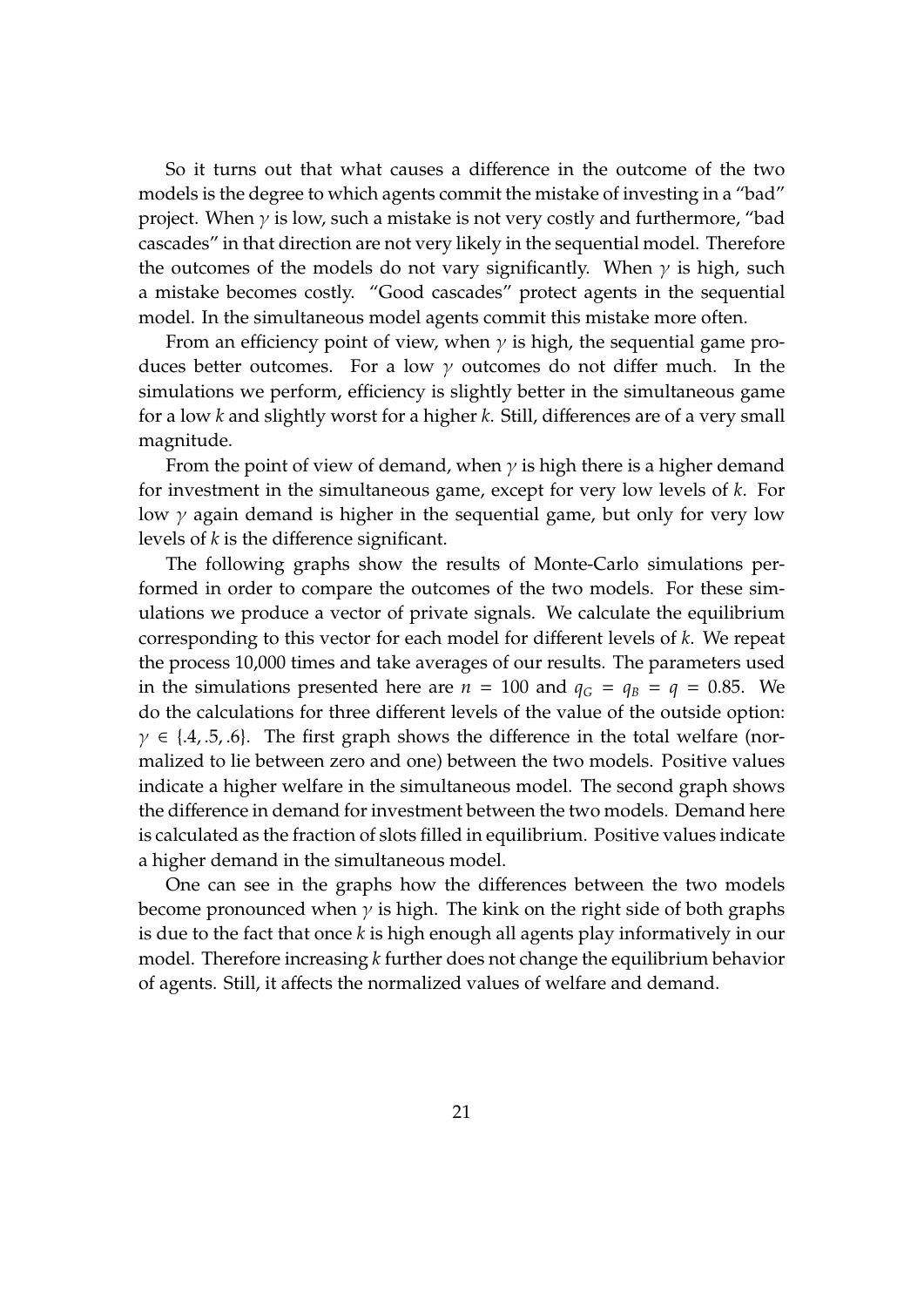

Figure 4: Difference in welfare in the two models.



Figure 5: Difference in demand in the two models.

## **5 Priorities assigned by a lottery.**

Up to this point we considered that each agent knew exactly his position in line. We now relax this assumption. In this section we consider the case where a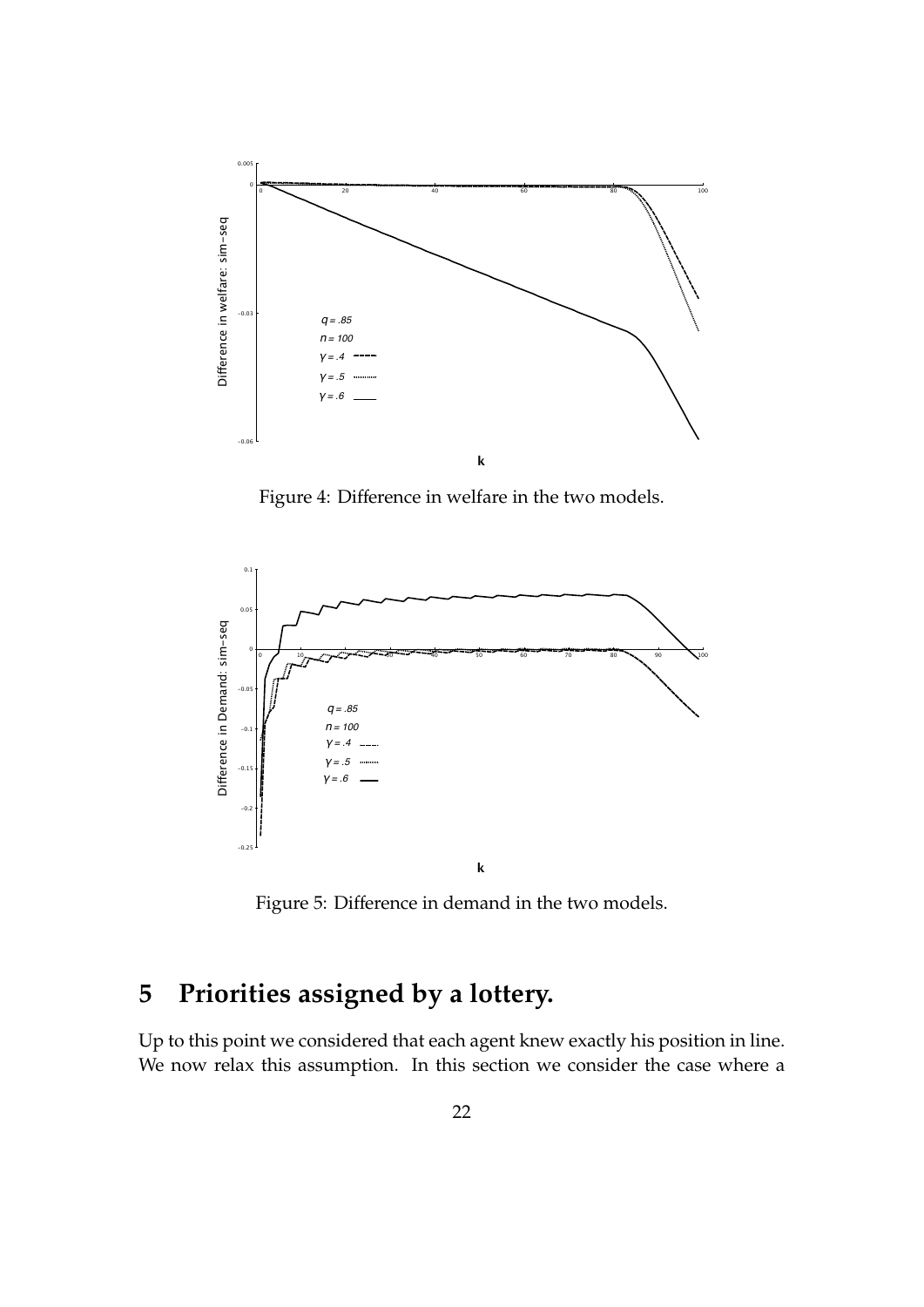lottery is used to determine the position in line of each agent. The lottery takes place after each agent makes his decision about whether or not to invest.

It makes sense to consider such a variation to our model for two reasons. First, it comes closer to some real life situations where such a mechanism is used, like some IPO's. In general, one could consider this as the other end of the spectrum of possibilities about what agents know about their priority. In reality, different cases might lie anywhere between the two extremes.

The second reason to consider this variation is a theoretical motivation with empirical implications. Notice that now all agents are ex-ante identical. Once they receive their private signal they are differentiated, but even at that point, all agents who observe the same private signal have exactly the same information and available choices. As we shall see, for some range of parameters there exists a symmetric equilibrium in which agents herd with a positive probability. This result highlights the fact that it is the institutional design of the market and not the heterogeneity of agents that give rise to the winner's curse effect. This is important for anybody looking at market data trying to identify such an effect. For instance in the "IPO underpricing" literature in finance the WC effect was described by Rock (1986) [\(30\)](#page-33-0) but attributed to the existence of differentially informed agents. Empirical strategies trying to verify the theory relied on the existence of such heterogeneous groups. Our result suggests that the WC effect should be present even without differences in information between groups of agents.

From a technical point of view, the introduction of a lottery gives rise to multiple equilibria. Given that now agents are symmetric, we find it reasonable to focus on symmetric equilibria. It turns out there is a unique symmetric equilibrium in mixed strategies. We will denote the game with a lottery as  $\mathcal{L}$ . Let  $L = \{1, ..., n\}$  denote the set of positions in line to which agents are assigned by the lottery.

**Proposition 4.** Consider the game  $\mathcal{L} = \langle N, L, \Theta, \{X_i, S_i, u_i, \}_{i \in N}, k, \gamma, q_G, q_B \rangle$  There *exists a unique symmetric equilibrium in mixed strategies in the game with lottery determined priorities. For k su*ffi*ciently low and* γ *su*ffi*ciently high agents decide to herd with a positive probability.*

To understand where this result comes from one can think the following. If everybody else herds, then an agent knows that he can obtain a slot by choosing to invest. As long as he observes a "good" signal, this is a best response independently of the outcome of the lottery. Now as the probability of all other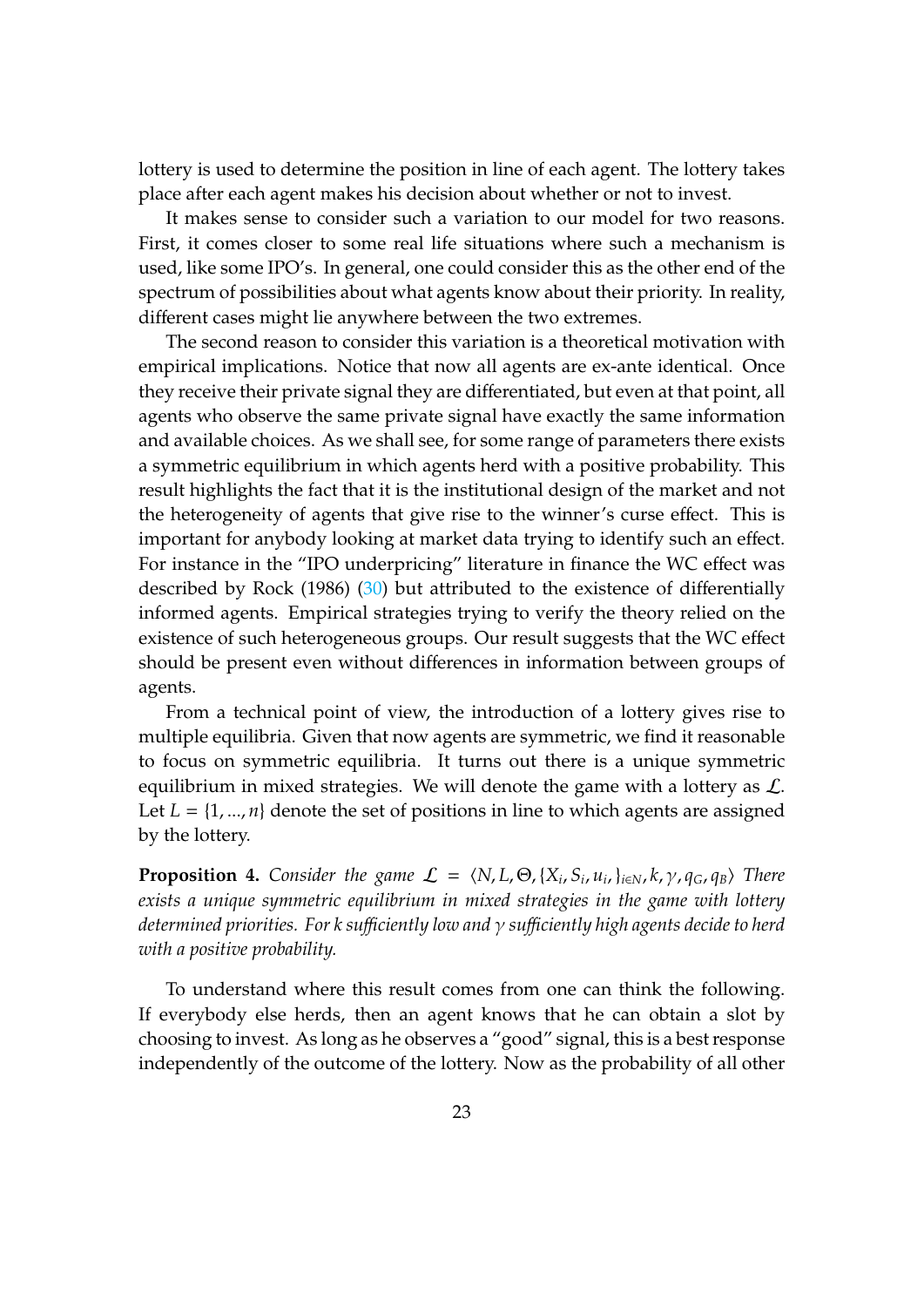agents playing informatively increases, it becomes more and more likely to be placed in a position in the back of the line with a high probability of more than *m*<sup> $n$ </sup> agents in the positions in front playing informatively. In such a position the expected payoff is less than the outside option. If this probability is too high, then it is best for an agent to switch his strategy to herding. There is some level of this probability where an agent becomes indifferent between informative play and herding. It is easy to see that as the value of the outside option  $\gamma$  increases, this level becomes lower, since herding becomes more attractive. The opposite happens with the number of available slots *k*. This is because for a higher *k* there is a higher chance to be positioned through the lottery to one of the front spots in the line where one is immune to the winner's curse.

A natural question that rises is how the introduction of the lottery affects the characteristics of equilibrium. In particular, what effect does it have on herding behavior? While the symmetric equilibrium allowed us to highlight the existence of the winner's curse effect even with homogeneous agents, it does not lend it self for easy comparison to the equilibrium of the case where agents know their position in line. In the following proposition we have a comparison between pure strategy equilibria.

**Proposition 5.** *In the lottery game there exist pure strategy equilibria in which*  $\tilde{m}(k, q_A, q_B, N) \leq N$  agents play informatively. Furthermore, more agents play in*formatively in such an equilibrium than in the unique equilibrium of the game with known priorities:*  $\tilde{m}(k, q_A, q_B \geq \hat{m}(k, q_A, q_B) - 1$ .

In the game with no lottery any agent after  $\hat{m}$  knows that his expected payoff from investing is less than his outside option and therefore herds. In the game with a lottery as long as there are at least  $\hat{m}$  other agents playing informatively an agent can be unlucky and be assigned a position in the line after all these  $\hat{m}$ or more agents and also get an expected payoff that is lower than his outside option. Still, this is only one of the possible outcomes he faces. It is therefore not necessary that he prefers to switch to herding. Thus it is possible for such a profile with more than *m*ˆ agents playing informatively to be sustained as an equilibrium.

Combining this result with the one in proposition [2](#page-12-0) it is easy to see that such an equilibrium is not efficient. The uncertainty about priorities introduced with the lottery allows for inefficiencies to be introduced due to the fact that equilibria are possible in which the number of agents playing efficiently is higher than the efficient level.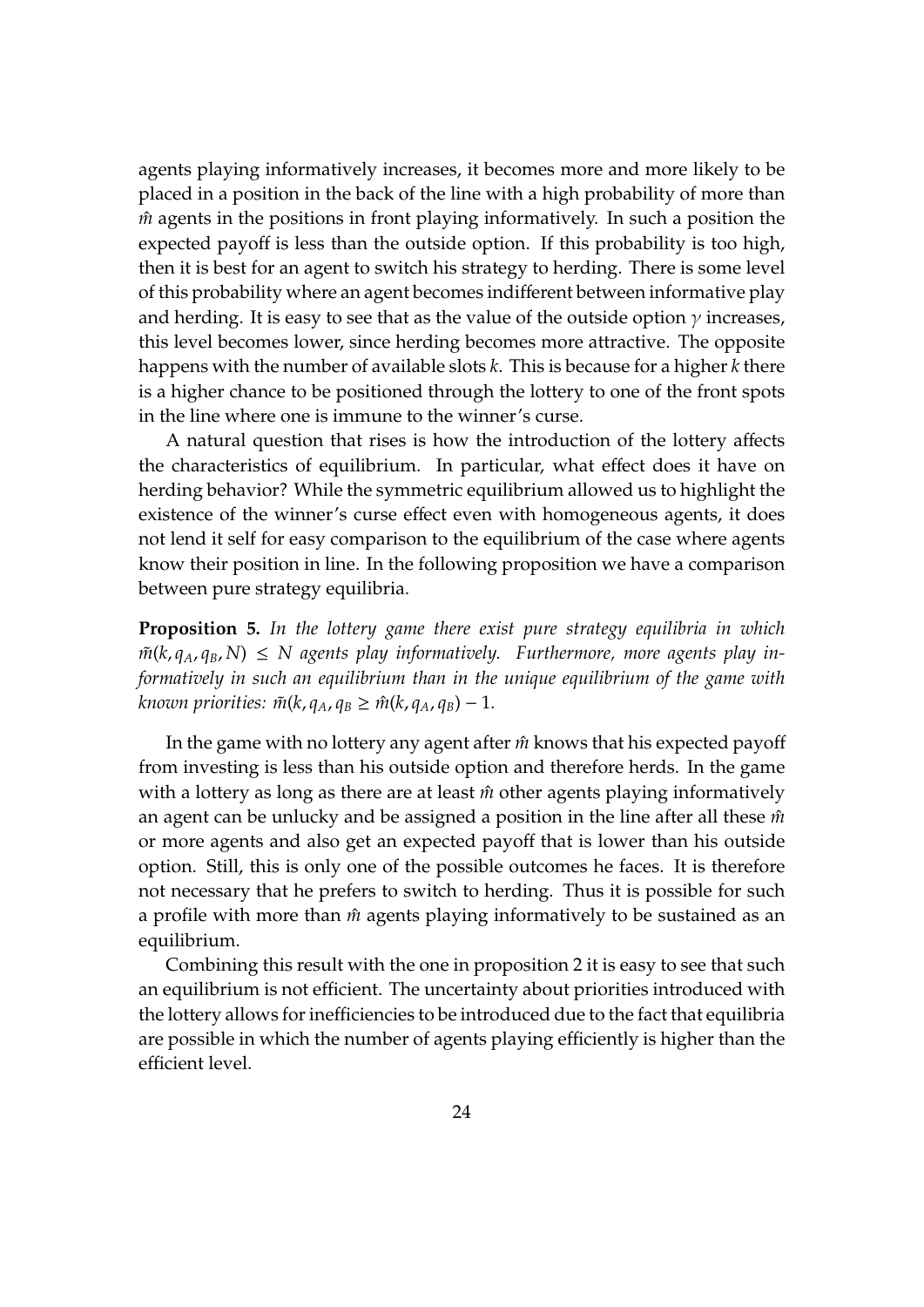## **6 A Bernoulli arrival process**

In the Previous sections we have looked at two extreme cases concerning agents' knowledge of their position in line. In the first, they are perfectly informed about it while in the second they have no information whatsoever, since it is a lottery that determines it. Given the results obtained for these two cases, a natural question follows. What happens for "intermediate" cases of uncertainty about priority? By an "intermediate" case we mean one in which agents do not know their position with certainty, but still there is some heterogeneity among agents. Some know it is more likely for them to be in the front while others find it more likely to be in the back. How does such uncertainty and heterogeneity affect equilibrium behavior?

Modeling such a situation for a finite number of agents is not a trivial task. For agents' beliefs to be consistent it would require that the *n*×*n* matrix, representing each agents probability distribution for each position in the line, to be a doubly stochastic matrix<sup>[3](#page-24-0)</sup>.

We choose here a different approach. We use a Bernoulli arrival process to model an "intermediate" uncertainty case. In particular, we consider that time is divided in discrete intervals. In each time period *t* an agent arrives with positive probability *p*, the arrival rate. While the individual agent knows his time of arrival and the arrival rate at the time of making his decision he does not know the realized number of arrivals in the preceding periods. Coming back to the image of the line, one can think that the line exists inside a room. Agents arrive at the room's door and must make a decision before entering. They can not see how many agents have already entered the room before them. Once they make their decision and enter, they stand in line behind the ones that are there already, but cannot change their decision.

It is of course convenient to take time in this model at face value and consider it as a model of cases where "first come, first served" is used to allocate slots. This would of course fit the "robot example" in the introduction as well as many other cases of markets where such a rule is used. An alternative view would be to think of time in the model as a metaphor for the information agents have about their priority. The arrival time *t* could simply represent a private signal for the agent about his priority. The higher this signal, the more likely it is that

<span id="page-24-0"></span> $3$ Each row and each column add up to 1. This should be so because both the probabilities over positions for an agent must add up to 1 as the probabilities for any position to be filled by one of the agents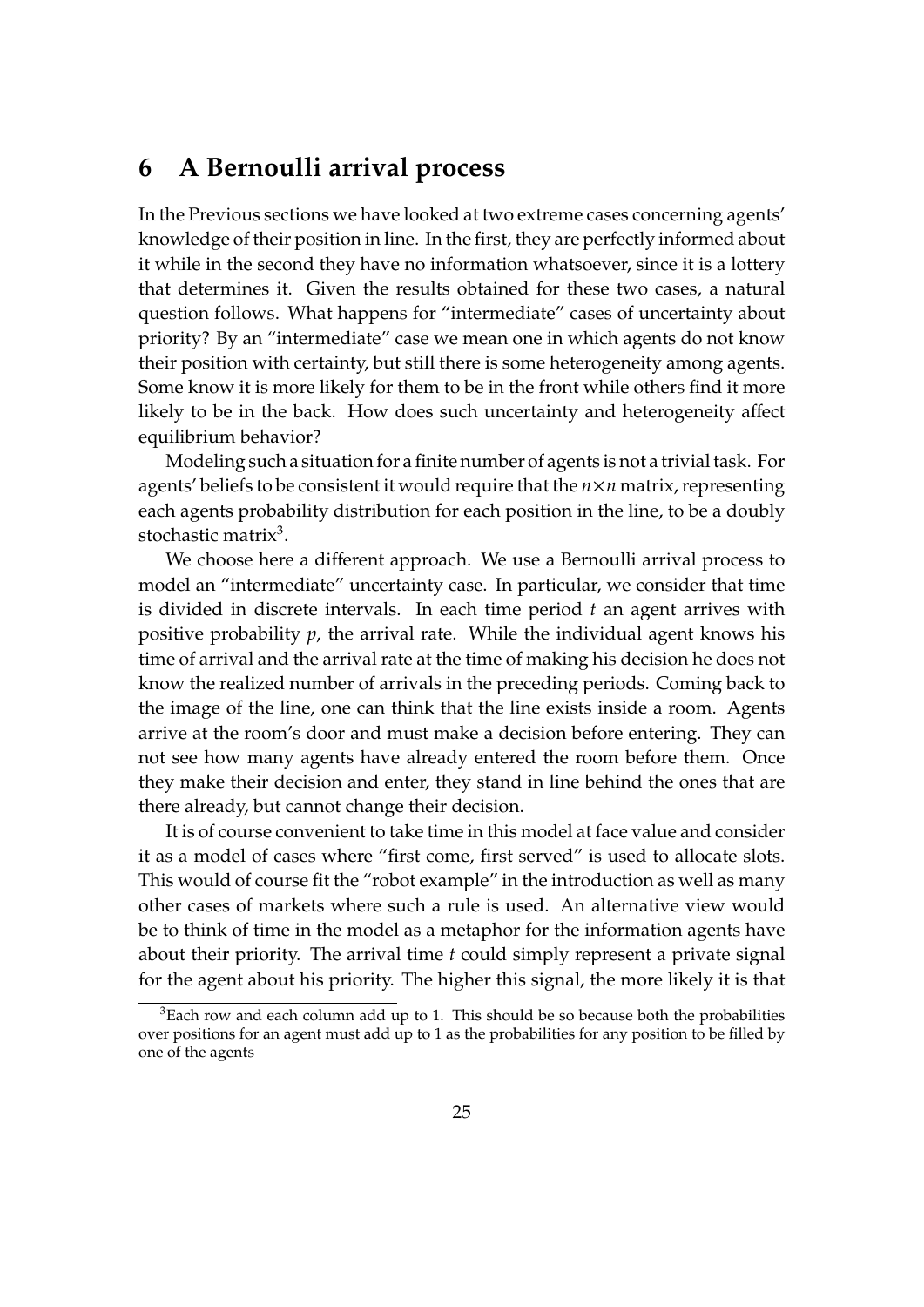the agent is actually in the back of the line. In applications this signal together with the arrival rate contains all the (noisy) information agents have about the total number of agents participating in the market and their individual priority.

Note that now the set of agents is not fixed. There is uncertainty about the total number of players in the game. This makes it a game with population uncertainty (Myerson, 1998  $(26)$ ). Still it is not a poisson game, which is the population uncertainty game usually studied, but which is not relevant in this context. To our knowledge it is the first instance of such a game in which population uncertainty is modeled by a Bernoulli process. Let us call it a Bernoulli game.

In such a game the set of agents is replaced by the set of types and a distribution over that set. An agent's type is determined by his time of arrival *t* ∈ **N** = {1, ...} and his private signal  $s_t$  ∈ {*g*, *b*}. The set of types is *T* = **N** × {*g*, *b*}. The distribution over the set of types is given by the arrival rate *p* and the accuracy of the signals  $q_G$  and  $q_B$ .

It turns out that this game has a unique equilibrium with similar characteristics to the equilibrium of the game with no uncertainty. The following proposition describes this result.

<span id="page-25-0"></span>**Proposition 6.** Consider the Bernoulli game  $B = \langle T, \{p, q_G, q_B\}, \Theta, \{X_{(t,s)}, u_{(t,s)}, \}_{(t,s) \in T}, k, \gamma \rangle$ *and assume Condition [1](#page-9-0) holds. There exists a unique Bayesian Nash equilibrium of this game. In equilibrium, all agents that arrive at*  $t < \hat{t}(k, q_A, q_B, p)$  *choose according to their private signal. All others choose O, independently of their signal. Furthermore,*  $\hat{t}(k, q_A, q_B, p) \in (\hat{m}(k, q_A, q_B), \infty).$ 

This result has a similar flavor to the one in proposition 1. There it was agents standing after a specific point in line that choose to herd. Here it is agents arriving after a specific point in time. The intuition that drives it is similar. Suppose everybody plays informatively. Agents arriving early see it as highly likely to be in the front of the line and therefore are happy playing informatively. Furthermore, their payoff does not depend on what others that arrive later do. The later an agent arrives, the more likely it is for him to be placed further back in the line. This depends on how many agents have arrived before him. Since all these agents will be playing informatively, we know from our previous results, that when the probability of being placed towards the back becomes high, eventually it is better to switch one's strategy to herding. The same is then true for all agents arriving after that point in time.

Concerning efficiency, we do not provide a formal result, but it is easy to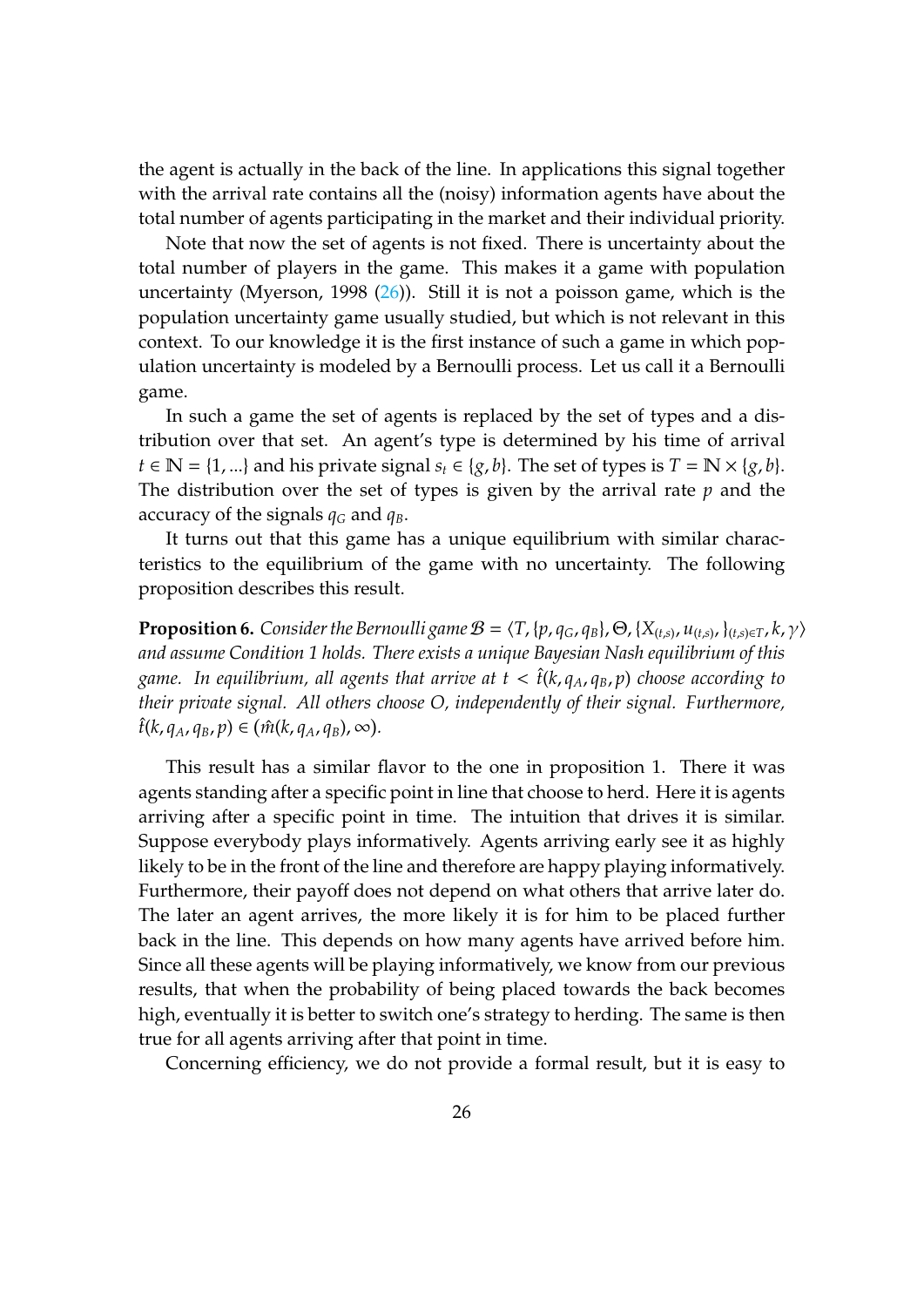see that this equilibrium is ex ante (before population uncertainty is resolved) efficient. This is for the same reasons as in the game with known priorities. Of course, once population uncertainty gets resolved but before the revelation of the state of nature, the equilibrium will generally not be efficient. It can only be efficient if the realized arrivals before time  $\hat{t}$  equal exactly  $\hat{m}$  − 1. This will generally not be true.

Now that we have characterized behavior in this model of "intermediate" uncertainty about priorities we can look at one final issue. The relationship between this uncertainty and the behavior of agents. Looking at the equilibrium results for the two extreme cases (known priorities, lottery) one might think that there is a monotonic relationship between uncertainty and the incentives to herd. In particular it looks as if higher uncertainty about one's priority attenuates the winner's curse effect and makes informative play more attractive. In what follows we demonstrate by a counterexample that this is not always the case. The uncertainty about one's priority can have an effect on behavior, but the direction is not always the same. It depends on the whole parameter set.

In the following exercise we calculate the expected payoff of agents arriving at different time periods. For each agent we adjust the arrival rate in such a way that the expected number of earlier arrivals remains the same. For instance there can be two agents, one arriving at time  $t$  and the other at  $t' > t$ . Suppose the respective arrival rates are  $p$  and  $p'$  such that for both agents the expected number of earlier arrivals is  $p(t-1) = p'(t'-1) = \lambda$ . Still, the variance of the distribution of earlier arrivals is different in each case. It must be  $p(1-p)(t-1)$  <  $p'(1 - p')(t' - 1)$ . One can therefore argue that in the second case the agent faces a higher uncertainty about his position in line. If the conjecture about the monotonic relationship between priority uncertainty and behavior were true, then we should expect that if the second agent plays informatively in the equilibrium of his game then so would the first agent in his respective game. And if the first herds in the equilibrium of his game, then so does the second in the equilibrium of the respective game. We use a numerical example to show this is not the case.

**Example 2.** The graph shows an example for a particular choice of parameters  $k = 4$ ,  $q<sub>G</sub> = q<sub>B</sub> = .733$ , and  $\gamma = .5$ . Also, In this example we have fixed the expected number of earlier arrivals for each agent to  $\lambda = 6.226$ . From the properties of the Bernoulli distribution we have  $\lambda = tp$ . So given the time of arrival of an agent and in order to keep  $\lambda$  constant, we calculate a different arrival rate for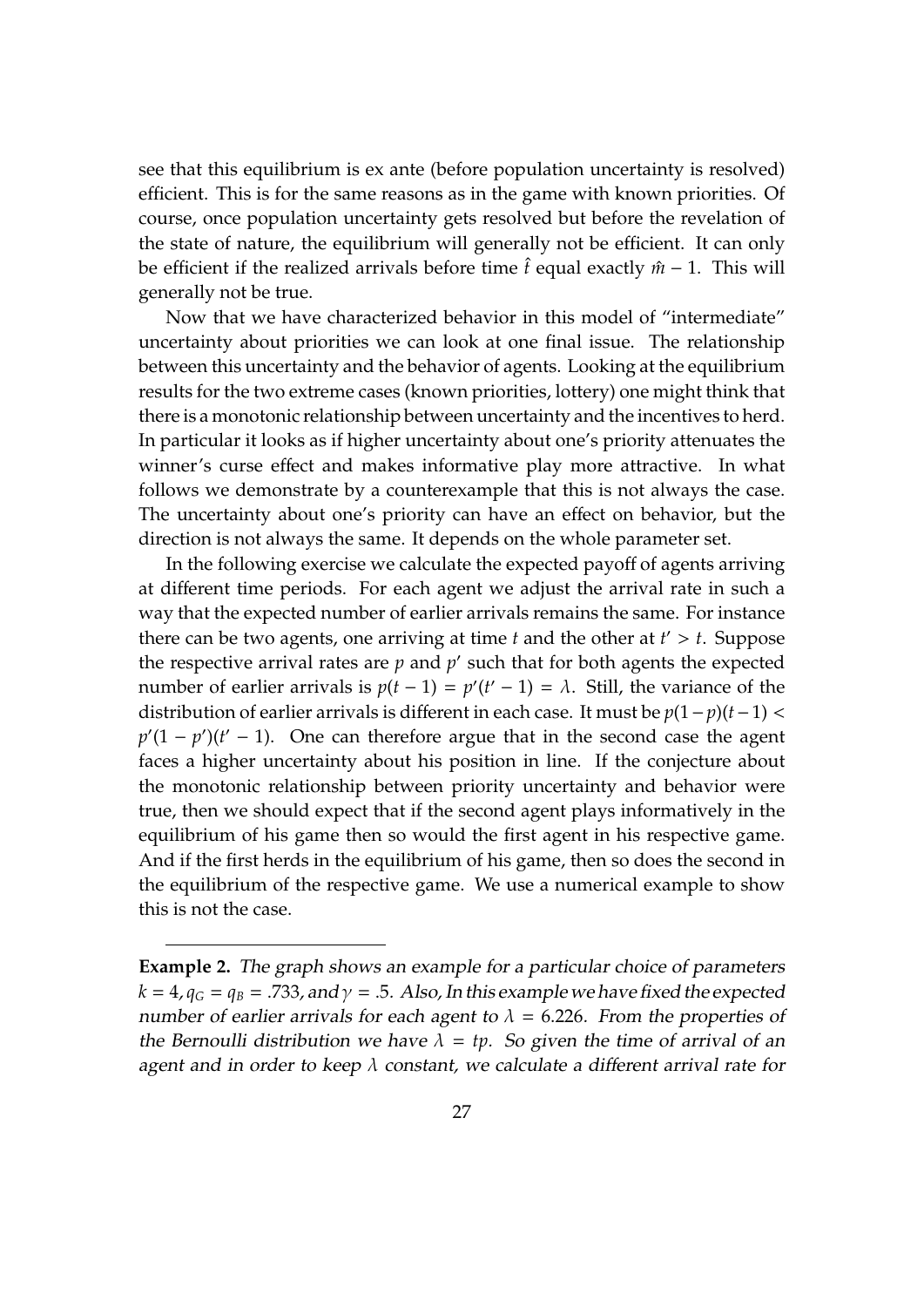each agent *t*:  $p = \frac{\lambda}{t}$  $\frac{\Delta}{t}$ . This means that each agent we consider plays a different game. The horizontal axis shows the time of arrival of an agent. The vertical axis shows his expected payoff from deciding to invest after observing a signal  $s = g$ . That is:  $E[u(I; (t, g)]$ . An agent arriving at *t* plays informatively when this is higher than the value of the outside option,  $\gamma$ . The horizontal line in the graphs indicates the value  $\gamma$ . Thus, points above this line correspond to agents that play informatively in the equilibrium of their respective game. Notice that *p* is decreasing in *t*. The variance for each agent *t* is  $tp(1-p) = \lambda(1-p)$  which is decreasing in *p*. This means that the later an agent arrives in this exercise, the higher the variance he faces.

As can be seen in the graph, the monotonicity one might expect given our previous results is not there. Take an agent arriving at *t* = 8 and one arriving at *t* = 14. They both play in games where all parameters are the same except for the arrival rate. Still, this is such that they both expect the same number of agents to have arrived before them. The number of these previous arrivals is a random variable and has the same mean for both agents, but a different variance. This is larger for the agent arriving at  $t = 14$ . Assuming the agents both observe a private signal *s* = *g*, their expected payoff from choosing to invest is shown in the vertical axis. It is clear that fro the agent arriving at  $t = 8$  it is best not to invest since he obtains a higher payoff from the outside option. The opposite is true for the agent arriving at  $t = 14$ .

The following graph can help explain this fact. The bell-shaped curves represent the distributions of previous arrivals that agents arriving at *t* and *t*' face. These have both the same mean  $\lambda$ . Thus the one for *t*' is a meanpreserving spread of the one for *t*. Once this uncertainty is resolved, agents find themselves in a certain position *m* in the line. The quasi-U-shaped curve that spans horizontally represents the expected payoff from choosing to invest for an agent in position *m* that has observed a signal  $s = g$ . The straight horizontal line indicates the value of the outside option  $\gamma$ . The expected payoff from investing when observing  $s = g$  for an agent arriving at *t* is calculated by taking the sum of the area below  $E[u_m(I, g)]$  weighted by the corresponding binomial distribution. For an agent to decide whether or not to invest, this must be compared to the payoff from the outside option. The mean preserving spread for the agent that arrives later, at *t'*, puts less weight close to the mean  $\lambda$  and more weight on the sides of the distribution. While this has a positive effect on the left side where the expected payoff from investing is higher that  $\gamma$  it can have a negative effect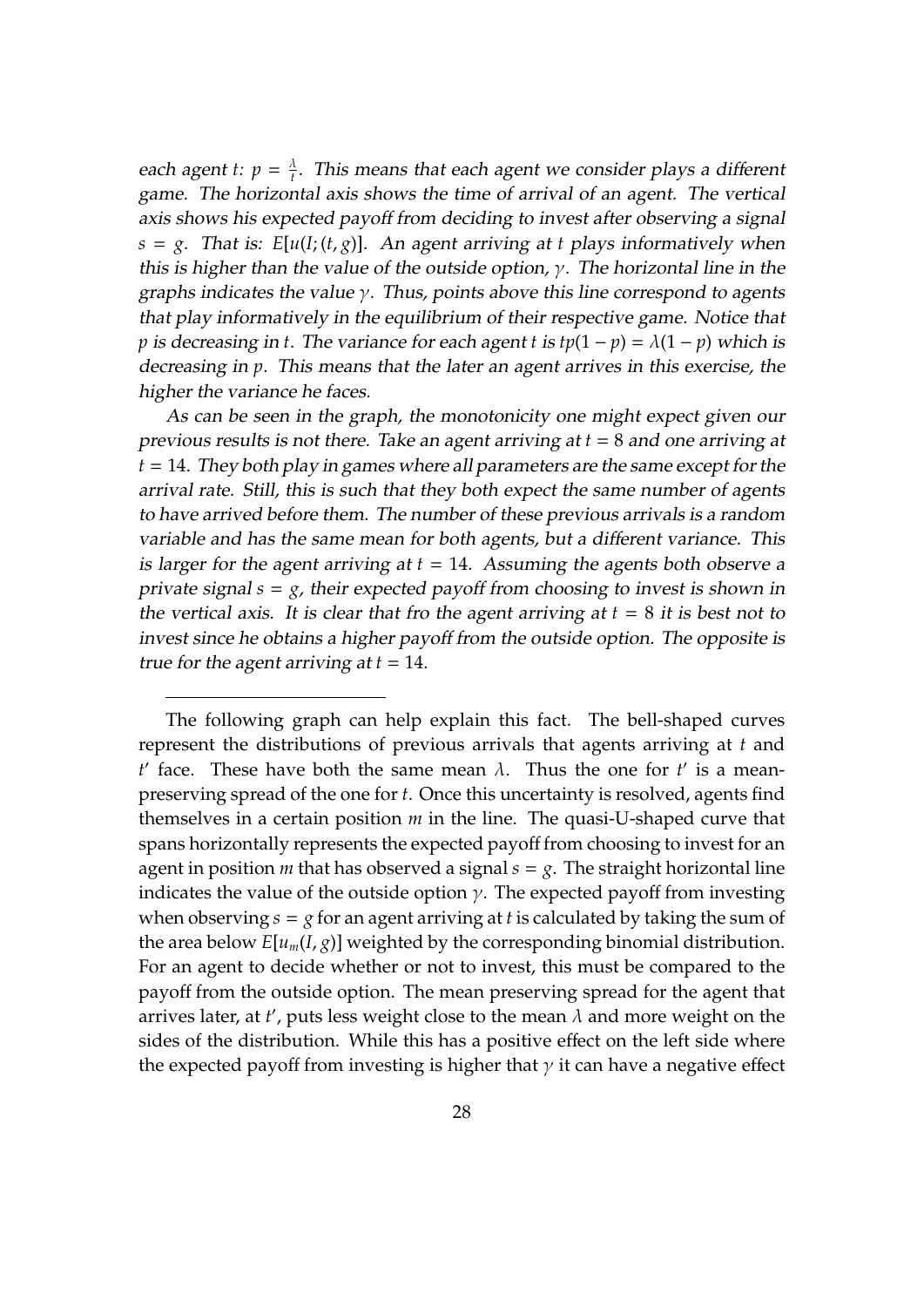

Figure 6: *An example of non-monotonicity in the relationship between uncertainty and behavior.*

on the right side where the expected payoff is less than  $\gamma$ . Which of the effects is stronger depends on the whole parameter set considered.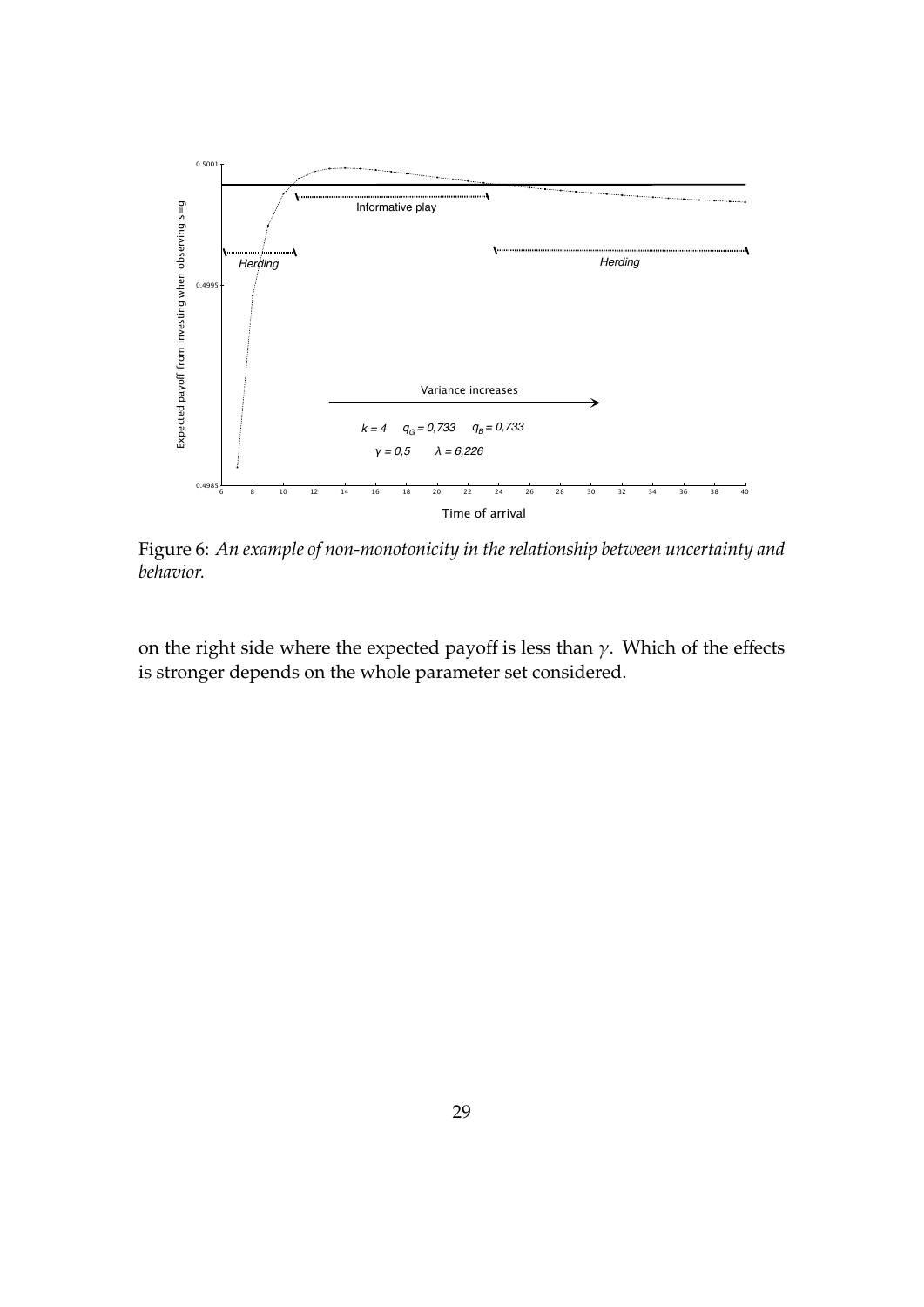

position in line / arrival time

Figure 7: *What happens when the variance increases.*

## **7 Conclusions**

We presented a simple model of a market for *limited* investment opportunities. Incomplete information and a common value, combined with the limited offer of investment opportunities generate a winner's curse effect. Agents' equilibrium behavior depends on their priority, which is exogenous. We discuss how changes in the availability of investment slots, the accuracy of information and knowledge concerning the priority order can have an impact of the demand for the investment opportunities and the performance of the market in general.

In our model, agents face no budget constraint. Furthermore, the size of the supply of investment opportunities is not connected to their payoff. This allows for a more tractable analysis. It is reasonable to think that in reality any change in the supply of investment slots should be connected to a change in the price of investment and its attractiveness. For instance, an entrepreneur seeking up to 30,000 euros of capital for a new project can offer 15 slots for 2,000 euros each, or 20 slots of 1,500 euros each. Increasing the number of slots and maintaining the total capital constant makes each slot more affordable. On the other hand, the returns for each slot will also be lower. Our analysis abstracts from these issues.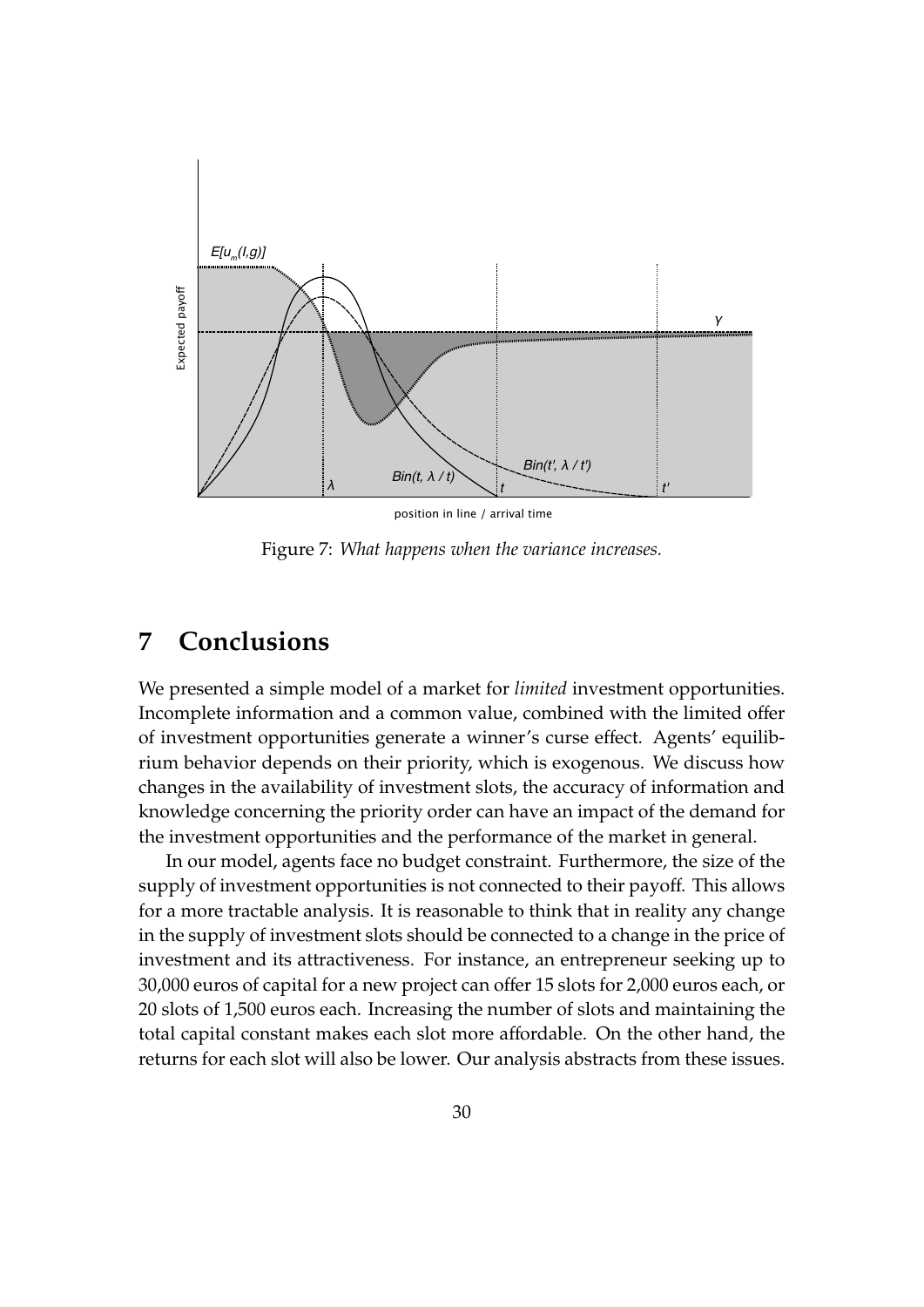Nevertheless, it suggests that such a change in the model would not affect the results concerning the existence of the winner's curse and its consequences.

In the literature on IPO underpricing $^4$  $^4$ , a winner's curse effect is identified as a theoretical possibility but is attributed to a problem of assymetry of information between perfectly informed and completely uninformed agents. Rock (1986) [\(30\)](#page-33-0) concludes that "...the institutional mechanism for delivering the shares to the public is irrelevant as far as the offer price discount is concerned.". In our paper, we show that institutions matter because a winner's curse can arise even when agents are symmetrically informed. It is the design of the market institutions that determines what the effects of the curse will be. An interesting extension to our model would be to allow for agents to decide whether or not to acquire information before deciding to invest. Given the winner's curse effect, even if the cost of information is low, some agents may decide not to acquire information in equilibrium, giving rise to endogenous information asymmetry. Such a result would form a bridge between our model and the one by Rock.

In this paper we find that social learning is not necessary for agents to make inferences about others' information and adapt their behavior accordingly. In environments with incomplete information and a common value, limited supply gives rise to herding behavior. Then, the particular mechanism used to assign priorities determines agents' demand. A natural next step is to think about implications for mechanism design in general. For example, our model can be viewed as a fixed price auction. How does it perform compared to a regular auction? How much information should participants have about others' actions or about their own priority? Building on the basis that we set here, we plan to further explore these issues both theoretically and experimentally.

We primarily focused our analysis on the buyers' side of the market. Even so our analysis shows how a seller can influence demand by determining the relative payoffs and the available supply. These conclusions are based on the implicit assumption that the seller is uninformed about the state. If this is not the case, the situation becomes an interesting signaling game in which the seller can reveal information about the state through the choices of available supply and price. Another possible signaling vehicle that is worth exploring is a practice that is observed in some emerging crowdfunding platforms and other markets. The seller there sets a minimum demand threshold that must be covered to make the offer effective. In other words, if the minimum threshold is not reached no money changes hands. It can be interesting to study how a

<span id="page-30-0"></span><sup>&</sup>lt;sup>4</sup>See the survey by Ljungqvist  $(2004)$   $(22)$ .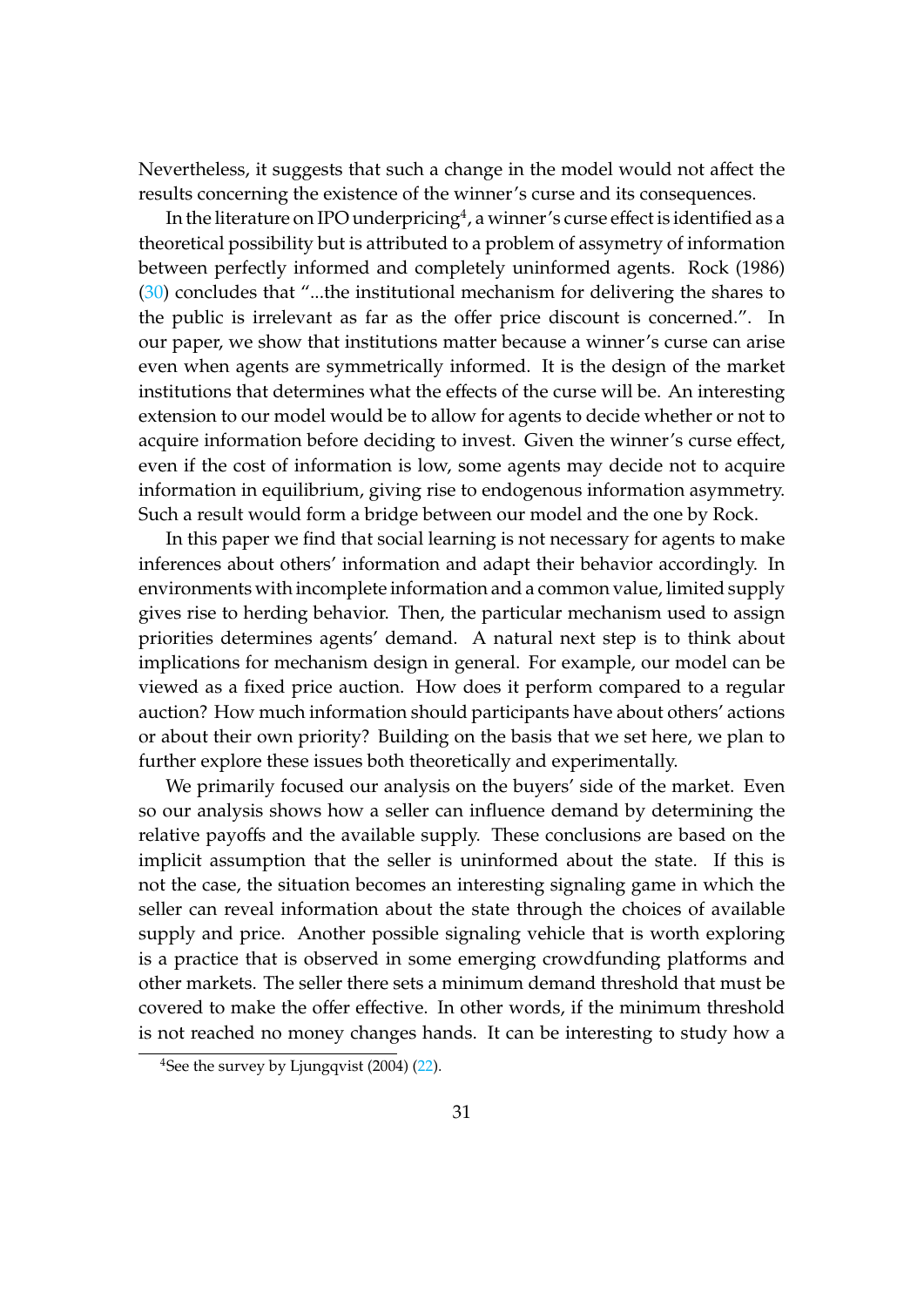seller would optimally set such a threshold given its signaling content and the presence of the winner's curse. A model in which entrepreneurs use such a threshold to compete for investors is something we view as a potential route for future research.

Our results depend critically on the assumption of fully rational agents, sophisticated enough to be aware of the winner's curse and act accordingly. Whether actual individuals have this level of sophistication is a matter of debate. Experimental and empirical data on common value auctions are not conclusive. Nevertheless, besides contributing to this debate with another open question, our model also provides a useful tool: it represents a simple binary choice model in which the winner's curse appears. Therefore It can easily be used in experiments to test individuals' awareness of the curse or other related issues. Louis  $(2011)(23)$  $(2011)(23)$  uses the two-agent version of the model from example 1 in such a way. Subjects play the game in the example both sequentially and simultaneously. The question is whether the same individual may be sophisticated enough to detect the curse in the sequential game, but not in the simultaneous. It turns out that a significant portion of subjects fall in to this category, something that it not predicted neither by Bayesian-Nash equilibrium, nor by other alternative theories.

## **References**

- <span id="page-31-2"></span>[1] ACEMOGLU, D., DAHLEH, M. A., LOBEL, I., AND OZDAGLAR, A. Bayesian learning in social networks. *Review of Economic Studies 78*, 4 (2011), 1201– 1236.
- <span id="page-31-4"></span>[2] ALEVY, J., HAIGH, M., AND LIST, J. Information cascades: Evidence from a field experiment with financial market professionals. *The Journal of Finance 62*, 1 (Feb 2007), 151–180.
- <span id="page-31-3"></span>[3] ANDERSON, L., AND HOLT, C. Information cascades in the laboratory. *The American economic review 87*, 5 (Dec 1997), 847–862.
- <span id="page-31-0"></span>[4] AUSTEN-SMITH, D., AND BANKS, J. S. Information aggregation, rationality, and the condorcet jury theorem. *The American Political Science Review* (Jan 1996).
- <span id="page-31-1"></span>[5] Banerjee, A. A simple model of herd behavior. *The Quarterly Journal of Economics 107*, 3 (Aug 1992), 797–817.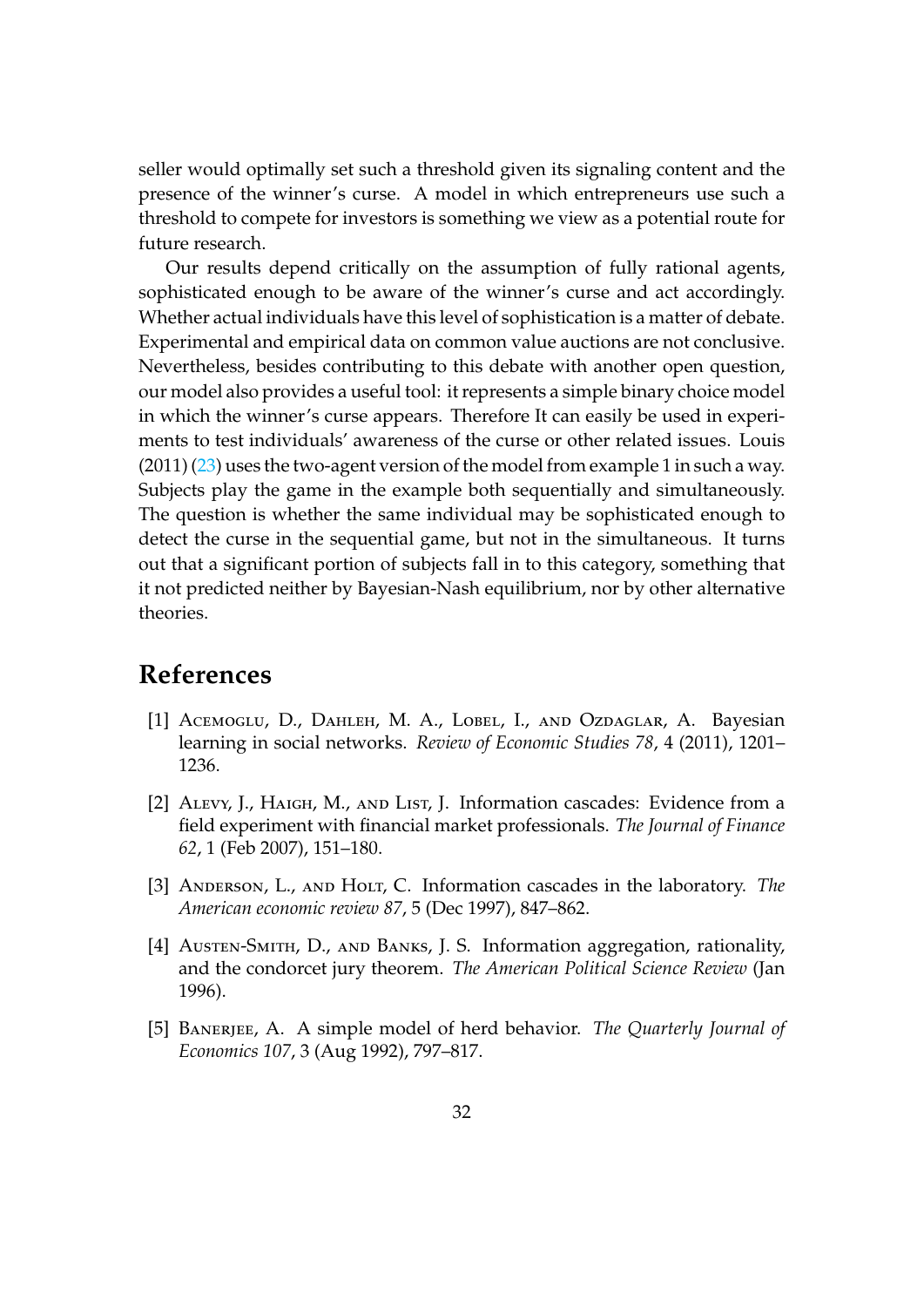- <span id="page-32-0"></span>[6] Becker, G. A theory of marriage: Part i. *Journal of Political Economy 81*, 4 (Jul 1973), 813–846.
- <span id="page-32-5"></span>[7] BIKHCHANDANI, S., HIRSHLEIFER, D., AND WELCH, I. A theory of fads, fashion, custom, and cultural change as informational cascades. *The Journal of Political Economy* (Jan 1992).
- <span id="page-32-7"></span>[8] CALLANDER, S., AND HÖRNER, J. The wisdom of the minority. *Journal of Economic Theory 144*, 4 (2009), 1421–1439. e2.
- <span id="page-32-1"></span>[9] Chade, H. Matching with noise and the acceptance curse. *Journal of Economic Theory 129*, 1 (Jul 2006), 81–113.
- <span id="page-32-3"></span>[10] CHAKRABORTY, A., CITANNA, A., AND OSTROVSKY, M. Two-sided matching with interdependent values. *Journal of Economic Theory 145*, 1 (Jan 2010), 85–105.
- <span id="page-32-8"></span>[11] Chamley, C. *Rational herds: economic models of social learning*. Cambridge Universoty Press, Jan 2004.
- <span id="page-32-12"></span>[12] CRAWFORD, V., AND IRIBERRI, N. Level-k auctions: Can a nonequilibrium model of strategic thinking explain the winner's curse and overbidding in private-value auctions? *Econometrica 75*, 6 (Nov 2007), 1721–1770.
- <span id="page-32-2"></span>[13] EHLERS, L., AND MASSÓ, J. Incomplete information and singleton cores in matching markets. *Journal of Economic Theory 136*, 1 (Sep 2007), 587–600.
- <span id="page-32-13"></span>[14] Eyster, E., and Rabin, M. Cursed equilibrium. *Econometrica 73*, 5 (Sep 2005), 1623–1672.
- <span id="page-32-4"></span>[15] FEDDERSEN, T., AND PESENDORFER, W. Voting behavior and information aggregation in elections with private information. *Econometrica* (Jan 1997).
- <span id="page-32-6"></span>[16] Gale, D., and Kariv, S. Bayesian learning in social networks. *Games and Economic Behavior 45*, 2 (2003), 329–346.
- <span id="page-32-10"></span>[17] GOEREE, J., PALFREY, T., ROGERS, B., AND MCKELVEY, R. Self-correcting information cascades. *The Review of Economic Studies 74*, 3 (Jul 2007), 733–762.
- <span id="page-32-9"></span>[18] Hung, A., AND PLOTT, C. Information cascades: Replication and an extension to majority rule and conformity-rewarding institutions. *The American economic review 91*, 5 (Dec 2001), 1508–1520.
- <span id="page-32-11"></span>[19] KAGEL, J., AND LEVIN, D. The winner's curse and public information in common value auctions. *The American economic review 76*, 5 (Dec 1986), 894–920.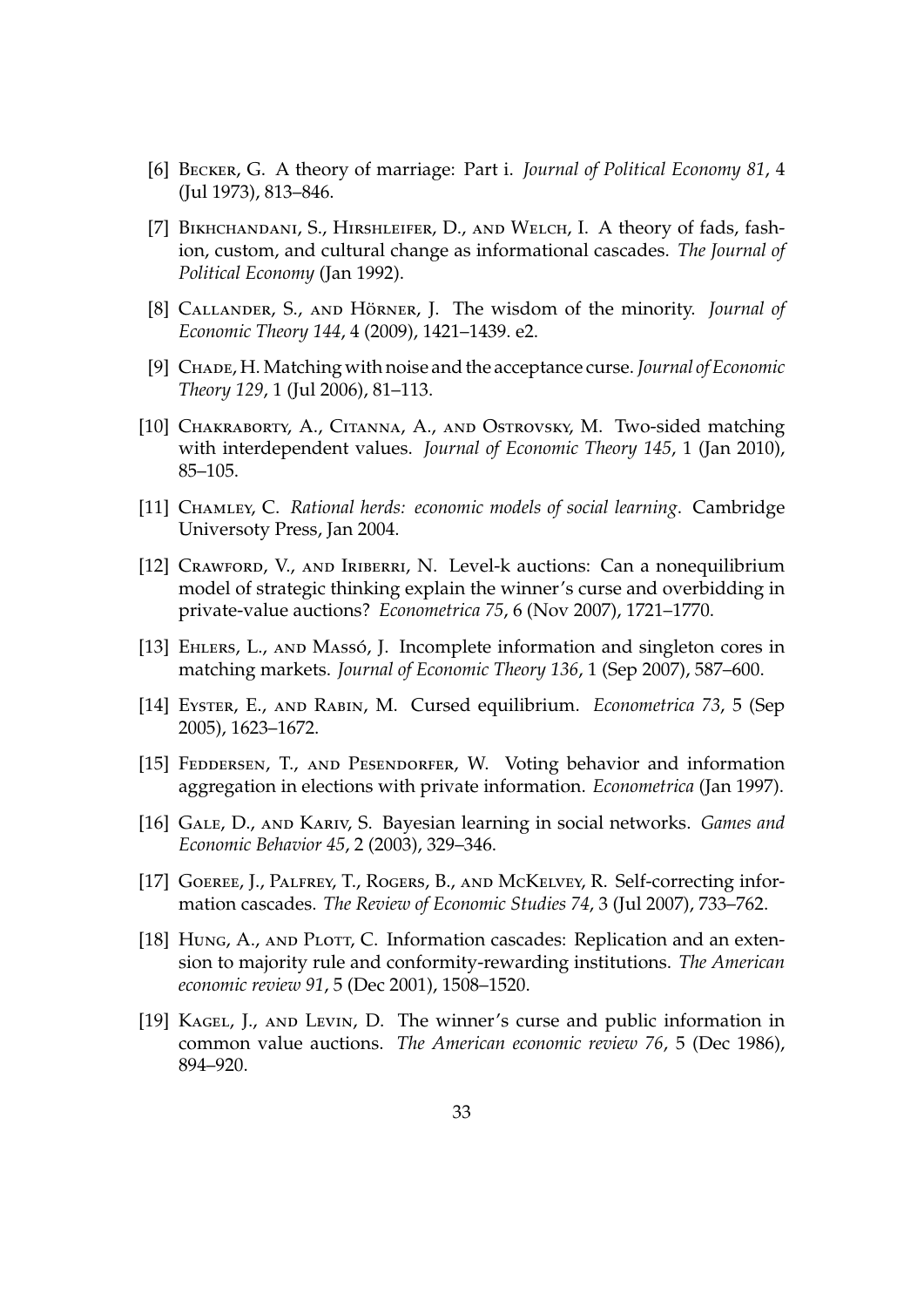- <span id="page-33-3"></span>[20] Lee, S.-H. Jumping the curse: Early contracting with private information in university admissions. *International Economic Review 50*, 1 (Apr 2009), 38.
- <span id="page-33-10"></span>[21] LIND, B., AND PLOTT, C. The winner's curse: Experiments with buyers and with sellers. *The American economic review 81*, 1 (Mar 1991), 335–346.
- <span id="page-33-1"></span>[22] Ljungqvist, A. Ipo underpricing. *Handbooks in Finance: Empirical Corporate Finance, B.E. Eckbo (ed.), North-Holland* (2007).
- <span id="page-33-11"></span>[23] Louis, Ph. Seeing is believing: An experiment on strategic thinking. *Mimeo* (2011).
- <span id="page-33-7"></span>[24] McAfee, R. P., and McMillan, J. Auctions and bidding. *Journal of Economic Literature 25*, 2 (Jun 1987), 699–738.
- <span id="page-33-6"></span>[25] Milgrom, P., and Weber, R. A theory of auctions and competitive bidding. *Econometrica 50*, 5 (Sep 1982), 1089–1122.
- <span id="page-33-14"></span>[26] Myerson, R. B. Population uncertainty and poisson games. *International Journal of Game Theory 27*, 3 (1998), 375–392.
- <span id="page-33-13"></span>[27] Nagel, R. Unraveling in guessing games: An experimental study. *The American economic review* (Jan 1995).
- <span id="page-33-8"></span>[28] OTTAVIANI, M., AND SØRENSEN, P. Information aggregation in debate: who should speak first? *Journal of Public Economics 81*, 3 (Sept. 2001), 393–421.
- <span id="page-33-5"></span>[29] Pais, J., and Pinter, A. School choice and information: An experimental study on matching mechanisms. *Games and Economic Behavior 64*, 1 (Sep 2008), 303–328.
- <span id="page-33-0"></span>[30] Rock, K. Why new issues are underpriced. *Journal of financial economics 15*, 1-2 (1986), 187–212.
- <span id="page-33-4"></span>[31] Rorn, A. E. Two-sided matching with incomplete information about others' preferences. *Games and Economic Behavior 1* (Apr 1989), 191–209.
- <span id="page-33-12"></span>[32] Stahl, D. O., and Wilson, P. W. On players models of other players: Theory and experimental evidence. *Games and Economic Behavior* (Jan 1995).
- <span id="page-33-2"></span>[33] Thomas, C. Experimentation with congestion. *Mimeo* (2011).
- <span id="page-33-9"></span>[34] Vives, X. Information and Learning in Markets: The Impact of Market Mi*crostructure*. Princeton University Press, Jan 2008.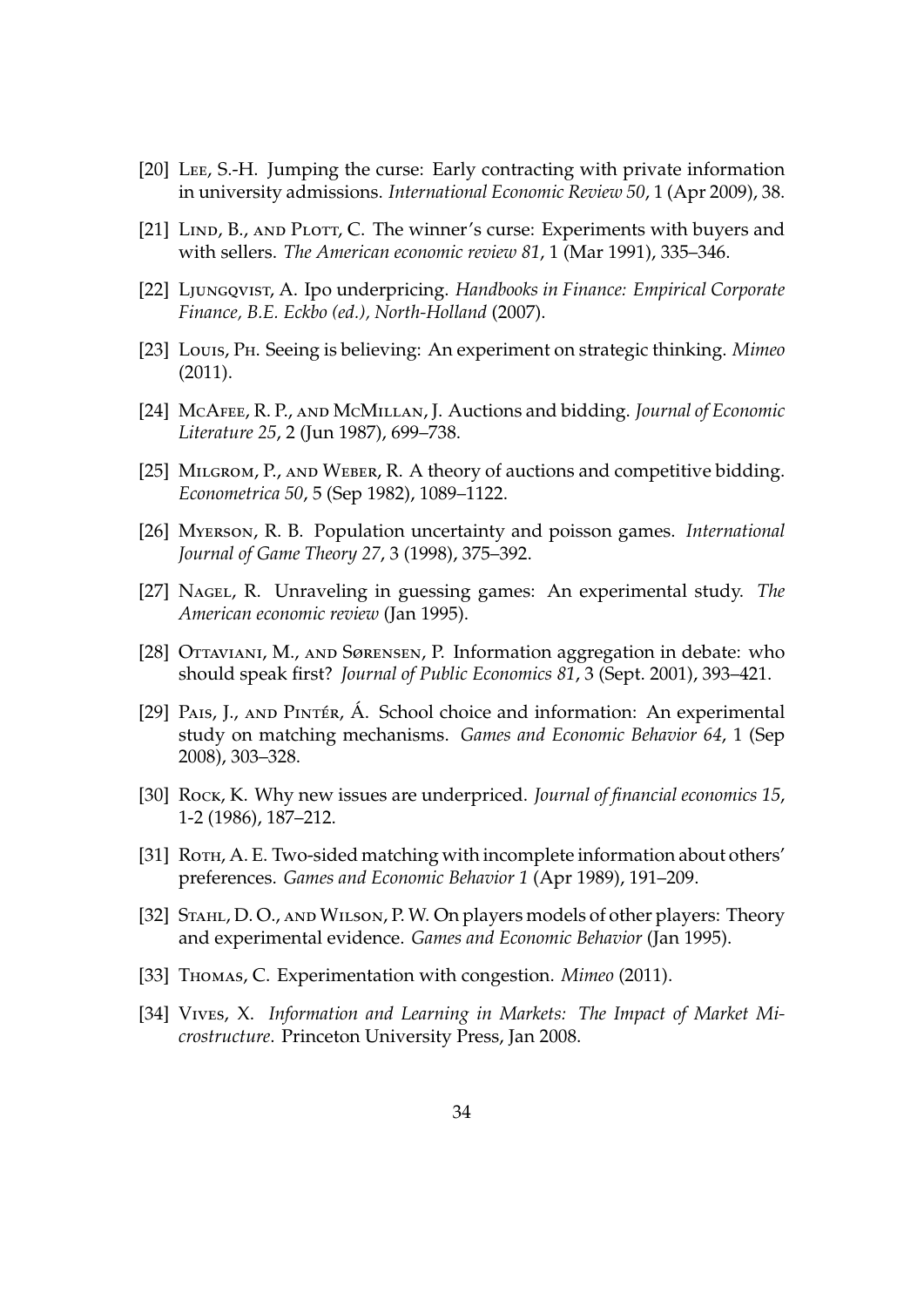## **A Proofs**

*Proof.* (**Proposition 1)** The fist *k* agents in the line face a simple decision problem. Whether they are assigned a slot or not does not depend on what others do. Therefore, given Condition [1](#page-9-0) their dominant strategy is to play informatively. This means to follow their signal:  $x_i = I$  when  $s_i = g$  and  $x_i = O$  when  $s_i = b$ . Any agent standing in position  $m' > k$  gets a slot assigned only if less than  $k$  of the  $m = m' - 1$  agents standing in front of him choose to invest. If this is not the case he obtains  $\gamma$  independently of his decision. He takes this into account when calculating his expected payoff from choosing whether or not to invest.

First let us consider agent  $m' = k+1$ . and suppose he receives a private signal  $s_{m'} = b$ . All *k* agents standing on front of him play informatively and therefore their actions reveal their private signals. In other words, if for example *k* agents invest, it means that these *k* agents have received a private signal  $s_i = g$ . His expected payoff from choosing to invest is:

$$
E[u_{k+1}(I)|b] = Pr(G|b) \left[ Pr(|s_j = g, j \le k| < k | G) + (1 - Pr(|s_j = g, j \le k| < k | G)) \gamma \right] + Pr(B|b) \left[ (1 - Pr(|s_j = a, j \le k| < k | B)) \gamma \right]
$$

His expected payoff from choosing not to invest is :

$$
E[u_{k+1}(O)|b] = \gamma
$$

Note that:

$$
Pr{G|b} = \frac{1 - q_G}{1 - q_G + q_B}
$$

$$
Pr{B|b} = \frac{q_B}{1 - q_G + q_B}
$$

$$
Pr{\#{s_j = g, j \le k} < k | G} = 1 - q_G^k
$$

$$
Pr{\#{s_j = a, j \le k} < k | B} = (1 - q_B)^k
$$

We now show that when Condition [1](#page-9-0) holds, the expected payoff from investing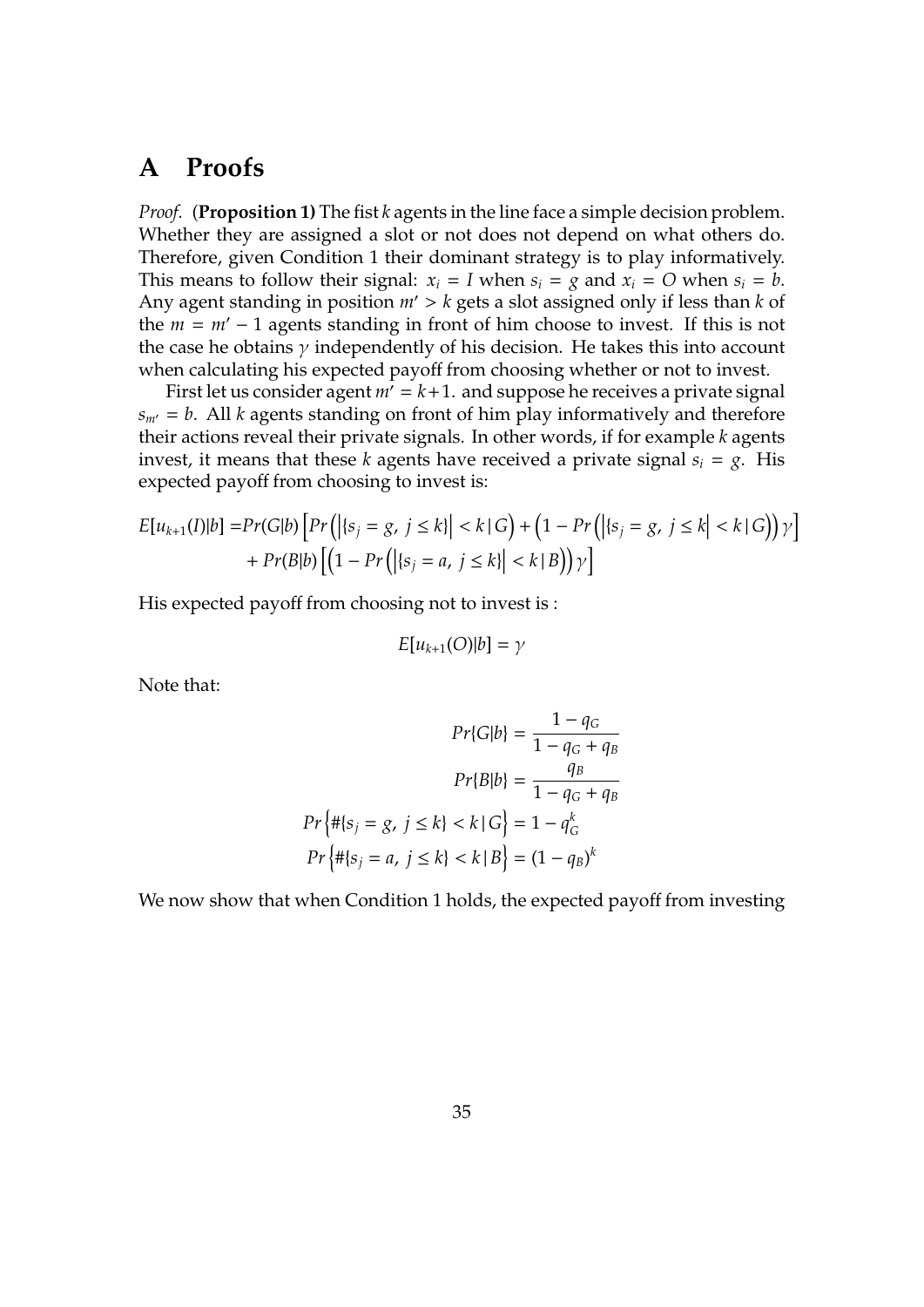in this case is always lower than the one from not investing. Suppose not:

$$
E[u_{k+1}(I)|b] > E[u_{k+1}(O)|b]
$$
  
\n
$$
\frac{1 - q_G}{1 - q_G + q_B} [1 - q_G^k + q_G^k \gamma] + \frac{q_B}{1 - q_G + q_B} (1 - q_B)^k \gamma > \gamma
$$
  
\n
$$
\frac{1 - q_G}{1 - q_G + q_B} (1 - q_G^k) + \frac{(1 - q_G)q_G^k + q_B(1 - q_B)^k}{1 - q_G + q_B} \gamma > \gamma
$$
  
\n
$$
\frac{1 - q_G}{q_B} > \left(\frac{1 - q_G}{q_B} + \frac{1 - (1 - q_B)^k}{1 - q_G^k}\right) \gamma
$$
  
\n
$$
\frac{1 - q_G}{q_B} > \frac{1 - (1 - q_B)^k}{1 - q_G^k} \frac{\gamma}{1 - \gamma}
$$
  
\n
$$
(q_G > 1 - q_B, \text{ from Condition 1)}
$$
  
\n
$$
\frac{1 - q_G}{q_B} > \frac{1 - q_G^k}{1 - q_G^k} \frac{\gamma}{1 - \gamma}
$$
  
\n
$$
\frac{1 - q_G}{q_B} > \frac{\gamma}{1 - \gamma}
$$

The last inequality contradicts Condition [1.](#page-9-0) This proves that for agent  $m' = k + 1$ it is a best response not to invest when observing  $s_{m'} = b$ . Note that this result does not depend on *k*. We can therefore extend it by saying that any agent  $m' = m + 1 > k$  that observes  $s_{m'} = b$  and where all *m* preceding agents play informatively, best responds by not investing.

Now consider agent  $m' = m + 1 > k$  which receives signal  $s_{m'} = g$  and suppose all *m* preceding agents play informatively. Let  $F_{nX}(l)$  be the cumulative distribution of *g* signals for *n* players when the state of nature is *X*. Then *l* follows a binomial distribution and in particular  $F_{nG}$  is the cumulative distribution of *B*( $n$ ,  $q_G$ ), while  $F_{n,B}$  is the one for  $B(n, 1 - q_B)$ .

<span id="page-35-0"></span>
$$
E[u_{m'}(I)|g] > E[u_{m'}(O)|g]
$$
  
\n
$$
Pr(G|g)[Pr(|{s_j = g, j \le k}| < k | G)
$$
  
\n
$$
+ (1 - Pr(|{s_j = g, j \le k}| < k | G)) \gamma]
$$
  
\n
$$
+ Pr(B|g)[(1 - Pr(|{s_j = a, j \le k}| < k | B)) \gamma] > \gamma
$$
  
\n
$$
q_G[F_{mG}(k - 1) + (1 - F_{mG}(k - 1)) \gamma]
$$
  
\n
$$
+ (1 - q_B)(1 - F_{mB}(k - 1)) \gamma > \gamma (q_G + 1 - q_B)
$$
  
\n
$$
q_G(1 - \gamma)F_{mG}(k - 1) - (1 - q_B) \gamma F_{mB}(k - 1) > 0
$$
\n(4)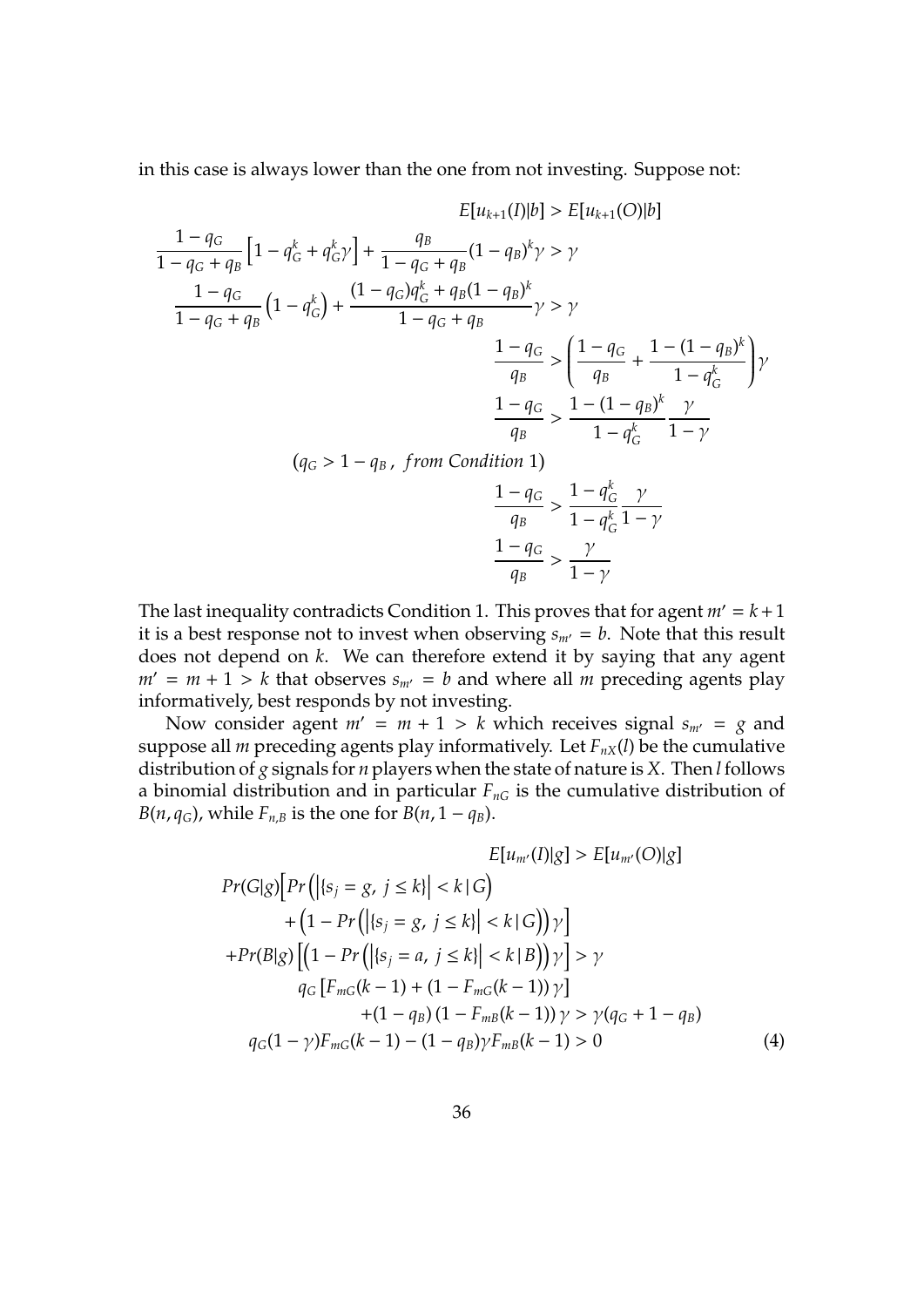As long as [4](#page-35-0) holds, player *m'* plays informatively. Next we show that the LHS of [4](#page-35-0) is either increasing or quasi-convex with respect to *m*.

$$
E[u_{m'}(I)|g] \ge E[u_{m'+1}(I)|g]
$$
  
\n
$$
q_G(1 - \gamma)F_{m,G}(k - 1)
$$
  
\n
$$
-(1 - q_B)\gamma F_{m,B}(k - 1) \ge q_G(1 - \gamma)F_{m+1,G}(k - 1)
$$
  
\n
$$
-(1 - q_B)\gamma F_{m+1,B}(k - 1)
$$
  
\n
$$
q_G(1 - \gamma)[F_{m,G}(k - 1) - F_{m+1,G}(k - 1)] \ge (1 - q_B)\gamma [F_{m,B}(k - 1) - F_{m+1,B}(k - 1)]
$$
  
\n
$$
\frac{q_G(1 - \gamma)}{(1 - q_B)\gamma} \ge \frac{F_{m,B}(k - 1) - F_{m+1,B}(k - 1)}{F_{m,G}(k - 1) - F_{m+1,G}(k - 1)}
$$
(5)

Let  $I_x(\alpha, \beta)$  denote the regularized incomplete beta function. Since  $F_{mG}$  and  $F_{mB}$ are binomial distributions we have:

$$
F_{mG} - F_{m+1G} = I_{1-q_G}(m-k+1,k) - I_{1-q_G}(m-k+2,k)
$$
  
= 
$$
I_{1-q_G}(m-k+1,k) - I_{1-q_G}(m-k+1,k) + \frac{q_G^k(1-q_G)^{m-k+1}}{(m-k+1)B(m-k+1,k)}
$$
  
= 
$$
\frac{q_G^k(1-q_G)^{m-k+1}}{(m-k+1)B(m-k+1,k)}
$$
 (6)

Here  $B(m - k + 1, k)$  represents the beta function. Similarly we get:

<span id="page-36-0"></span>
$$
F_{mB} - F_{m+1B} = I_{q_B}(m - k + 1, k) - I_{q_B}(m - k + 2, k)
$$
  
= 
$$
\frac{(1 - q_B)^k q_B^{m-k+1}}{(m - k + 1)B(m - k + 1, k)}
$$
 (7)

Thus from [5](#page-36-0)[,6](#page-36-1) and [7](#page-36-2) we obtain:

<span id="page-36-2"></span><span id="page-36-1"></span>
$$
\frac{q_G(1-\gamma)}{(1-q_B)\gamma} \ge \frac{(1-q_B)^k q_B^{m-k+1}}{q_G^k (1-q_G)^{m-k+1}}
$$

$$
\frac{1-\gamma}{\gamma} \ge \left(\frac{1-q_B}{q_G}\right)^{k-1} \left(\frac{q_B}{1-q_G}\right)^{m-k+1}
$$

When the RHS is smaller then  $E[u_{m'}(I)|g] > E[u_{m'+1}(I)|g]$ . It is easy to see that the RHS is increasing in *m*, since  $q_B$  > 1 −  $q_G$  (from Condition [1\)](#page-9-0). It is easy to see that for  $m = k$  which is the smallest possible value for  $m$  the RHS can be smaller than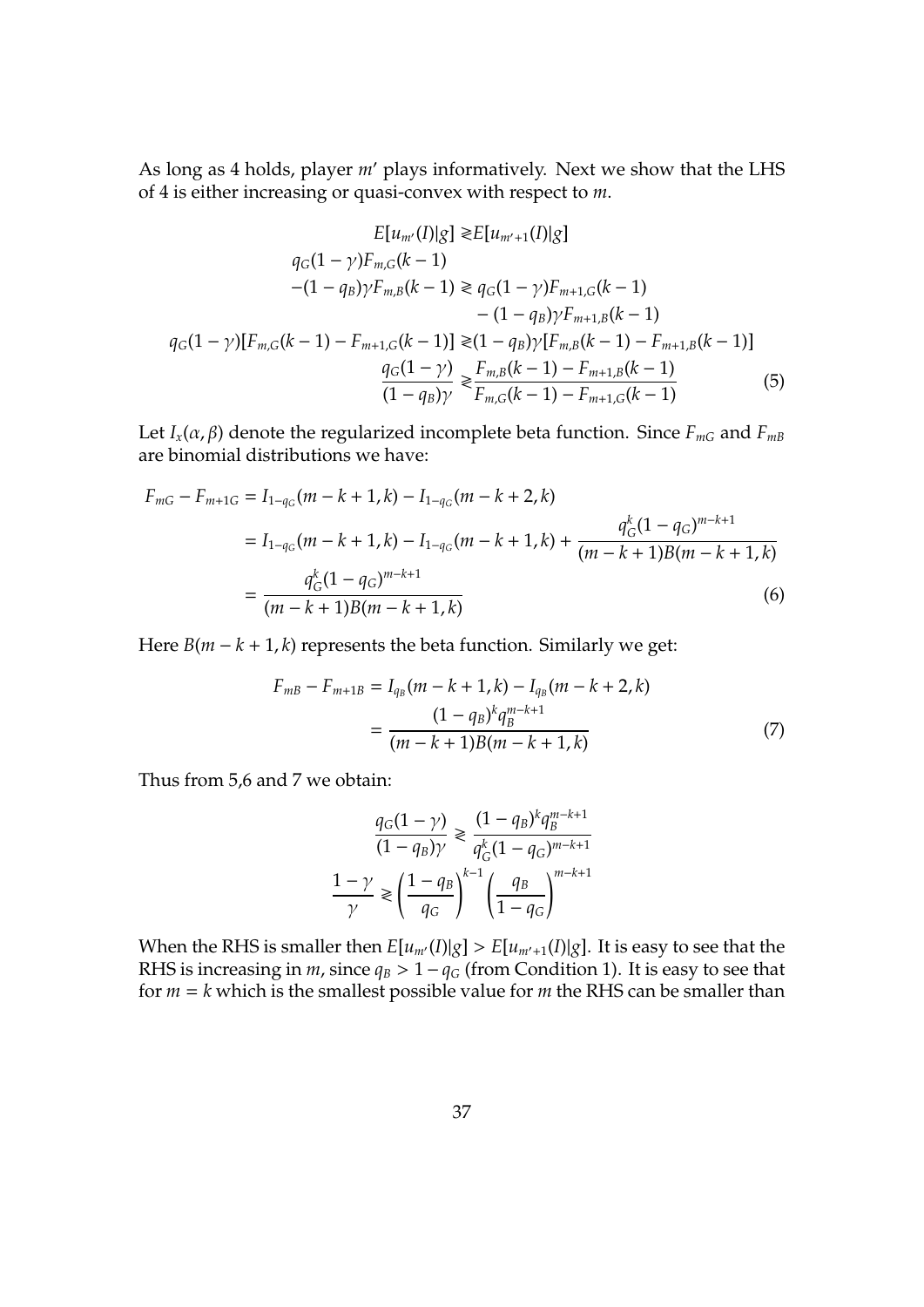the LHS. We have:

$$
\frac{1-\gamma}{\gamma} \ge \left(\frac{1-q_B}{q_G}\right)^{k-1} \frac{q_B}{1-q_G}
$$

$$
\frac{1-qG}{q_B} \ge \left(\frac{1-q_B}{q_G}\right)^{k-1} \frac{\gamma}{1-\gamma}
$$

Which for sufficiently high *k* gives *LHS* > *RHS*. Still, as *m* grows the inequality must eventually switch and remain switched. This shows that  $E[u_{m'}(I)|g]$  may be initially decreasing in *m* and then becomes increasing. This makes it either an increasing or a quasi-concave function of *m*.

We now show that it can not be that it is increasing and [4](#page-35-0) holds. We do so by contradiction. Suppose it is. Then we have:

<span id="page-37-1"></span>
$$
\frac{\gamma}{1-\gamma} \left(\frac{1-q_B}{q_G}\right)^{k-1} \left(\frac{q_B}{1-q_G}\right)^{m-k+1} > 1\tag{8}
$$

and from [4](#page-35-0)

<span id="page-37-0"></span>
$$
\frac{1-\gamma}{\gamma} \frac{q_G}{1-q_B} > \frac{F_{m}(k-1)}{F_{m}(k-1)}
$$
(9)

But then:

$$
\frac{\gamma}{1-\gamma} \left( \frac{1-q_B}{q_G} \right)^{k-1} \left( \frac{q_B}{1-q_G} \right)^{m-k+1} < \frac{\gamma}{1-\gamma} \frac{1-q_B}{q_G} \left( \frac{q_B}{1-q_G} \right)^{m-k+1} \quad \text{[since } q_G > 1-q_b\text{]}
$$
\n
$$
\leq \frac{F_{mG}(k-1)}{F_{mB}(k-1)} \left( \frac{q_B}{1-q_G} \right)^{m-k+1} \quad \text{[from 9]}
$$
\n
$$
\leq \frac{\sum_{i=0}^{k-1} \binom{m}{i} q_i^i (1-q_G)^{m-i}}{\sum_{i=0}^{k-1} \binom{m}{i} (1-q_B)^i q_B^{m-i}} \left( \frac{q_B}{1-q_G} \right)^{m-k+1}
$$
\n
$$
\leq \frac{\sum_{i=0}^{k-1} \binom{m}{i} q_i^i (1-q_G)^{k-1-i}}{\sum_{i=0}^{k-1} \binom{m}{i} (1-q_B)^i q_B^{k-1-i}}
$$
\n
$$
= 1
$$

Which contradicts [8!](#page-37-1) This shows that when  $E[u_{m'}(I)|g]$  is increasing, [4](#page-35-0) does not hold. Since we already showed that  $E[u_{m'}(I)|g]$  becomes increasing in *m* as *m* grows, this shows that eventually as it does so an agent will not play informatively and so will all agents after him. Notice that the LHS of [4](#page-35-0) goes to zero as *m* grows. This means the inequality never switches back. After one agent switches away from informative play, so do all agents after him.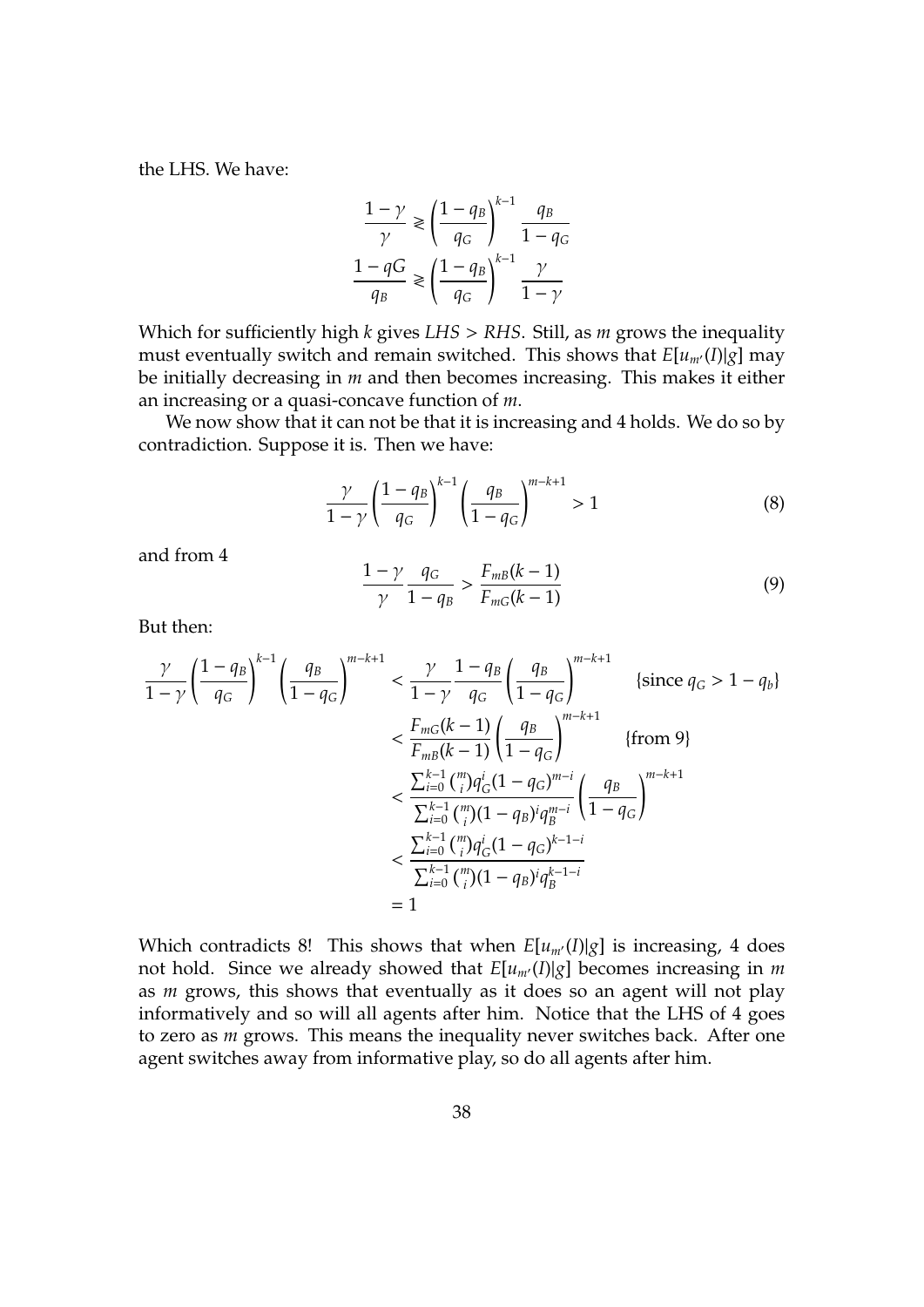*Proof.* (**Proposition 2)** Let *W*(*m*) denote the sum of expected utilities from a pure strategy profile in which *m* agents play informatively. For the equilibrium profile we have:

$$
W\left(\hat{m}(k,q_A,q_B)\right)=\sum_{m=1}^{\hat{m}(k,q_A,q_B)}E[u_m(x)]+(N-\hat{m}(k,q_A,q_B))\gamma
$$

From the proof of proposition one we know that for an agent *m* playing informatively:  $E[u_m(x)] > \gamma$  for  $m < \hat{m}(k, q_A, q_B)$  and  $E[u_m(x)] < \gamma$  for  $m < -\hat{m}(k, q_A, q_B)$ . It is therefore immediate to see that:

$$
\sum_{m=1}^{m'} E[u_m(x)] + (N - m')\gamma < \sum_{m=1}^{\hat{m}(k,q_A,q_B)} E[u_m(x)] + (N - \hat{m}(k,q_A,q_B))\gamma < \sum_{m=1}^{m'} E[u_m(x)] + (N - m')\gamma
$$

Which summarizes to:

<span id="page-38-0"></span>
$$
W(m') < W(\hat{m}(k,q_A,q_B)) < W(m'')
$$

for  $m' < \hat{m}(k, q_A, q_B) < m''$ . Also note that this is independent of N, which proves the proposition.

#### *Proof.* (**Proposition 3)**

$$
E_{k+1}[u_m(A)|a] > E_k[u_m(A)|a]
$$
  
\n
$$
q_A F_{mA}(k+1) + (1 - q_B)(1 - F_{mB}(k+1)) > q_A F_{mA}(k) + (1 - q_B)(1 - F_{mB}(k))
$$
  
\n
$$
\frac{q_A}{1 - q_B} > \frac{F_{mB}(k+1) - F_{mB}(k)}{F_{mA}(k+1) - F_{mA}(k)}
$$
  
\n
$$
> \frac{f_{mB}(k+1)}{f_{mA}(k+1)}
$$
  
\n
$$
> \frac{\binom{m}{k+1}(1 - q_B)^{k+1}q_b^{m-k-1}}{\binom{m}{k+1}q_A^{k+1}(1 - q_A)^{m-k-1}}
$$
  
\n
$$
1 > \left(\frac{1 - q_B}{q_A}\right)^k \left(\frac{q_B}{1 - q_A}\right)^{m-k}
$$
(10)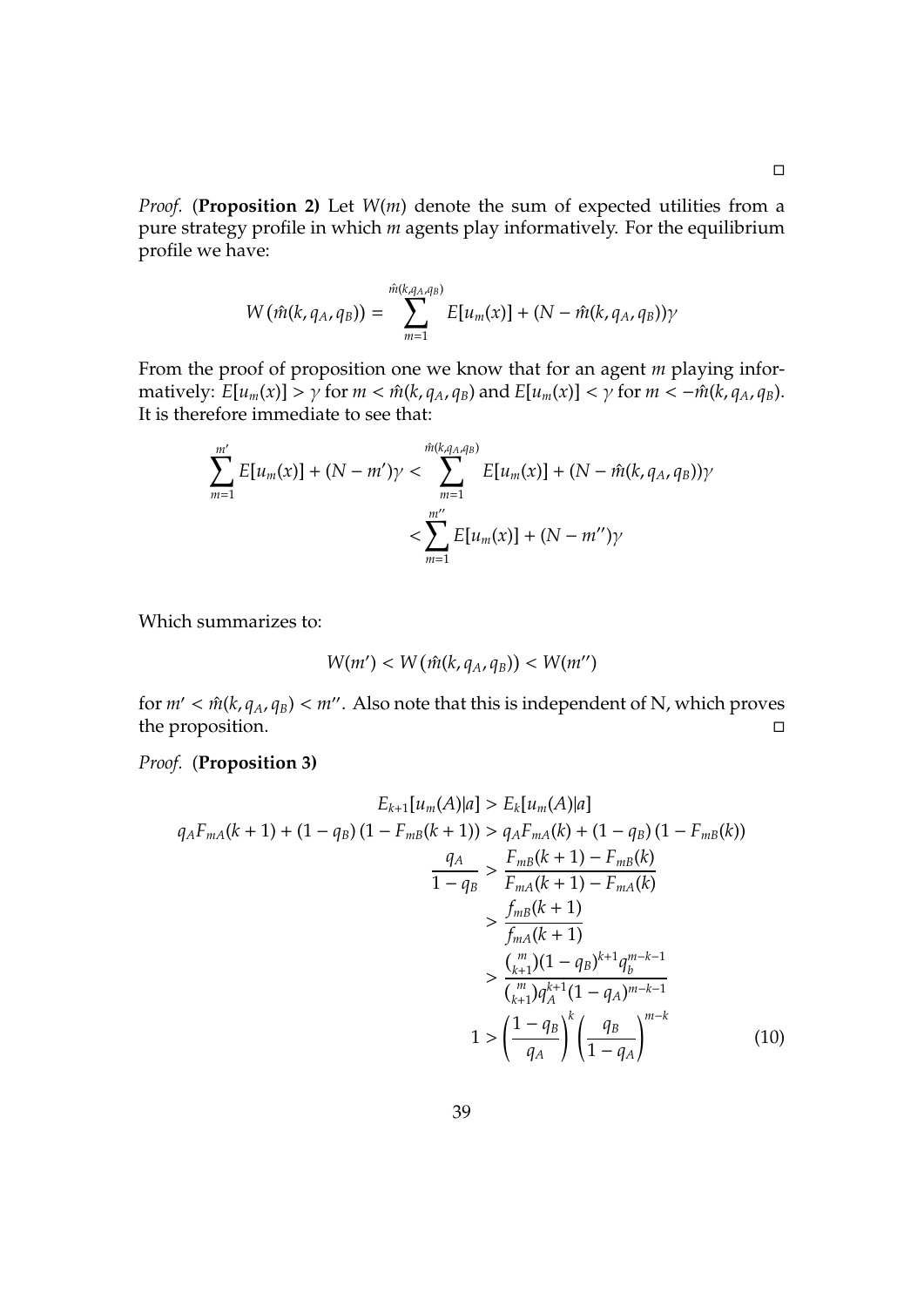From the proof of proposition 1 we know that [10](#page-38-0) must hold for  $\hat{m}$ . This player is the first (in order of priority) that herds. We show that increasing *k* increases *m*'s expected payoff from playing informatively and therefore he eventually switches to that strategy. This makes  $m + 1$  the first player to herd.  $□$ 

*Proof.* (**Proposition 4)** We know from proposition 1 that given Condition [1](#page-9-0) any agent that receives signal  $s_i = b$  best replies by not investing. Let  $\sigma$  denote the probability with which an agent decides to play informatively. For an agent that receives signal  $s_i = g$  the expected payoff from investing given that all other agents play strategy  $\sigma \in [0, 1]$  is:

$$
E_{\sigma}[u(I)|g] = \frac{q_G}{q_G + 1 - q_B} \left[ \frac{k}{N} + \frac{1}{N} \sum_{m=k+1}^{n-1} \sum_{i=0}^{k-1} {m \choose i} \sigma^i (1 - \sigma)^{m-i} \right] + \frac{1}{N} \sum_{m=k+1}^{n-1} \sum_{i=k}^m {m \choose i} \sigma^i (1 - \sigma)^{m-i} E[u_{m+1}(I)|g]
$$

It is easy to sea that given the properties of the binomial distribution and the fact that as was shown in the proof of proposition  $1 E[u_{m+1}(I)|g] \leq \frac{qG}{q-1}$  $\frac{q_G}{q_G+1-q_B}$ , the above expression is decreasing in  $\sigma$ . The symmetric equilibrium strategy  $\sigma^*$  is the one that solves the following equation:

<span id="page-39-0"></span>
$$
E_{\sigma^*}[u(I)|g] = \gamma \tag{11}
$$

Note that for  $\sigma = 0$  we have:

$$
E_{\sigma}[u(I)|g] = \frac{q_G}{q_G + 1 - q_B} > \gamma
$$

And for  $\sigma = 1$  we obtain:

$$
E_{\sigma}[u(I)|g] = \frac{q_G}{q_G + 1 - q_B} \frac{k}{N} + \frac{1}{N} \sum_{m=k+1}^{n-1} E[u_{m+1}(I)|g]
$$

The RHS in the last expression can be less than  $\gamma$  if *k* is low enough or  $\gamma$  is high enough. When this is the case, [11](#page-39-0) has a unique solution  $\sigma^* \in (0, 1)$ . Otherwise, the unique symmetric equilibrium obtains for  $\sigma^* = 1$ .

*Proof.* (**Proposition 5**) Consider a strategy profile in which  $\tilde{m}$  agents play informatively and all others herd. It is easy to see that  $\tilde{m} < k$  can not be an equilibrium profile. Suppose it were. Then an agent *i* that herds and observes  $s_i = g$  is better of investing since he can obtain a slot and his payoff will be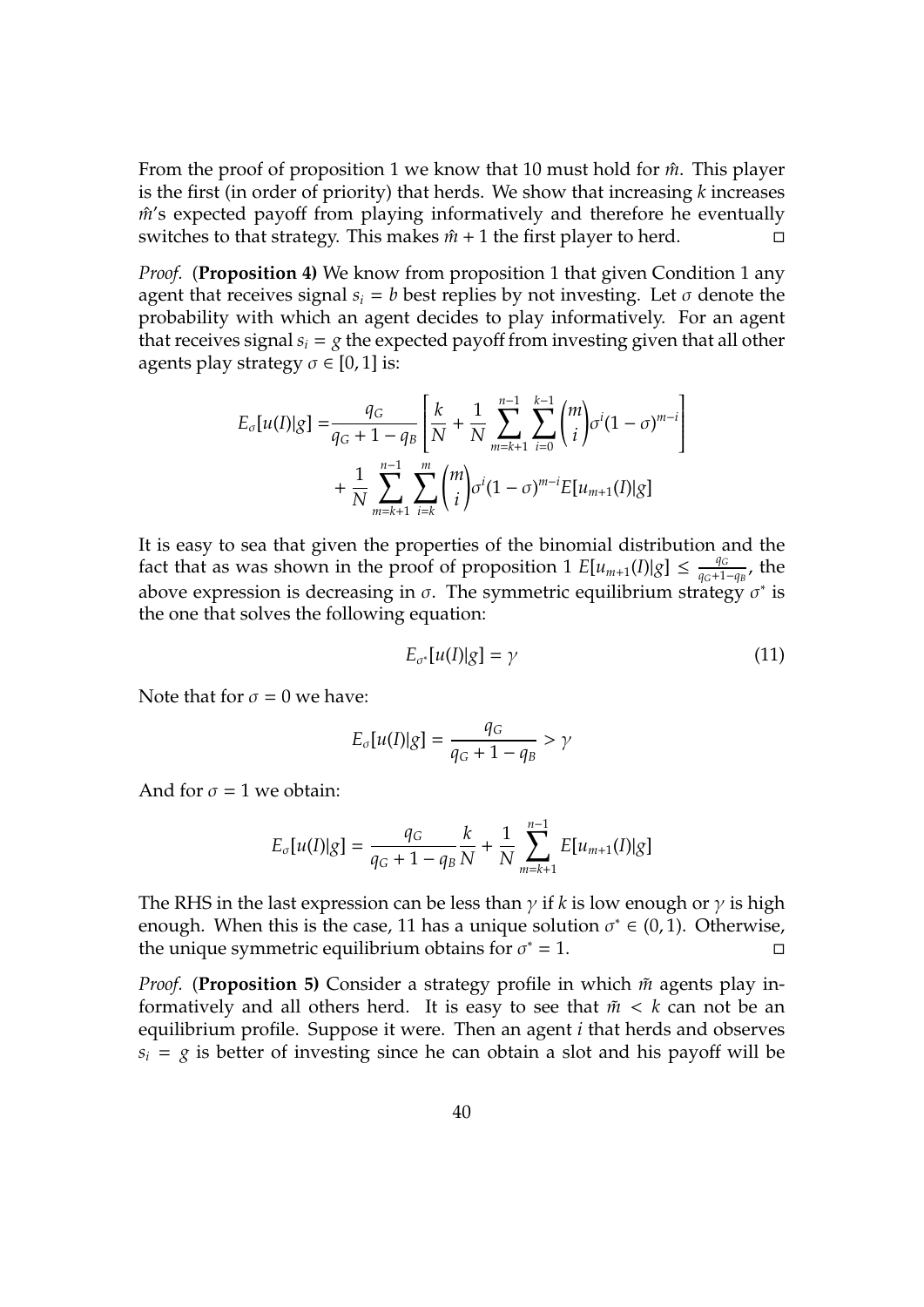$E[u_i(I)|g] = \frac{q_G}{q_G+1}$  $\frac{q_G}{q_G+1-q_B} > \gamma = E[u_i(O)|g]$ . Thus it is not an equilibrium.

Consider  $\tilde{m} \geq k$ . Suppose *i* is in the set of agents that play informatively and receives signal  $s_i = g$ . His expected payoff from investing is:

$$
E_{\tilde{m}}[u(I)|g] = \frac{q_G}{q_G + 1 - q_B} \frac{k}{\tilde{m}} + \frac{1}{\tilde{m}} \sum_{m=k+1}^{\tilde{m}-1} E[u_m(I)|g] \tag{12}
$$

For  $m$ <sup>to</sup> characterize an equilibrium profile it must be that:

$$
E_{\tilde{m}}[u(I)|g] \ge \gamma
$$
  

$$
E_{\tilde{m}+1}[u(I)|g] < \gamma
$$

The first of these two conditions guarantees that no agent playing informatively has an incentive to deviate. The second does the same for the agents herding. We know that these conditions are necessary and sufficient from the properties of  $E[u_m(I) | g]$  derived in the proof of proposition 1. It is immediate to see that  $\tilde{m} < \hat{m}(k, q_A, q_B) - 1$  cannot be an equilibrium. By definition,  $E[u_i(I)|g] > \gamma$ ,  $\forall i <$  $\hat{m}(k, q_A, q_B)$ . Thus, such a profile would violate the second of the equilibrium conditions above.

*Proof.* (**Proposition [6](#page-25-0)**) Let:

$$
g_A(m,k) = \begin{cases} 1, & m \le k \\ F_{mA}(k), & m > k \end{cases}
$$

and

$$
g_B(m,k) = \begin{cases} 1, & m \leq k \\ F_{mB}(k), & m > k \end{cases}
$$